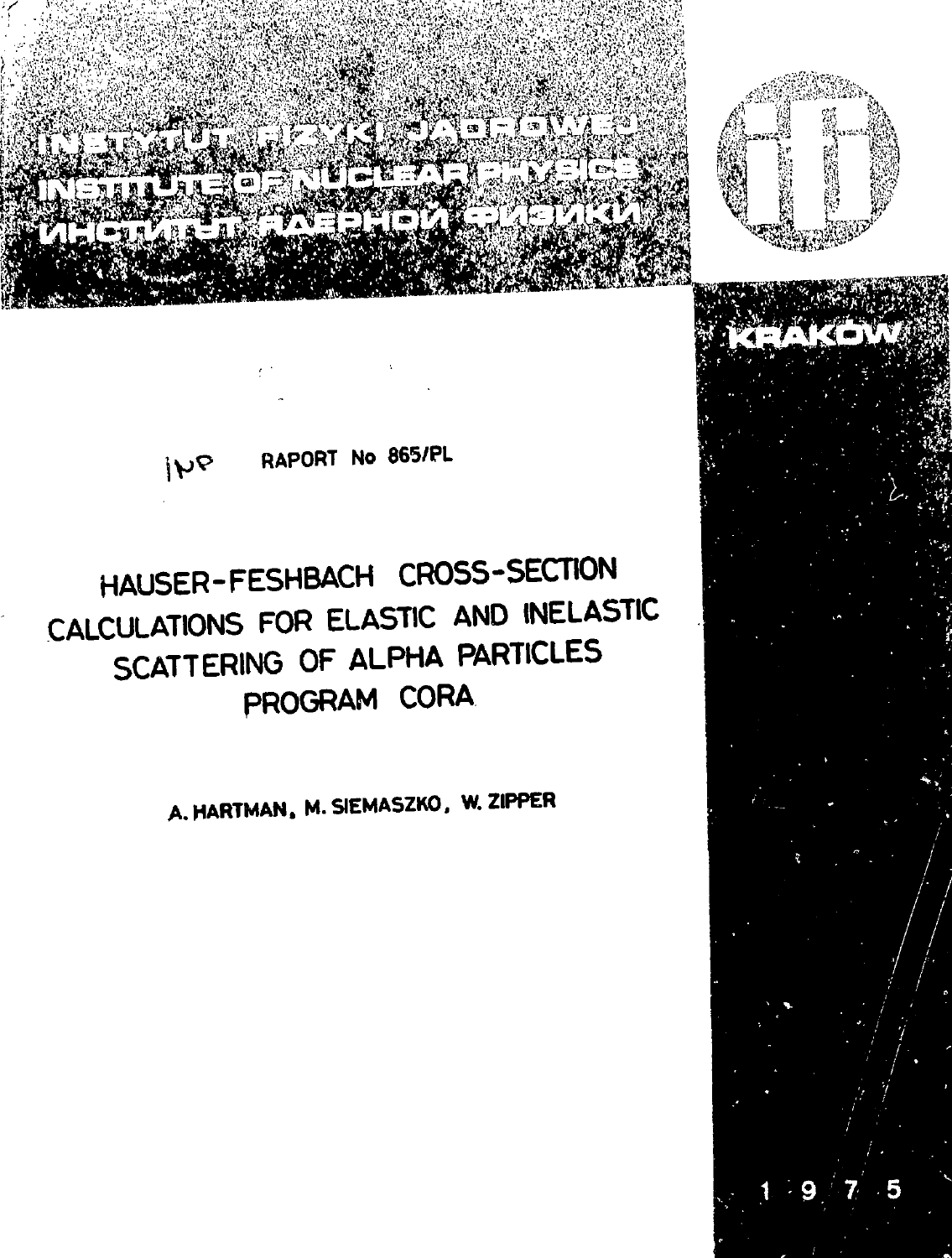## HAUSER-FESHBACH CROSS-SECTION CALCULATIONS FOR ELASTIC AND INELASTIC SCATTERING OF ALPHA PARTICLES - PROGRAM CORA

#### OBLICZENIA PRZEKROJU CZYNNEGO NA ELASTYCZNE

I NIEELASTYCZNE ROZPRASZANIE CZĄSTEK ALFA NA GRUNCIE FORMALIZMU HAUSERA-PESHBACHA, PROGRAM CORA

## ВЫЧИСЛЕНИЕ ДИФФЕРЕНЦИАЛЬНЫХ СЕЧЕНИЙ ЛЛЯ УПРУГОГО И НЕУПРУГОГО РАССЕЯНИЯ АЛЬФА ЧАСТИЦ **НА БАЗЕ ФОРМАЛИЗМА ХАУЗЕРА-ФЕШБАХА ПРОГРАММА СОКА**

A. Hartman M. Siemaszko W. Zipper Institute of Physics, Silesian University, Katowice

Poland

**and**

Institute of Nuclear Physics, Cracow, Poland

**CRACO W**

**February 1974**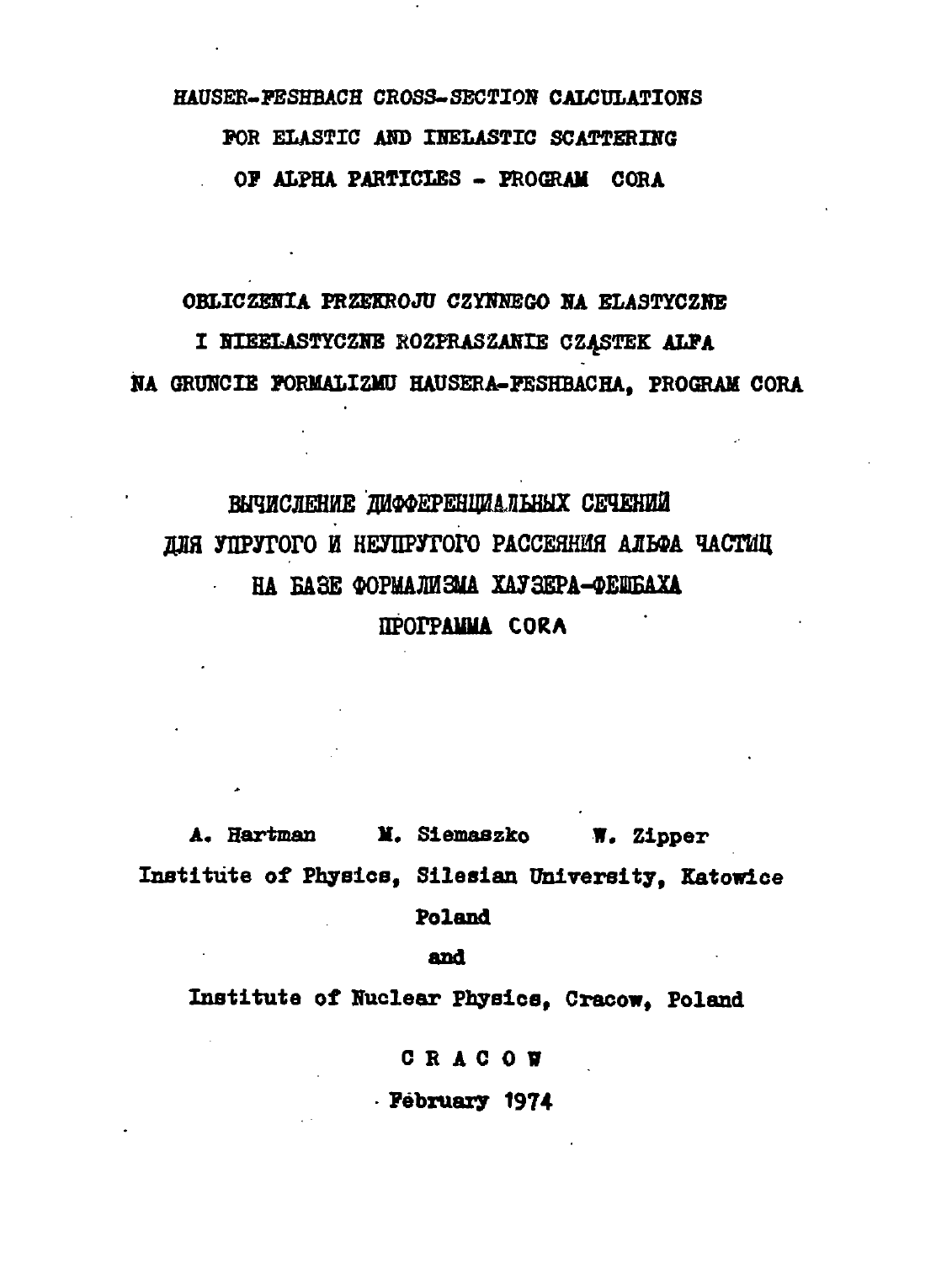**The program CORA «as prepared on the basis of Hauser** and Feshbach compound reaction formalism. It allows the **differential cross-section distributions for the elastio and inelastic scattering of alpha particles / via com pound nucleus state/ to be calculated. The transmission coefficients are calculated on the basis of a four para meter optical model. The search prooedure / for** *ę* **and G\* parameters / is also included. , '**

Program CORA został napisany w oparciu o formalizm **Hausera i Feshbacha dla rozpraszania przez jądro złożone. Umożliwia on obliczanie różniczkowego przekroju czynnego na elastyczne i nieelastyczne rozpraszanie cząstek alfa przez jądro złożone. Współczynniki transmisji liczone s w oparciu o ozteroparametrowy model optyczny. Program posiada możliwoś dopasowywania obliczonych rozkładów kątowych do danych eksperymentalnych przez automatyczn** zmianę parametrów **o i**  $\sigma$ .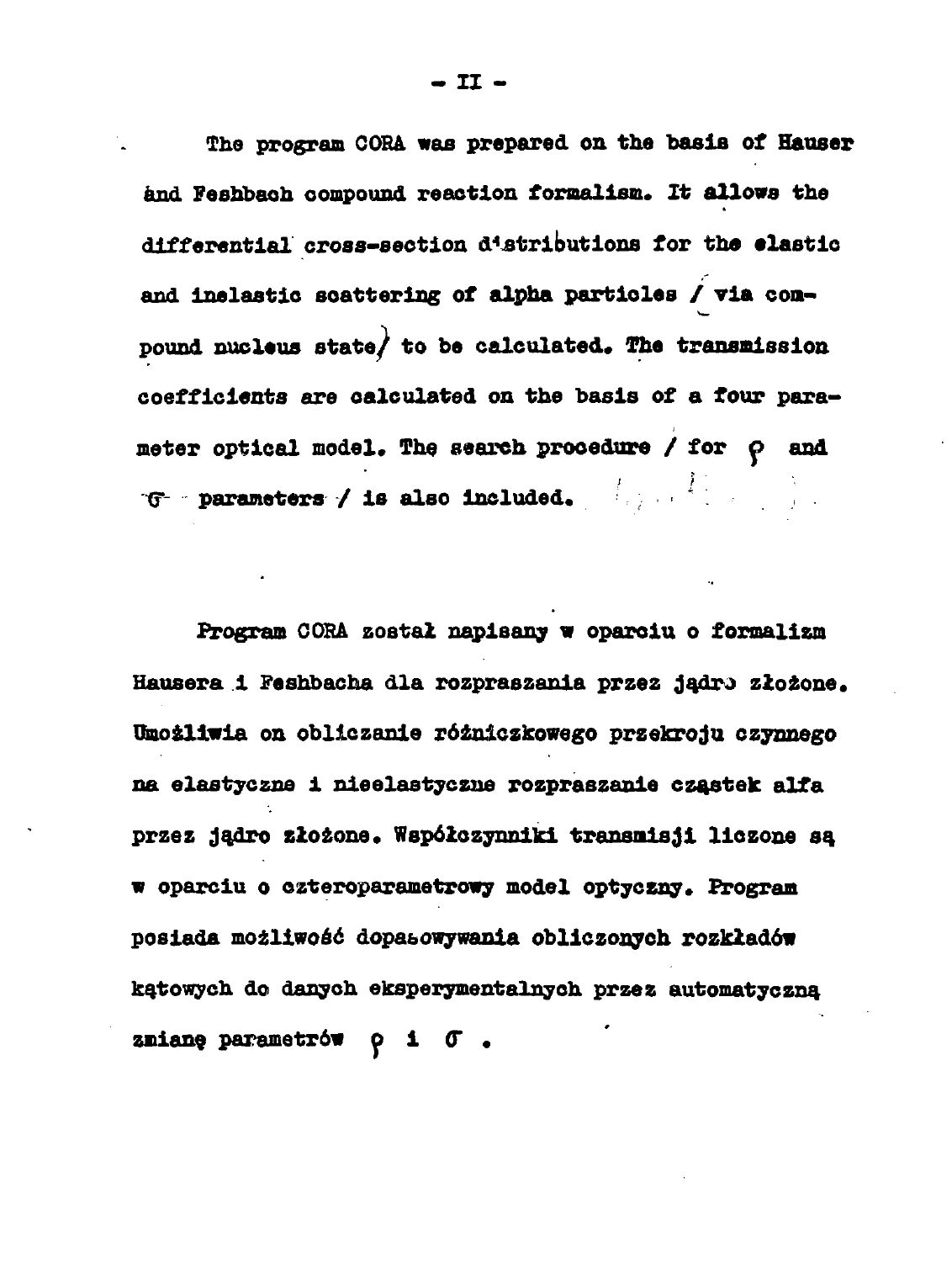Представлено программу построену на базе формализма Хаузера-Фенбаха для реакции идуних через составное ядро. Программа CORA вычисляет дифференциальные сечения упруго и неупруго рассеянных альфа частиц, испускаемых составным яном. Козффиценты прохождения вычисляется при помощи четырё-параметрной оптической модели. Через автоматическое изменение параметров с и о возможен подбор вычисленных сечений к экспериментальным.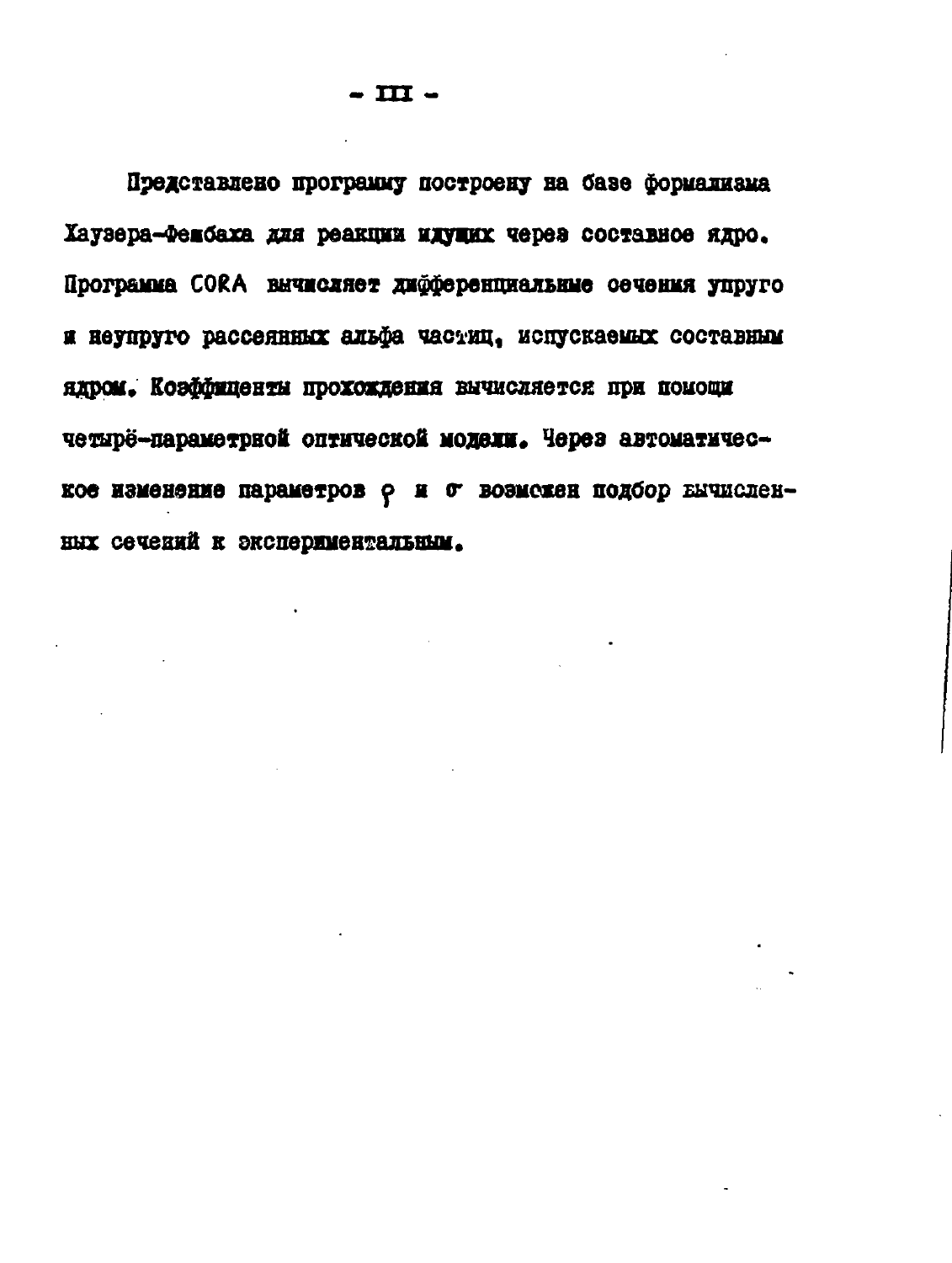#### 1. Introduction.

**The program CORA ia written in ALGOL 1204 for the QDBA 1204 computer.**

**Section 2 gives the basic formalism of compound reaction oroaa-seotion calculations.**

**In section 3 the simplified block scheme of the** program is presented and the data input is shown. The optical model procedure comes from reference  $5/$ .

Section 4 gives the data description.

**Section 5 and б contain the results of the test run and listing of the program, respectively.**

#### 2. Pormalism.

**The energy averaged differential cross-section for compound reactions can be calculated following Hauser** and Feschbach  $1/$ , by the use of optical model transmission coefficients.

Let an initial state be specified by  $C = (\alpha, \hat{I}, i, 5, i, \hat{J}_c)$ . Here  $\alpha$  represents the pair of interacting particles and their excitation states; I and i are the internal

 **1 -**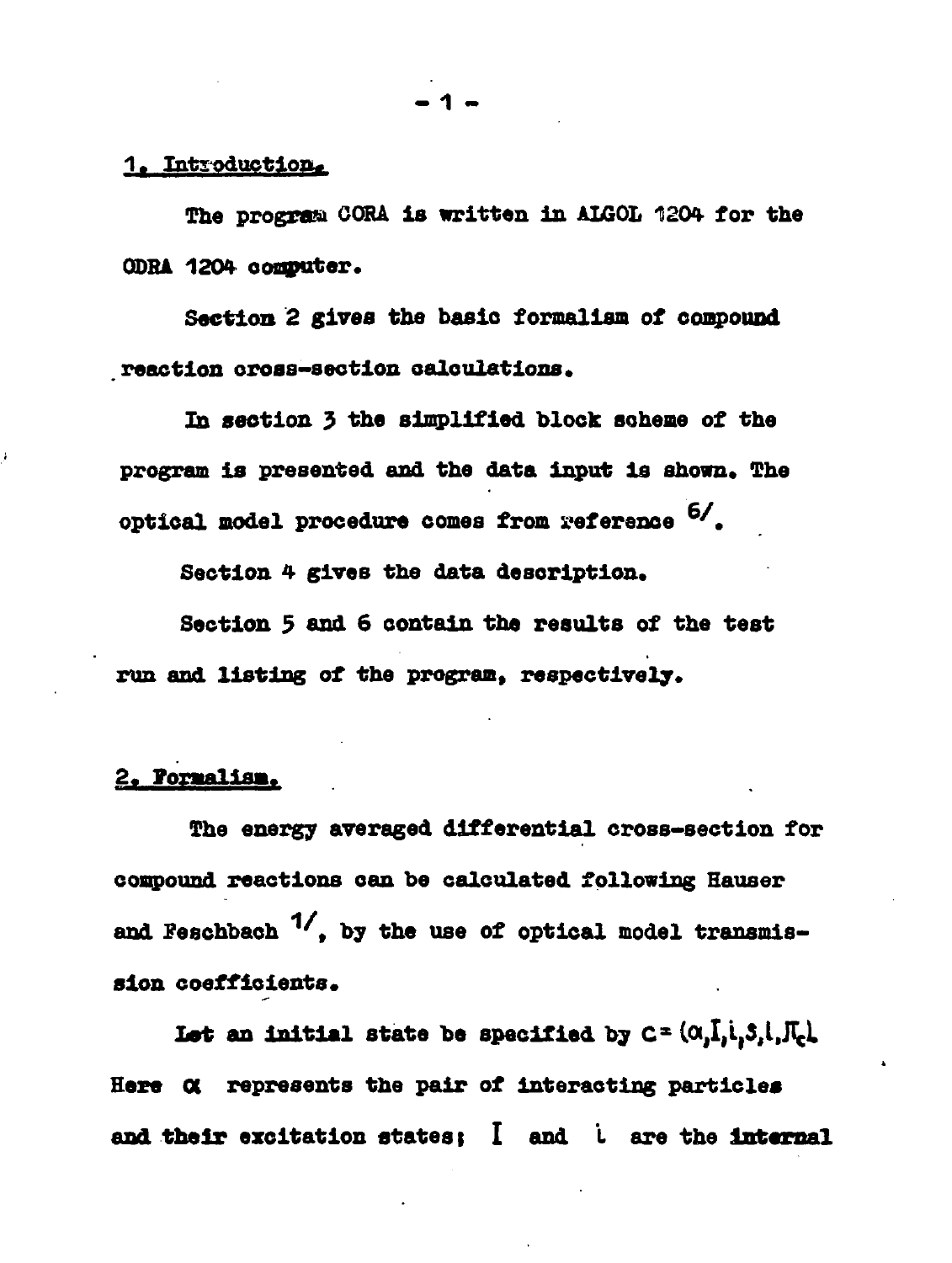spins of the nucleus and incoming particle, respectively;

is the channel spin. which is given by S.

$$
\vec{5} = \vec{1} + \vec{1}, \qquad \qquad \qquad \text{11}
$$

is the orbital angular momentum of the incoming  $\mathbf{L}$ particle;  $\mathbf{J}_c$  is the channel parity, defined by

$$
\mathfrak{J}_{\mathbb{C}} = (-1)^{\mathfrak{t}} \mathfrak{J}_{\alpha} .
$$

The compound nucleus stete has the spin  $J$ , according to the relation

$$
\vec{J} = \vec{l} + \vec{S} = \vec{l} + \vec{l} + \vec{l}
$$

The final state is denoted by  $C'=(\alpha'_1I'_1i'_2S'_1L'_1,\Pi'_2)$ . Therefore the energy averaged differential cross-section is given by

$$
\langle \frac{dG_{\alpha\alpha'}}{d\Omega}(\theta) \rangle = \frac{1}{4k_{\alpha}^{2}(2I+I)(2i+I)} \sum_{\substack{S \subseteq I \\ S \neq I \\ S}} W_{CC'} \frac{I_{L}(\alpha) I_{L'}(\alpha')}{\sum_{\substack{S \subseteq I \\ S \neq I \\ S}} I_{L''}(\alpha'')} \qquad \frac{1}{\Delta} \left( \frac{1}{\alpha} \right) \left( \frac{1}{\alpha} \right) \left( \frac{1}{\alpha} \right) \left( \frac{1}{\alpha} \right) \left( \frac{1}{\alpha} \right) \left( \frac{1}{\alpha} \right) \left( \frac{1}{\alpha} \right) \left( \frac{1}{\alpha} \right) \left( \frac{1}{\alpha} \right) \left( \frac{1}{\alpha} \right) \left( \frac{1}{\alpha} \right) \left( \frac{1}{\alpha} \right) \left( \frac{1}{\alpha} \right) \left( \frac{1}{\alpha} \right) \left( \frac{1}{\alpha} \right) \left( \frac{1}{\alpha} \right) \left( \frac{1}{\alpha} \right) \left( \frac{1}{\alpha} \right) \left( \frac{1}{\alpha} \right) \left( \frac{1}{\alpha} \right) \left( \frac{1}{\alpha} \right) \left( \frac{1}{\alpha} \right) \left( \frac{1}{\alpha} \right) \left( \frac{1}{\alpha} \right) \left( \frac{1}{\alpha} \right) \left( \frac{1}{\alpha} \right) \left( \frac{1}{\alpha} \right) \left( \frac{1}{\alpha} \right) \left( \frac{1}{\alpha} \right) \left( \frac{1}{\alpha} \right) \left( \frac{1}{\alpha} \right) \left( \frac{1}{\alpha} \right) \left( \frac{1}{\alpha} \right) \left( \frac{1}{\alpha} \right) \left( \frac{1}{\alpha} \right) \left( \frac{1}{\alpha} \right) \left( \frac{1}{\alpha} \right) \left( \frac{1}{\alpha} \right) \left( \frac{1}{\alpha} \right) \left( \frac{1}{\alpha} \right) \left( \frac{1}{\alpha} \right) \left( \frac{1}{\alpha} \right) \left( \frac{1}{\alpha} \right) \left( \frac{1}{\alpha} \right) \left( \frac{1}{\alpha} \right)
$$

$$
T_{L}(\alpha) = 1 - |e^{2i\delta_{\alpha i}}|^{2}.
$$

 $W_{CC'}$  is the so-called "width correlation factor"  $2'$ : Z is the coefficient defined by Blatt and Biedenharn  $3/$ ;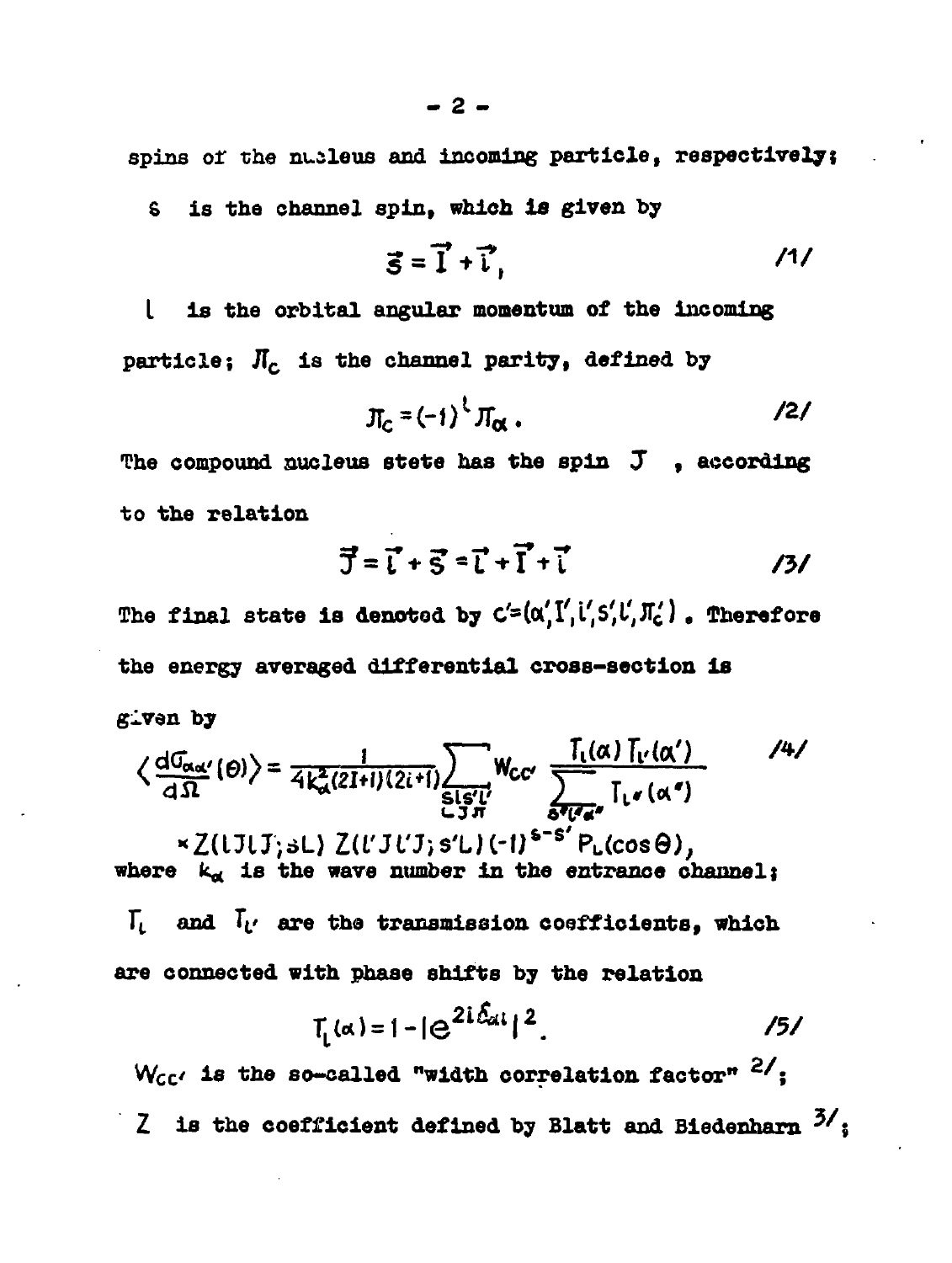**Pc(cos6) is the Legendre polynomial of order L • The**

#### **Z coefficient» are defined aa foliowa**

$$
Z(L_1J_1L_2J_2;SL) = i^{L-L_1+L_2} \left[ (2L_1+1)(2L_2+1)(2J_1+1)(2J_2+1) \right]^{J_2} \times W(L_1J_1L_2J_2SL) \left( L_1L_2[00|LO] \right)
$$

where W is the Racah coefficient. The Z coefficients **are equal zero, «ben the sum LtHi <sup>+</sup> L is odd, becauae** of vanishing of the Clebsh-Gordan coefficient ( $L_1L_2OO|LO$ ).

**The aain difficulty connected with the application** of the formula /4/ is evaluation of the term

$$
\int_{S^2\Gamma^2\alpha^2} \mathcal{T}_{\Gamma^*}(\alpha^*) \qquad \qquad \qquad \text{177}
$$

This sum involves all open exit channels into which the compound nucleus can decay. Eberhard et al. <sup>5/</sup> proposed the calculation of this sum on the basis of the statis**tical nodel 4/'. This procedure gives the following result** /8/ **3'l'**<br>. **Here П» and D» are the aean level width and the mean** level spacing of compound nucleus states with spin  $J = 0$ . **respectively\* The spin cutoff parameter** *Gres* **represents an averaged value for the various residual nuclei, which** are formed by the decay of the compound nucleus;  $\omega_{res}$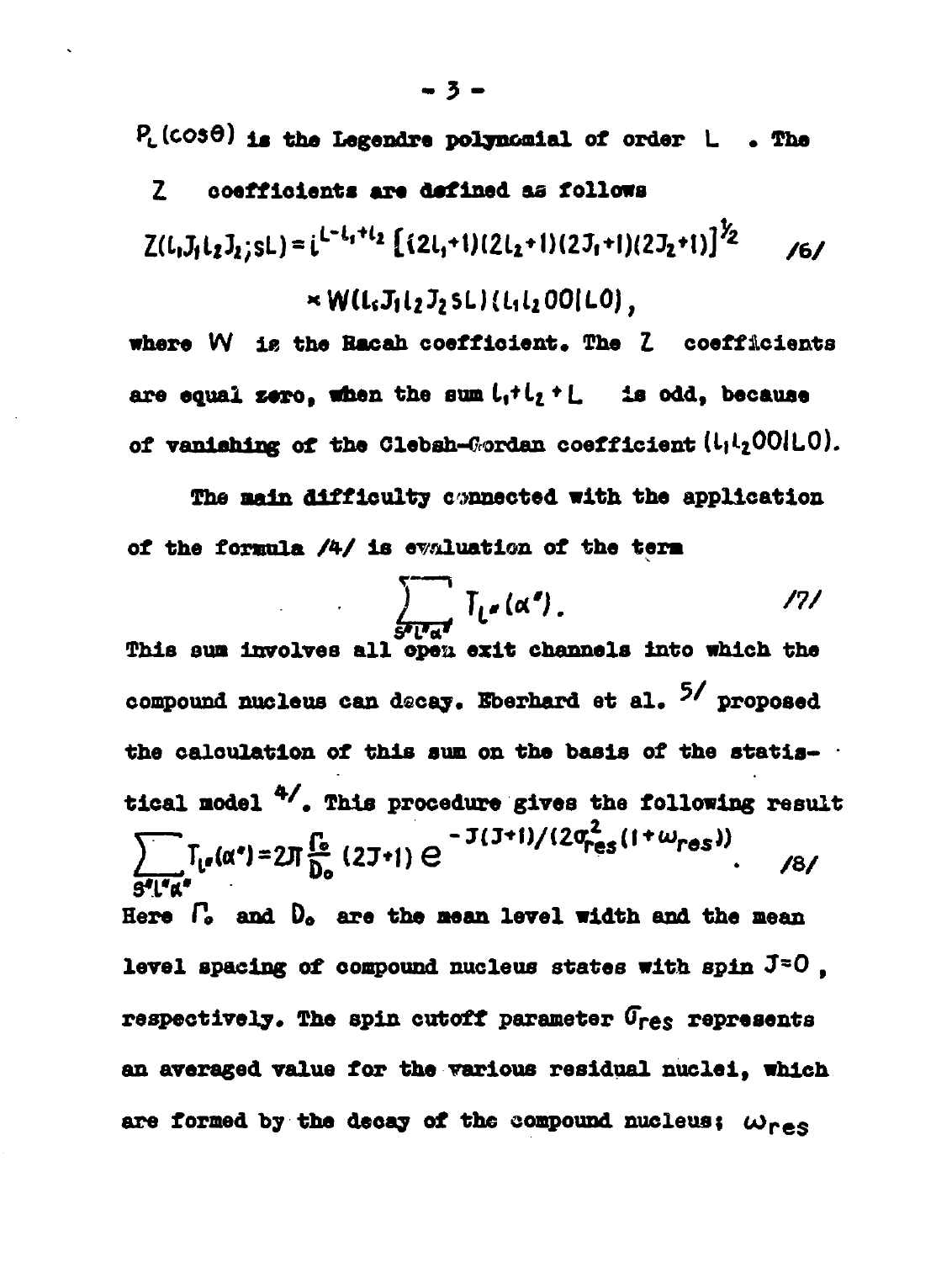**is a correction factor**  $5i'$ **, approximated by**  $\omega_{res} \propto \frac{5}{3} \frac{A \nu}{Area}$ **.**  $\omega$  . Here  $A_v$  is the mass of the emitted particle and Ares is the mass of the corresponding residual nucleus.

**Substituting /8/ intc /4/ we obtain**

$$
\left\langle \frac{d\sigma_{\alpha\alpha'}}{d\Omega}(\theta) \right\rangle = \frac{1}{4 \rho k \alpha^{2}(2I+1)(2I+1)} \sum_{\substack{S \in \mathcal{S}'\\ L \supset \pi}} W_{CC'}(2J+1)exp[-J(J+1)/2\sigma^{2})}/9/
$$
  
\n×Z(LJLT;SL) Z(L'JL'J; S'L) (-1)<sup>S-S'</sup>P<sub>L</sub>(cos(\theta)),  
\nwhere  $\sigma^{2} = \sigma_{res}^{2}$  (1 +  $\omega_{res}$ ) ;  $\rho = 2\pi \frac{I_{\varphi}}{D_{\alpha}}$ .

**The authors are deeply indebted to Professor** A. Strzałkowski and Dr. L. Jarozyk for very helpful **discussions.**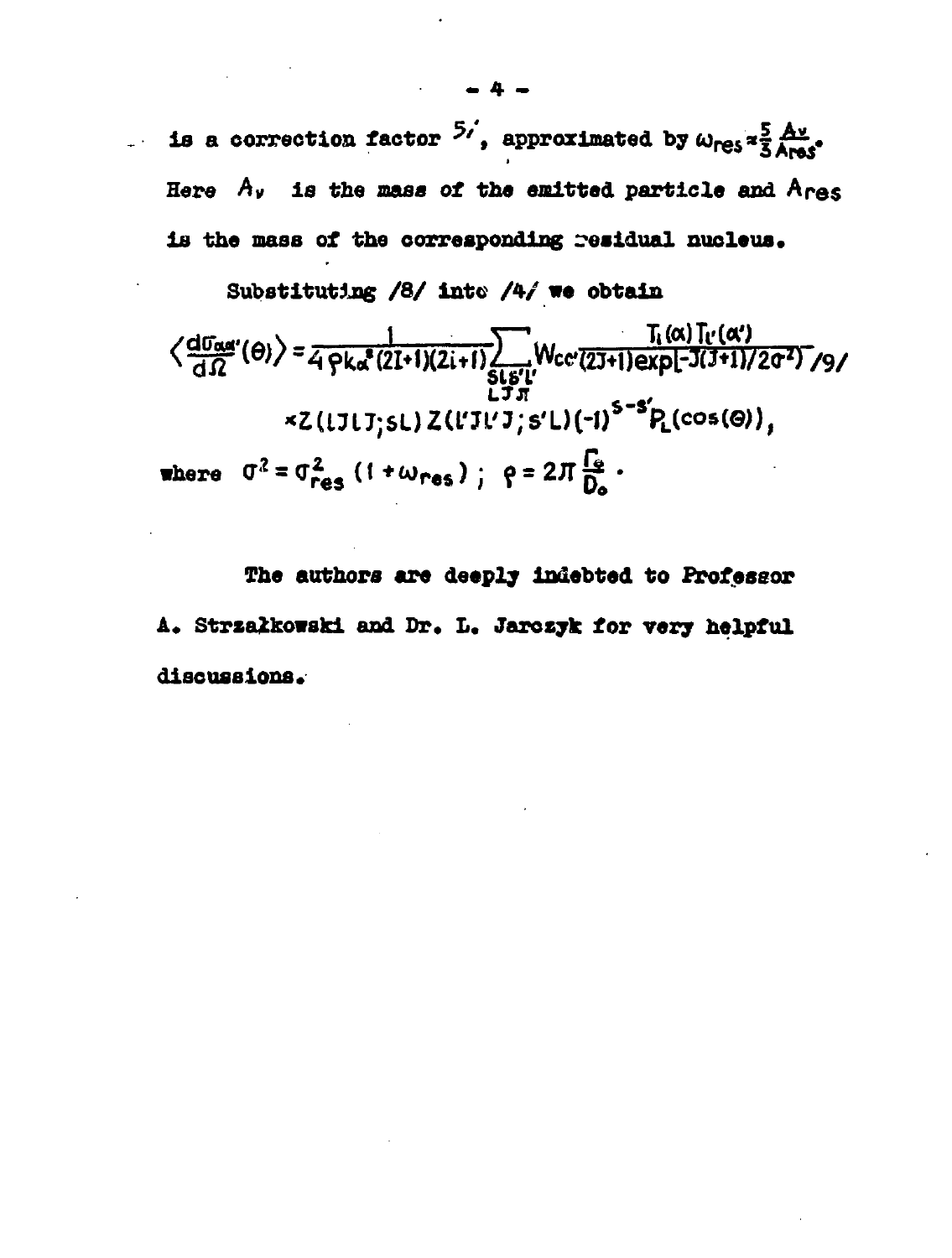#### <u>References:</u>

**1. W.Hawer and H.7eshbach, Pbys.Bev. §2 /1952/ 366,**

**H.Feahbaeh, in Nuclear Speetrosoopy, fart В**

**/Academic Press, Hew Xdrk, 1960/ p. 625\***

**2. P.A.Moldauer, Phye.Bev. Д22 /1961/ 968,**

**Phya.Lettera 8 /1964/ 249, Phye.Lettere 19. /1967/ 1047. Phys.Bev. 121 /4968/ 1164, ibye.Hev. 122 /1969/ 1841.**

- **3. J.M.Blatt and L.C.Biedenharn, Bev.M0d.fb7a. 24 /1952/ 258.**
- **4. W. you Witach, P. von Brent ano, Т.Мауег-Kuckuk and A.Hichter, Huol.Pbars. 80 /1966/ 394.**
- **5\* K.A.Eberbard, P. von Brentano, ll.BOhring and R.O.Stephen, Nucl.Pnye. A125 /1969/ 673.**
- **6. M.Ziemkiewics, Beport Ho. 741/PL, Cracow 1971;**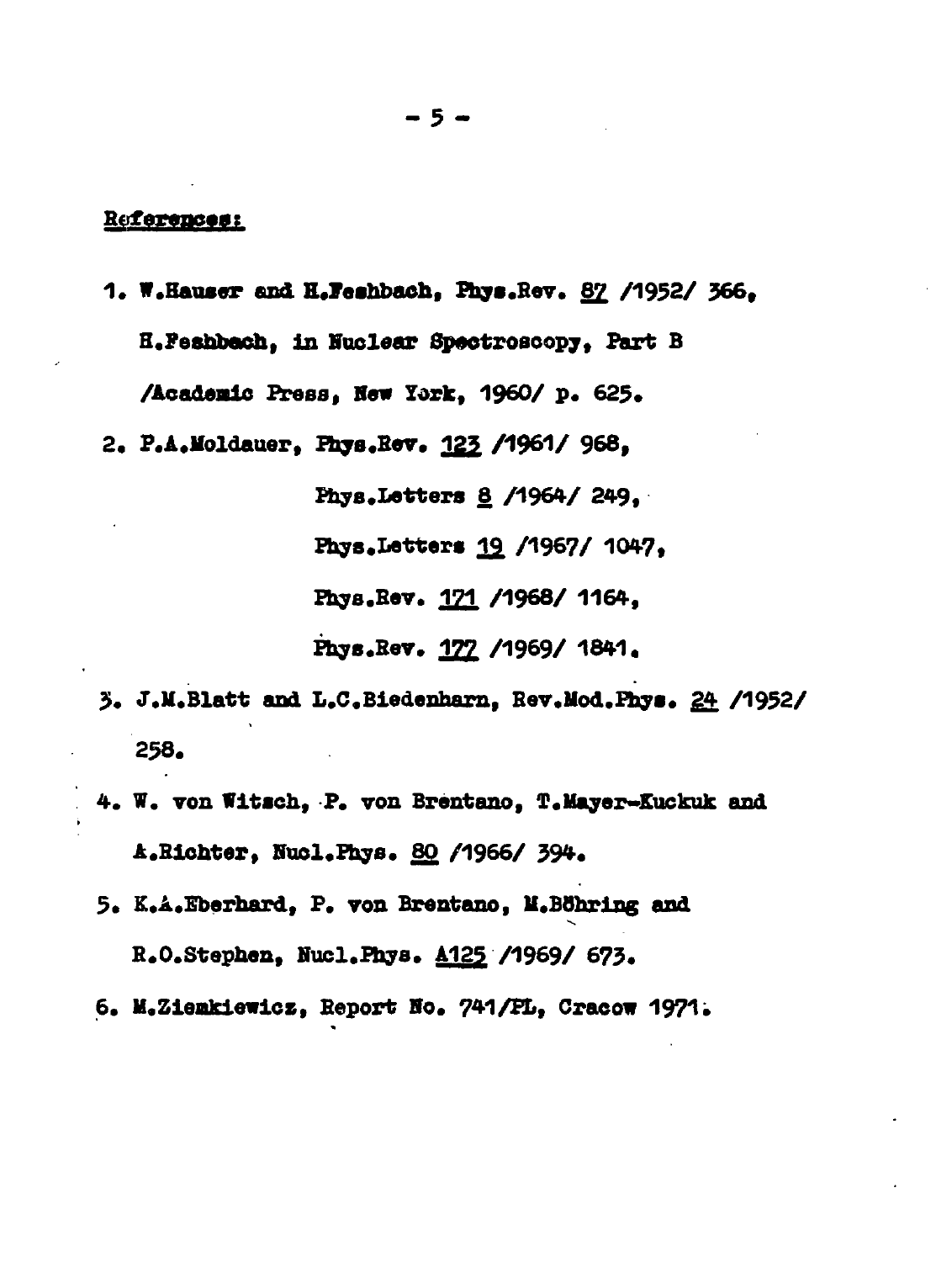3. Data Input and Program Scheme.

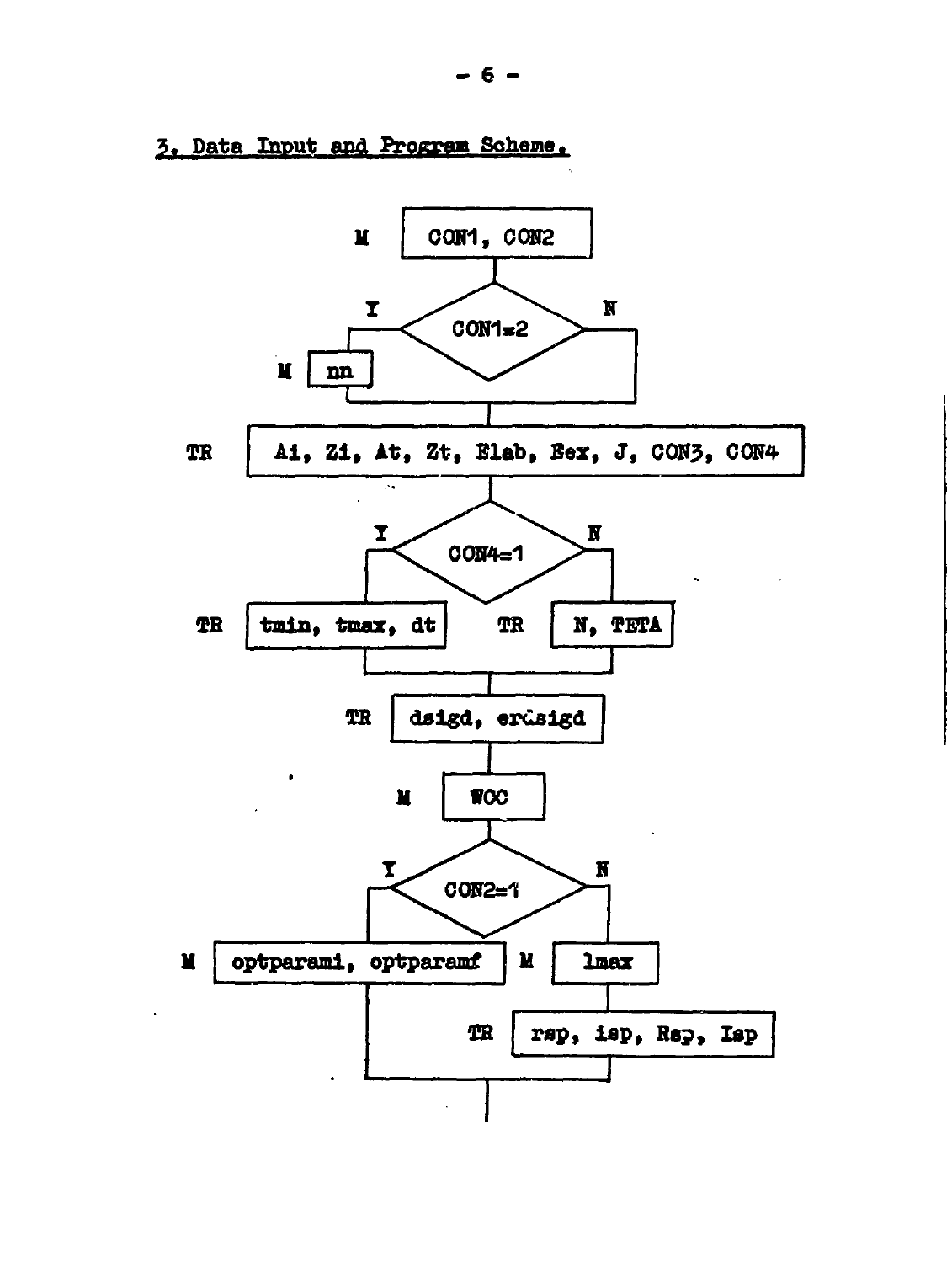

ĵ

2.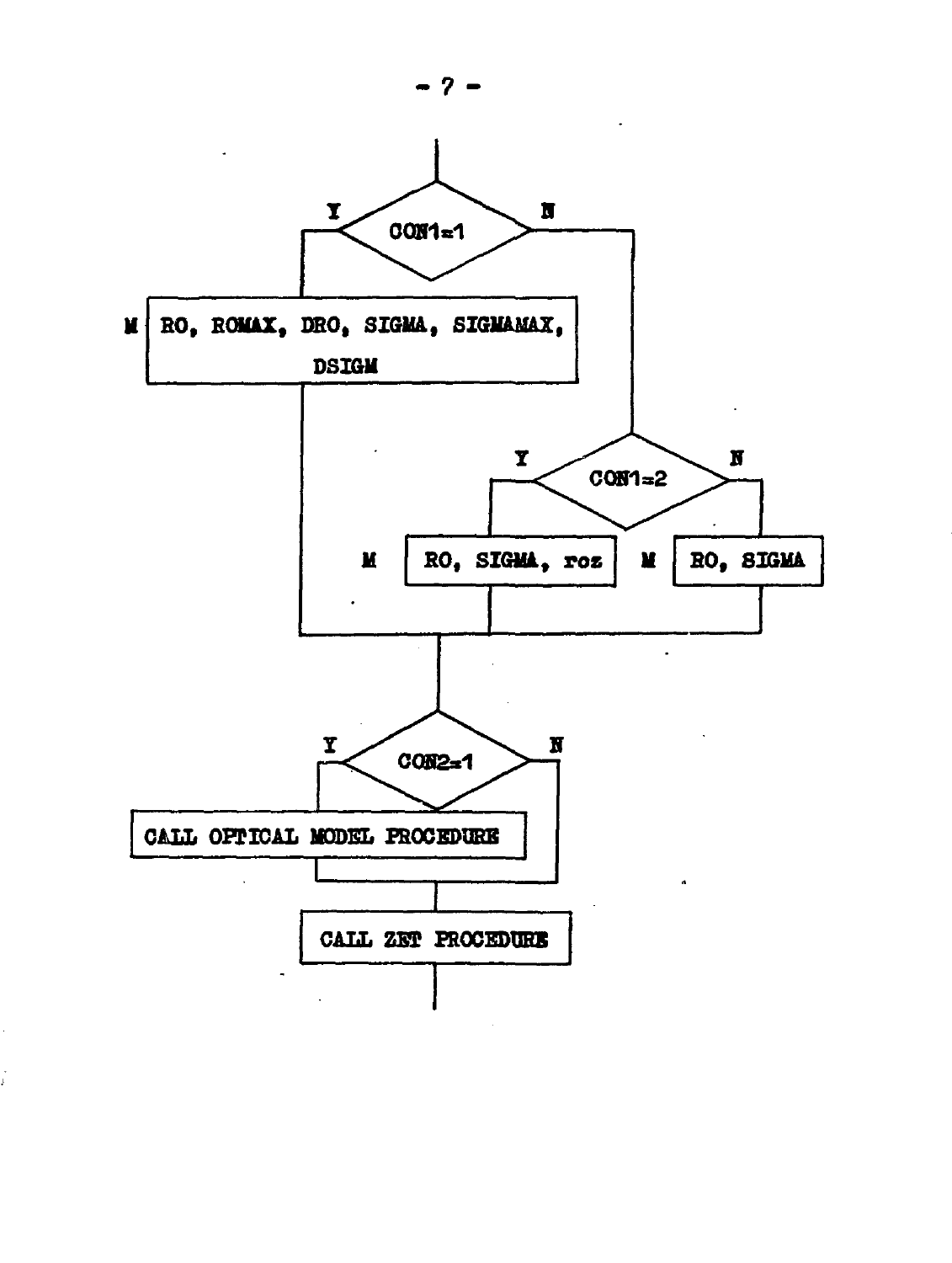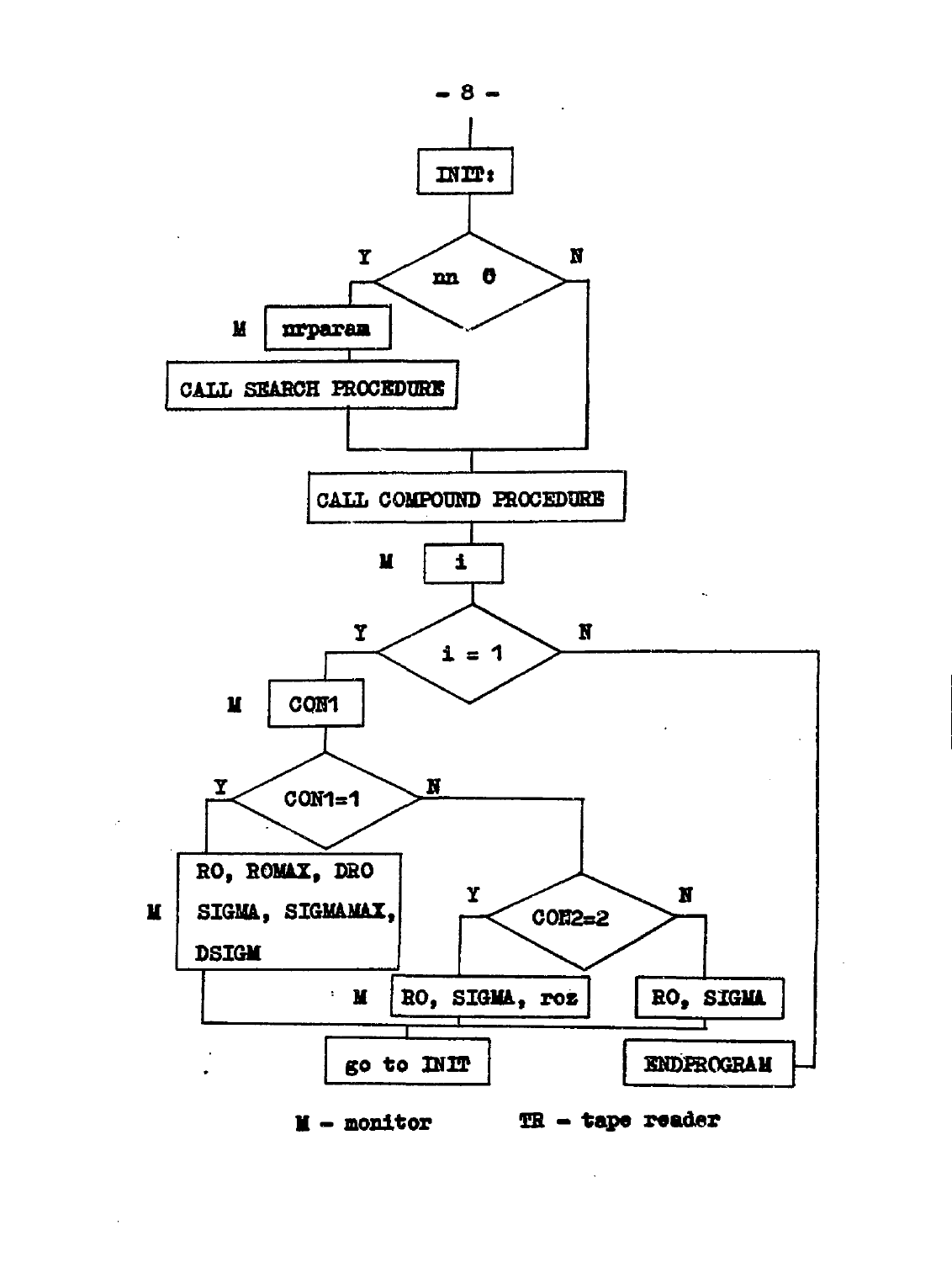4. Input Data Description. 1 grid procedure is used |<br>|-2 search procedure is used CON<sub>1</sub> one run for  $\rho$  and  $\sigma$ transmission coefficients are calculated transmission coefficients are read from tape 1 final state parity is odd 2 final state parity is even O regular step of the angles irregular step of the angles - number of parameters used in the search procenn. dure /  $mn = 1$  or 2 / nrparam- the parameters, which are searched / if nrparam=1, then  $0$ , if nrparam=2, then  $\rho$  / 41 cf the incident particle charge 21 At 3888 of the target nucleus  $-$  charge Zt - energy of the incoming particle / in laboratory **Elab** system  $/$  [HeV]

 $-9 -$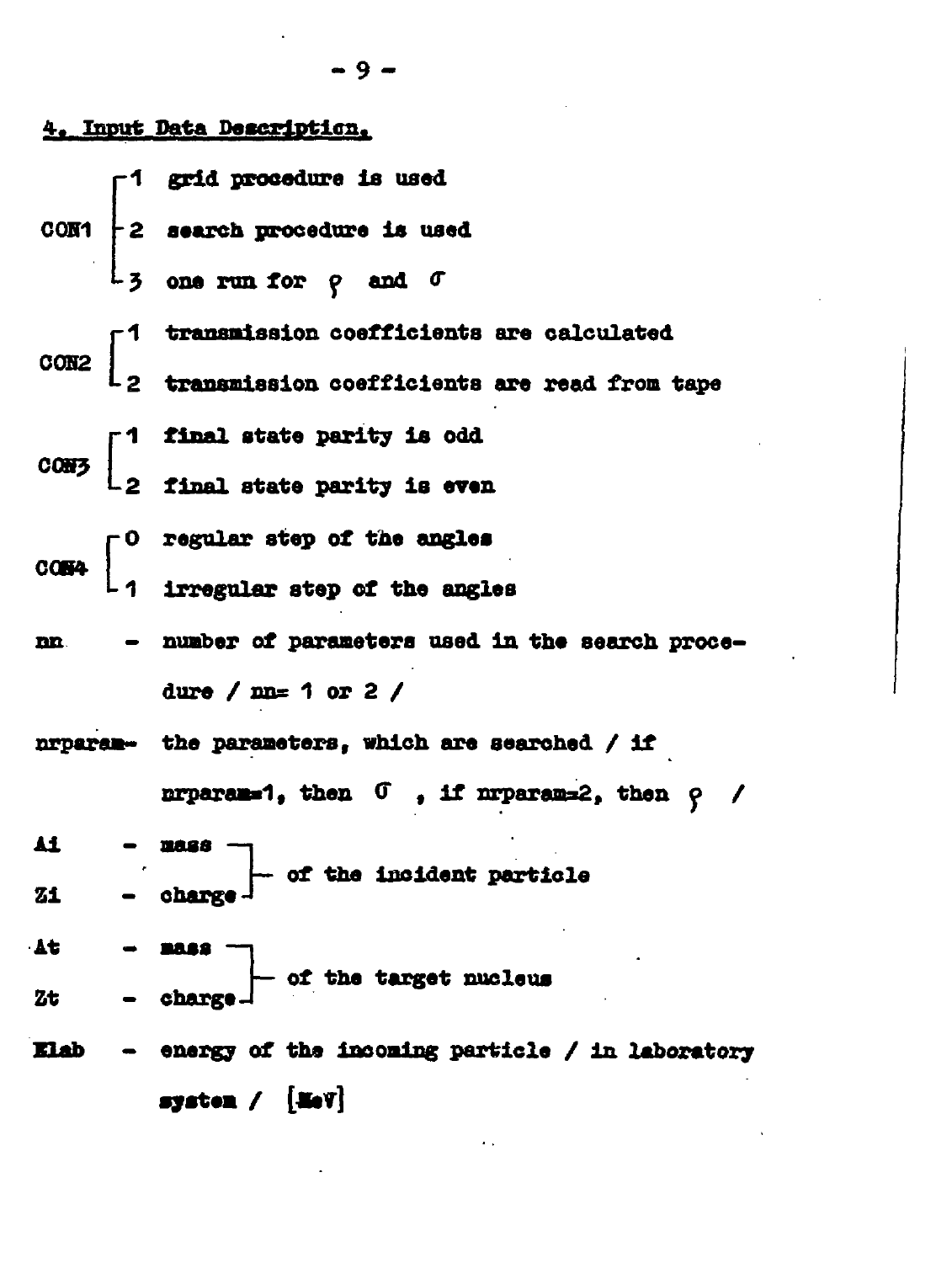$$
Eex - exoltation energy of the final state
$$
  
\n/ in  $CH system / [Mov]$ 

- spin of the final state J

- minimal  $\neg \neg$  value of the angle for which tmin - maximal | the angular distributions are<br>calculated tmax

- step of the angle dt

- number of angles for which the experimental  $\mathbf x$ cross-section was measured
- table of angles / TETA-TETA[i], where TETA  $i=1,2, \ldots, N$
- dsigd table of experimental differential crosssection data / in CM system /
- erdsigd table of errors of the experimental data
- optparami optical model parameters:  $U_i$ ,  $W_i$ ,  $\Gamma_i$ ,  $Q_i$ for the entrance channel
- optparamf optical model parameters:  $U_f$ ,  $W_f$ ,  $\Gamma_f$ ,  $G_f$ for the exit channel
- maximum 1-value of the calculated  $\eta_1$ lnax coefficients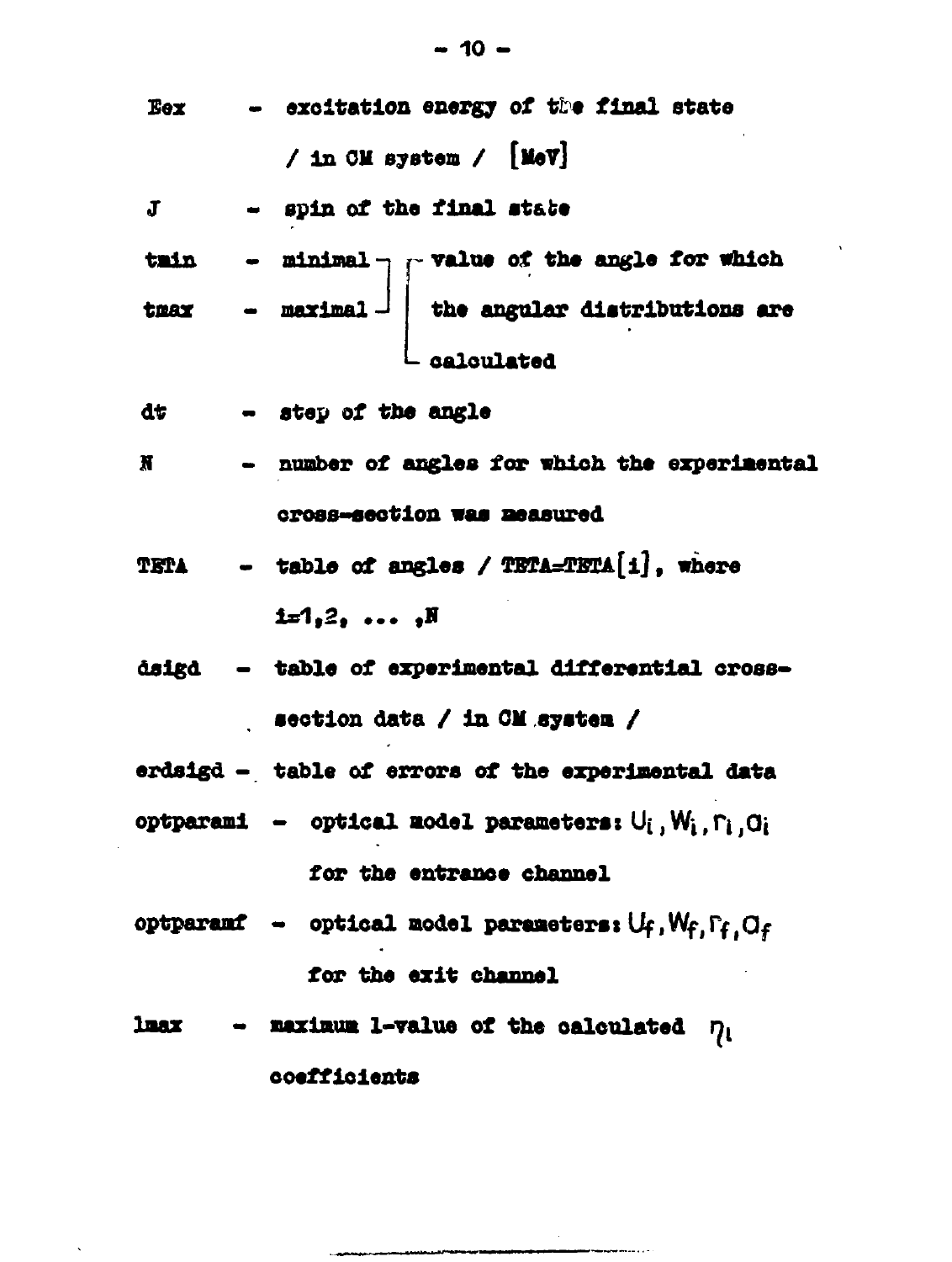- **rep table of real parts of**  $\eta_i$  **coefficients for the entrance channel**
- **isp**  $-$  **table of imaginary parts of**  $\eta_1$  **coefficients for the entrance channel**
- **Rsp**  $-$  table of real parts of  $\eta$ <sub>*l*</sub> coefficients for **the exit channel**
- **lap table of imaginary parts of**  $\eta_i$  **coefficients for the exit channel**
- **WCC "width correlation factor"**
- **HO initial value of the p parameter**
- **EOUAX final value of the** *0* **parameter**
- DRO step of  $\rho$  in the grid procedure
- SIGMA initial value of the  $\sigma$  parameter
- **SIGMAMAX final value of the 0" parameter**
- **DSIGMA. step of С in the grid procedure**
- **roz if the difference between two successive values of** *yf* **is less then roz, search proce dure is stopped**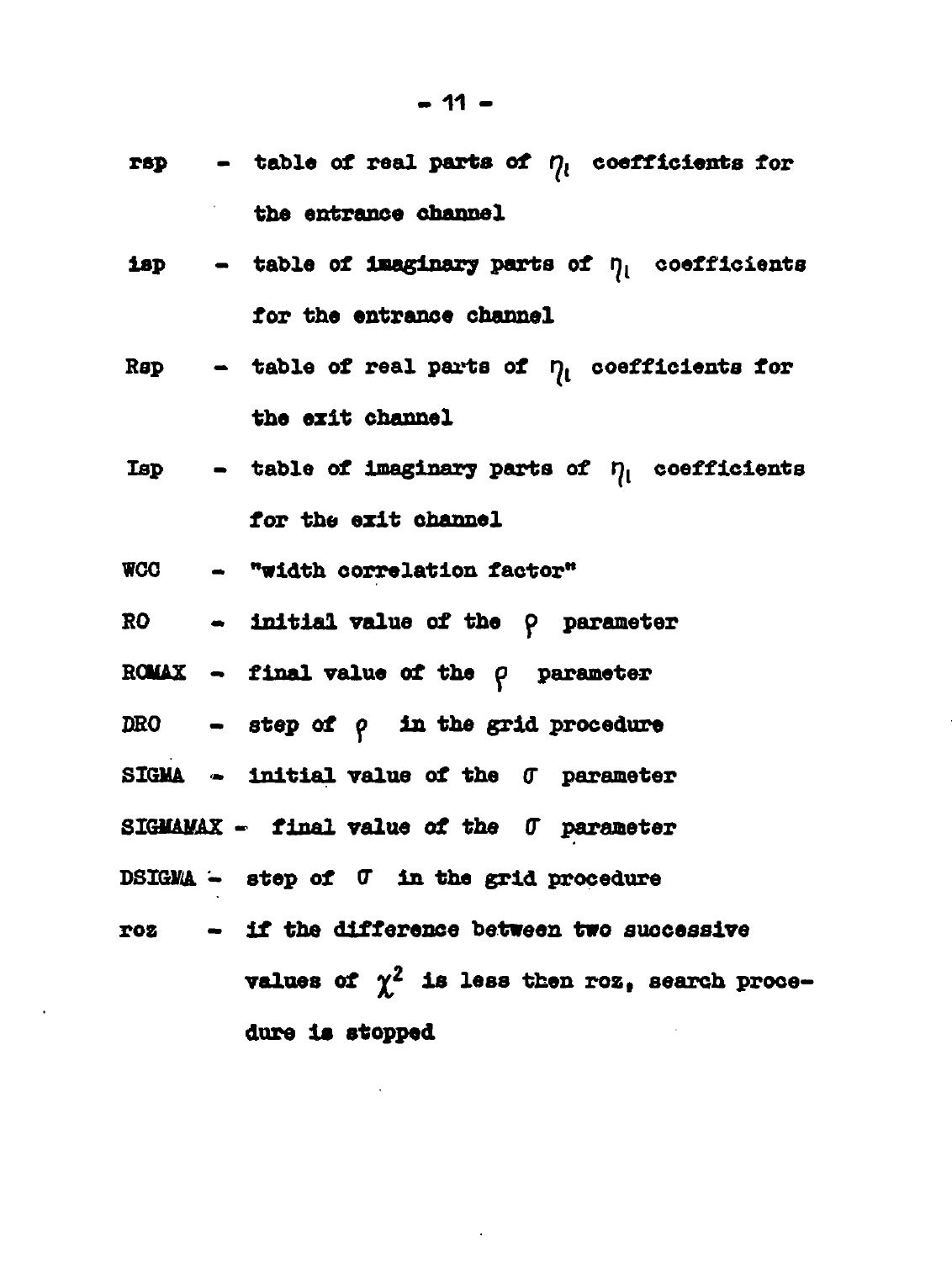$-12 -$ 

Description of the keys.

|      | key down                    | key up                  |
|------|-----------------------------|-------------------------|
| KL 2 | must be used during the     | search interrupts       |
|      | aearch                      |                         |
|      | KL 10 graph will be printed | without graph           |
|      | KL 11 experimental and cal- | <b>without printing</b> |
|      | culated cross-sections      |                         |
|      | will be printed             |                         |
|      | KL 12 reflection and trans- | without printing        |
|      | mission coefficients        |                         |
|      | will be printed             |                         |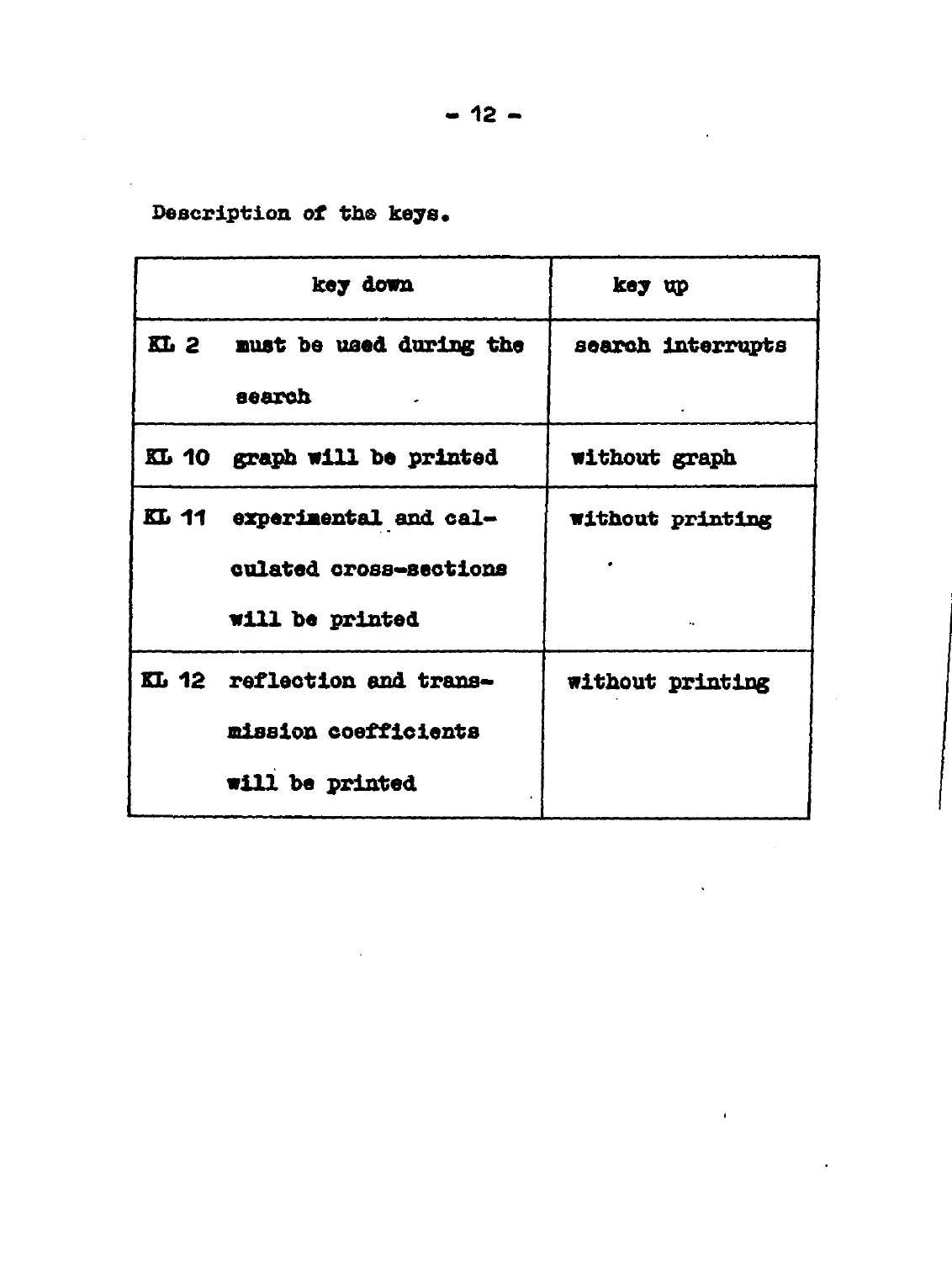#### 5. Test Run.

The following input data were used in the test run of the CORA program:

 $3.1.$ 

'28Si alpha, alpha+ 28Si BINGHAM EXPERIMENTAL DATA ' 4,2,28,14,24,6.27,3,2,0,

 $25, 157, 5, 2.5,$ 

0.4675,0.4675,0.4,0.475,0.4,0.537,0.485,

0.375,0.375,0.415,0.34,0.355,0.242,0.3,

0.325,0.361,0.43,0.408,0.355,0.229,0.203,

0.26,0.271,0.286,0.287,0.265,0.265,

0.275.0.26.0.235.0.2.0.186.0.223.0.296.

0.341,0.333,0.341,0.35,0.282,0.235,

0.32.0.312.0.322.0.415.0.339.0.432.0.52.

0.595.0.575.0.582.0.89.0.91.0.93.1.01.

0.148,0.095,0.115,0.125,0.11,0.147,0.2, 0.165.0.094.0.085.0.06.0.08.0.076.0.098. 0.08,0.092,0.165,0.153,0.125,0.09,0.7, 0.04,0.038,0.061,0.08,0.047,0.135,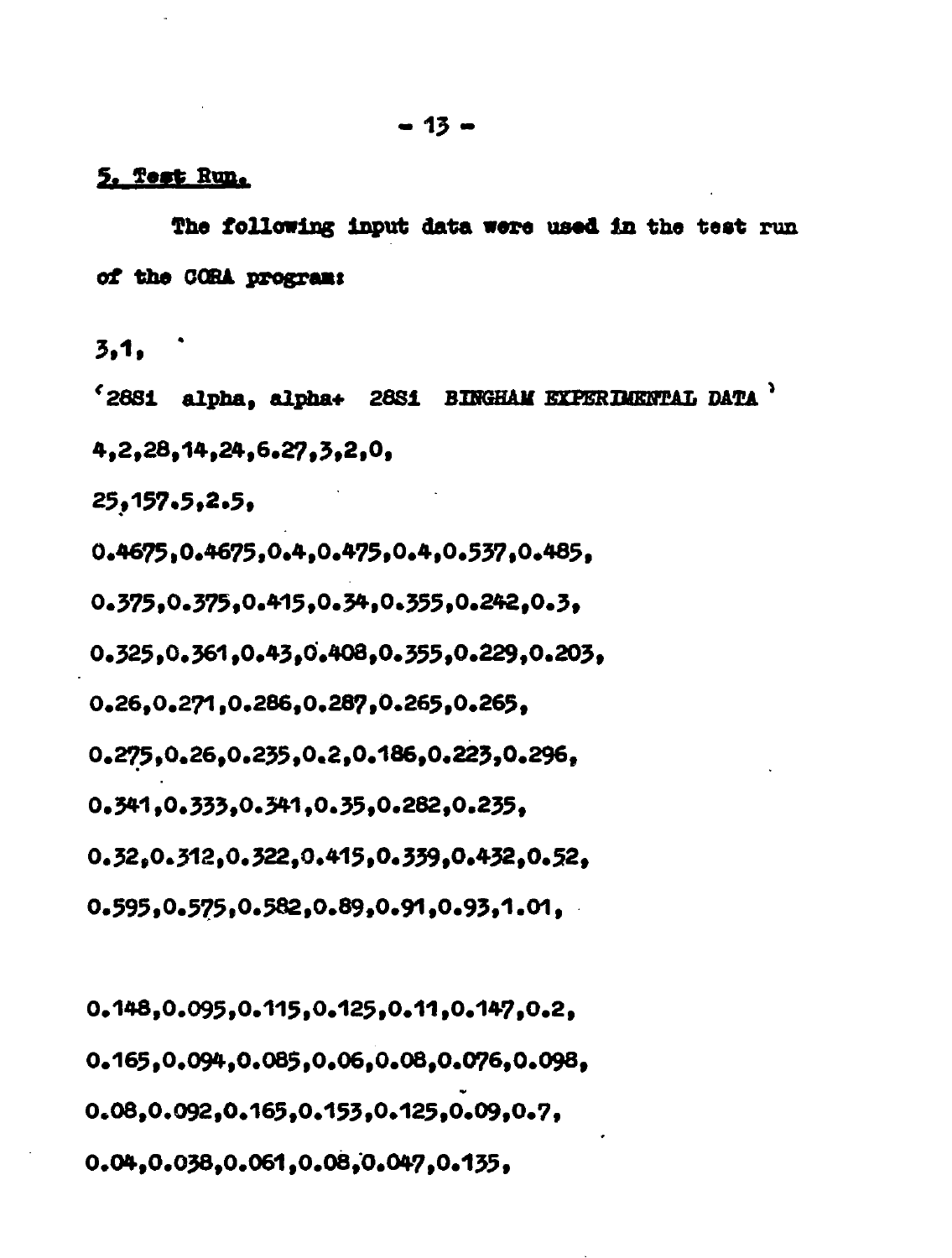**0.095,0.09,0.048,0.03,0.032,0.059,0.041, 0.046,0.044,0.045,0.085,0.095,0.1, 0.H,0.08,0.085,0.085,0.072,0.08,0.07, 0.08,0.115,0.122,0.13,0.11,0.11,0.101,**

1.

**50.875,10.501,1.699,0.505, 50.875,10.501,1.699,0.505, 1750,3.1,**

The program requires one unit of magnetic drum sto**rage. With the above input data the test run takes about 25 minutes of ODRA. 1204 computer time. It depends strongly on aaximum 1 - value used and the spin of the final state.**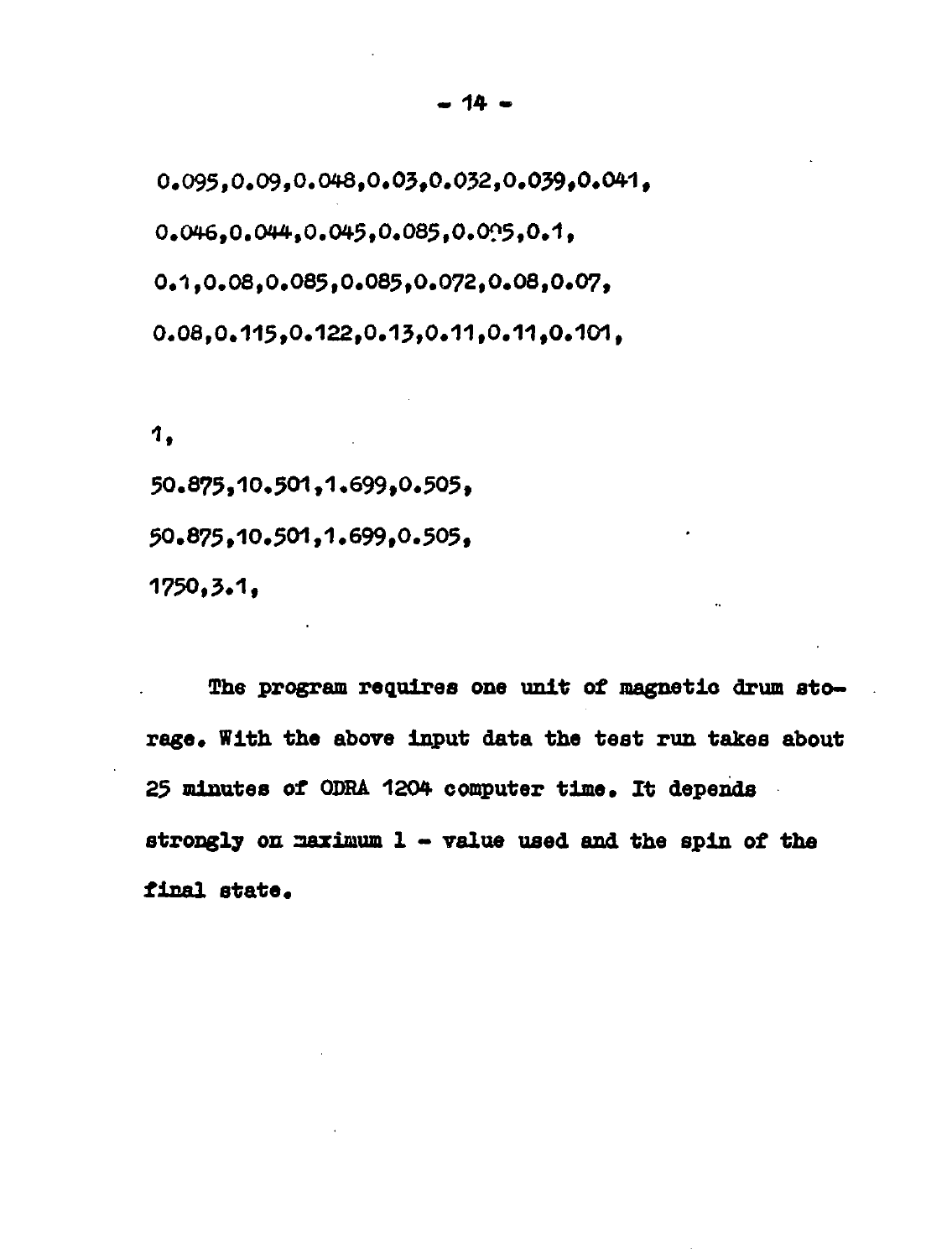#### CORA-73 PROGRAM

and a string

INELASTIC SCATTERING OF ALPHA PARTICLES WITH HAUSER-FESHBACH FORMALISM

| REACTION: 28Si (alpha, alpha+) 28Si BINGHAM EXPERIMENTAL DATA |    |
|---------------------------------------------------------------|----|
| INCIDENT PARTICLE ENERGY E= 24.000 MEV (LAB)                  |    |
| $\text{Be}x = 6.270$ MEV (CM)<br><b>FINAL STATE ENERGY</b>    | जै |
| SPIN AND PARITY $J = 3(+)$                                    |    |

OPTICAL MODEL PARAMETERS

**ENTRANCE CHANNEL U= 50.875 W=10.501 R=1.699 A= .505**  $U = 50.875$  W=10.501 R=1.699 A= .505 EXIT CHANNEL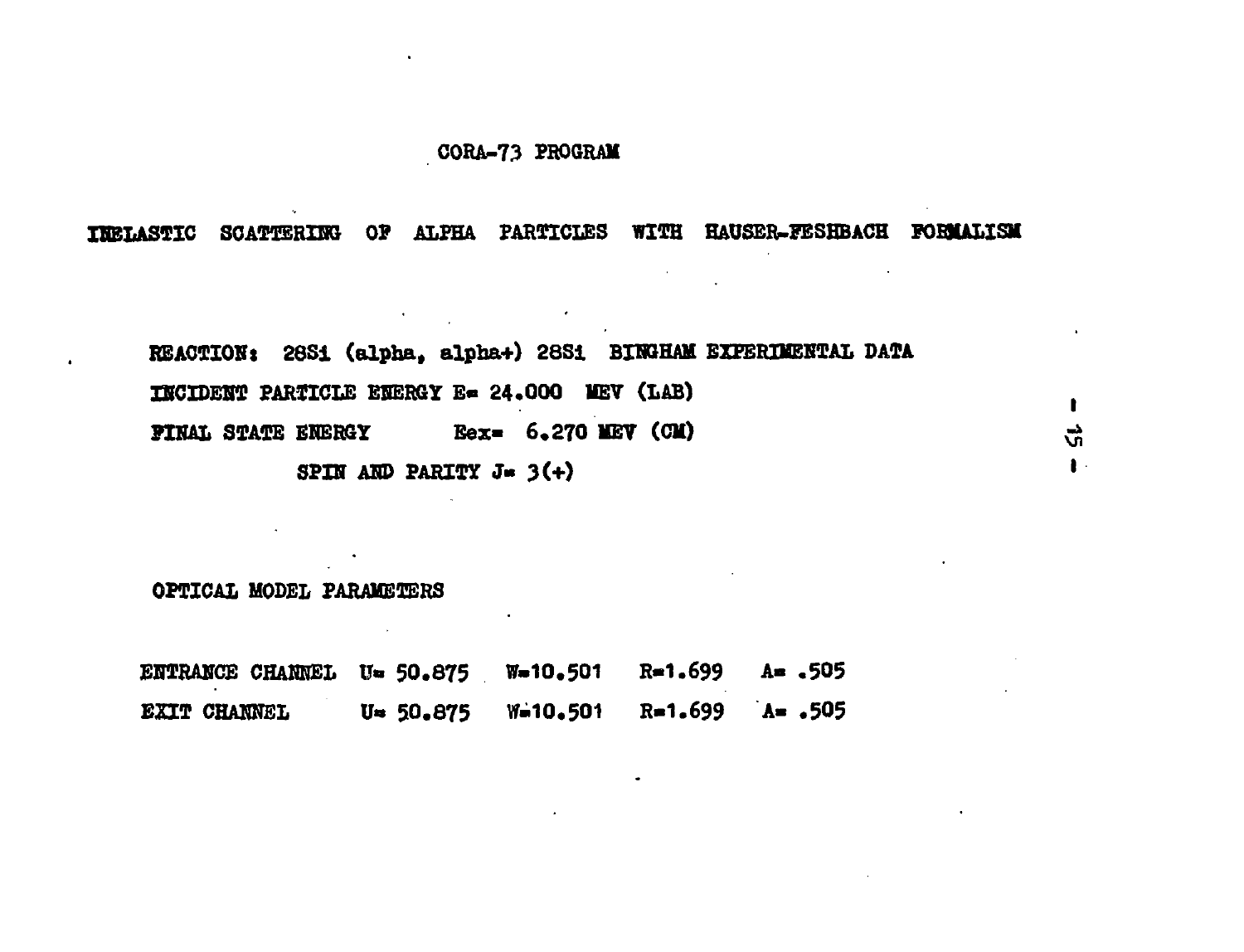### COMPOUND NUCLEUS PARAMETERS

| $R0 = 750,03$ | $STGMA = 3.130$ |  |
|---------------|-----------------|--|
|               |                 |  |

×,

| DCS THEOR<br>THETA | DOS EXP |  | <b>ERR DCS EXP</b> |  |
|--------------------|---------|--|--------------------|--|
|--------------------|---------|--|--------------------|--|

| 29.13 | 4.63316.01                | 4.67500m01                | 1.47500 <sub>w</sub> -01 |
|-------|---------------------------|---------------------------|--------------------------|
| 32.02 | 4.11138p-01               | 4.67500m01                | $9.50000 - 02$           |
| 34.89 | 3.72797m-01               | 4.00000m01                | 1.15000 p.01             |
| 37.76 | 3.42573.501               | 4.75000 <sub>w</sub> -01  | 1.25000 <sub>x</sub> -01 |
| 40.61 | 3.18750 <sub>10</sub> -01 | 4.00000 <sub>w</sub> -01  | 1.10000m-01              |
| 43.46 | 3.00584 <sub>x</sub> -01  | 5.37000.01                | $1.47000 - 01$           |
| 46.29 | 2.8655201                 | $4.85000 - 01$            | $2,00000_{w}$ -01        |
| 49.12 | 2.74595w-01               | 3.75000m01                | $1.65000*01$             |
| 51.93 | 2.63192 <sub>1</sub> -01  | 3.57000-01                | 9.40000+02               |
| 54.72 | 2.52021 <sub>10</sub> -01 | 4.15000 <sub>10</sub> -01 | 8.50000.02               |

 $\vec{p}$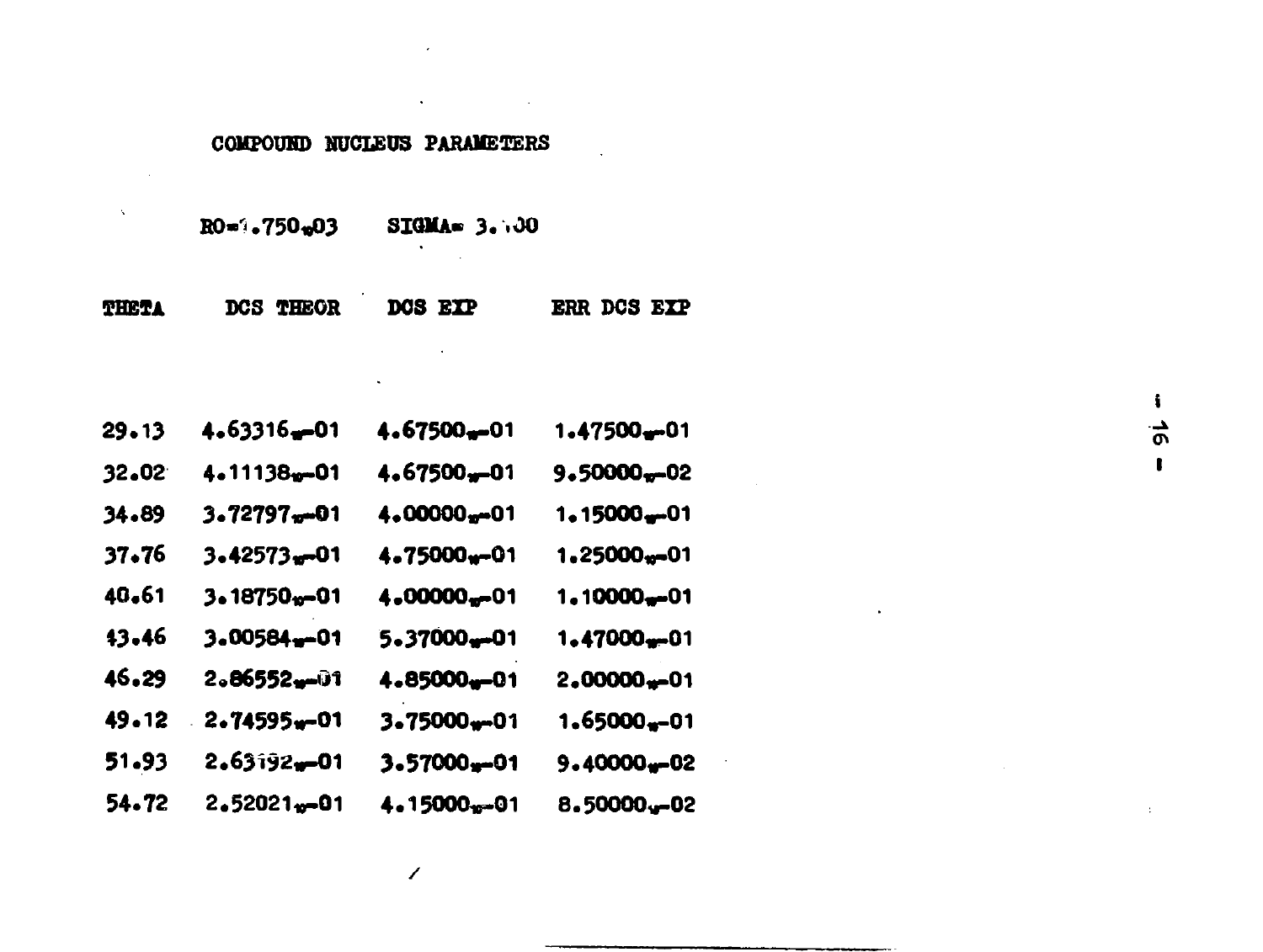| 57.51     | $2.41754 - 01$             | 3.40000m01      | $6.00000w - 02$          |
|-----------|----------------------------|-----------------|--------------------------|
| 60.28     | $2.33287 - 01$             | $3.55000 - 01$  | $8.00000 - 02$           |
| 63.03     | $2.26987 - 01$             | $2.42000 - 01$  | $7.60000 - 02$           |
| 65.77     | $2.22432 - 01$             | $3.00000 - 01$  | $9.75000 - 02$           |
| 68.49     | $2.18731 - 01$             | $3.25000 - 01$  | $8.00000 - 02$           |
| 71,20     | $2.15113w - 01$            | $3.61000 - 01$  | $9.20000 - 02$           |
| 73.89     | $2,11363$ <sub>w</sub> -01 | 4.30000.01      | $1.65000 - 01$           |
| 76.57     | $2.07829 - 01$             | 4.08000-01      | $1.53000 - 01$           |
| 79.22     | $2.05063w - 01$            | 3.55000-01      | $1.25000tr - 01$         |
| 81,86     | $2.03397$ <sub>w</sub> -01 | $2.29000 - 01$  | $9.00000 - 02$           |
| 84.48     | $2.02739 - 01$             | 2.03000-01      | $7.00000 - 01$           |
| 87.09     | $2.02670 - 01$             | $2,600009 - 01$ | 4.00000 <sub>w</sub> -02 |
| 89.67     | 2.02727-01                 | $2.71000w - 01$ | $3.80000 - 02$           |
| 92.24     | $2.02688 - 01$             | $2.86000 - 01$  | $6.10000 - 02$           |
| 94.78     | $2.02683 - 01$             | $2.87000 - 01$  | $8,00000, -02$           |
| $97 - 31$ | 2.03097m01                 | $2.65000 - 01$  | 4.70000-02               |
| 99,82     | $2.04329 - 01$             | $2.65000 - 01$  | $1.35000 - 01$           |

 $\mathcal{L}_{\text{max}}$  ,  $\mathcal{L}_{\text{max}}$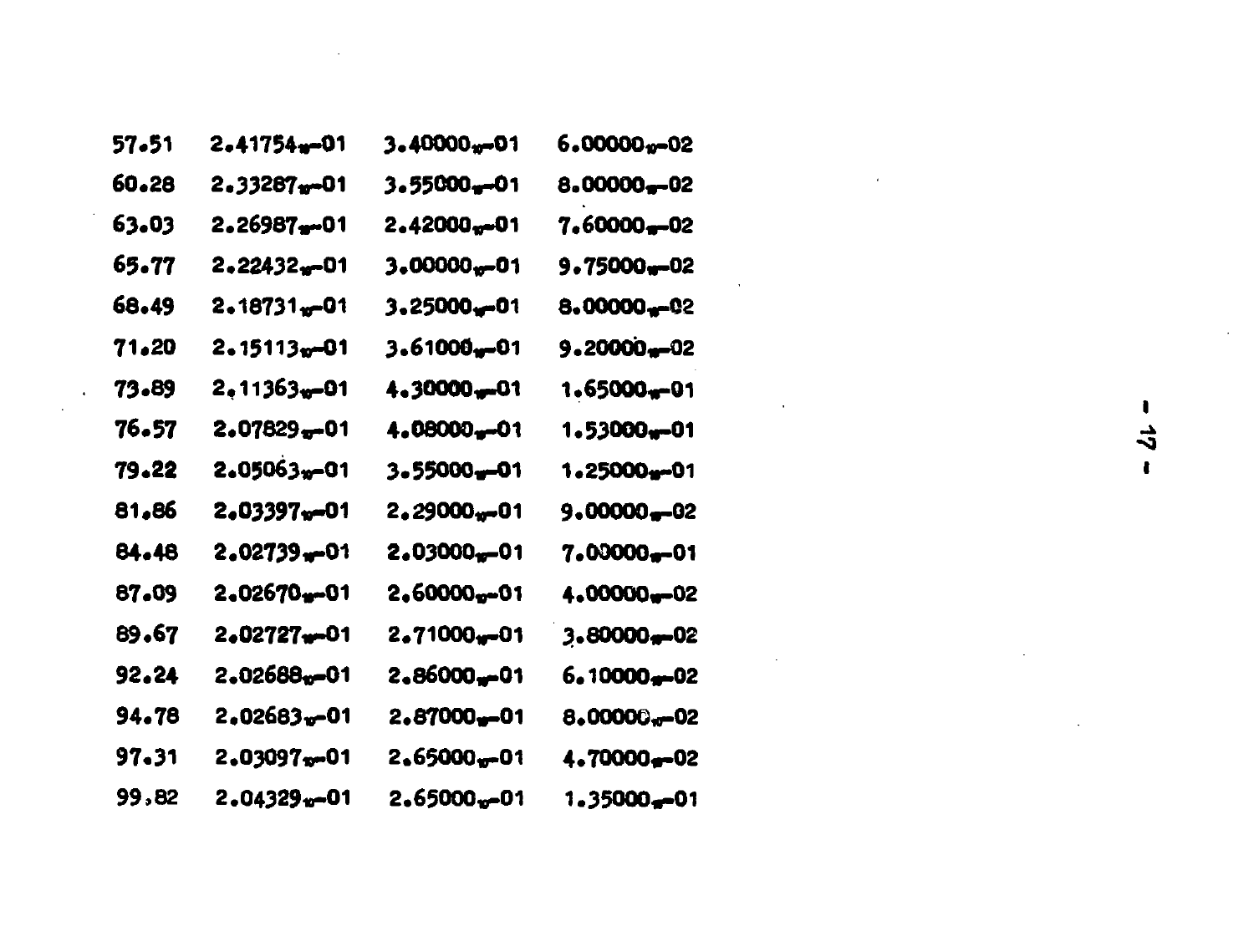| 102.31 | $2.06542 - 01$              | $2.75000 - 01$          | $9.50000 - 02$            |
|--------|-----------------------------|-------------------------|---------------------------|
| 104.78 | 2.0955501                   | $2.60000p = 01$         | $9.0000 - 02$             |
| 107.24 | $2.12943$ <sub>0</sub> -01  | $2.35000w - 01$         | 4.80000-02                |
| 109.67 | 2.16299 <sub>w</sub> 01     | $2.00000w$ -01          | $3.00000_{w} - 02$        |
| 112.09 | $2.19496 - 01$              | $1.86000_{w}$ -01       | 3.20000 <sub>w</sub> 02   |
| 114.48 | $2.22806 - 01$              | $2.23000 - 01$          | $3.90000 - 02$            |
| 116.86 | $2.26784$ <sub>10</sub> -01 | $2.96000 - 01$          | Ť<br>$4.10000 - 02$       |
| 119.22 | $2.31990$ <sub>20</sub> 01  | $3.41000 - 01$          | 4.60000 <sub>10</sub> -02 |
| 121.57 | 2.38697w-01                 | $3.33000_{w} - 01$      | 4.40000 <sub>p</sub> -02  |
| 123.89 | $2.46755 - 01$              | $3.41000 - 01$          | 4.50000-02                |
| 126.20 | $2.55675 - 01$              | $3.15000 - 01$          | $8.50000 - 02$            |
| 128.49 | $2.64901$ <sub>w</sub> -01  | $2.82000 - 01$          | $9.50000 - 02$            |
| 130.77 | 2.74140 <sub>w</sub> 01     | 2.35000 <sub>w</sub> 01 | $1.00000 - 01$            |
| 133.03 | $2.83589$ <sub>w</sub> -01  | $3.20000w$ -01          | $1.00000w - 01$           |
| 135.28 | $2.93953 - 01$              | 3.12000 <sub>w</sub> 01 | 8,00000 <sub>10</sub> -02 |
| 137.51 | $3.06212_m - 01$            | $3.22000 - 01$          | 8.50000-02                |
| 139.72 | 3.21269-01                  | $4.15000w - 01$         | 8.50000 <sub>w</sub> 02   |

the control of the control of the con-

 $\cdot$  $\frac{1}{9}$  $\mathbf{I}$  :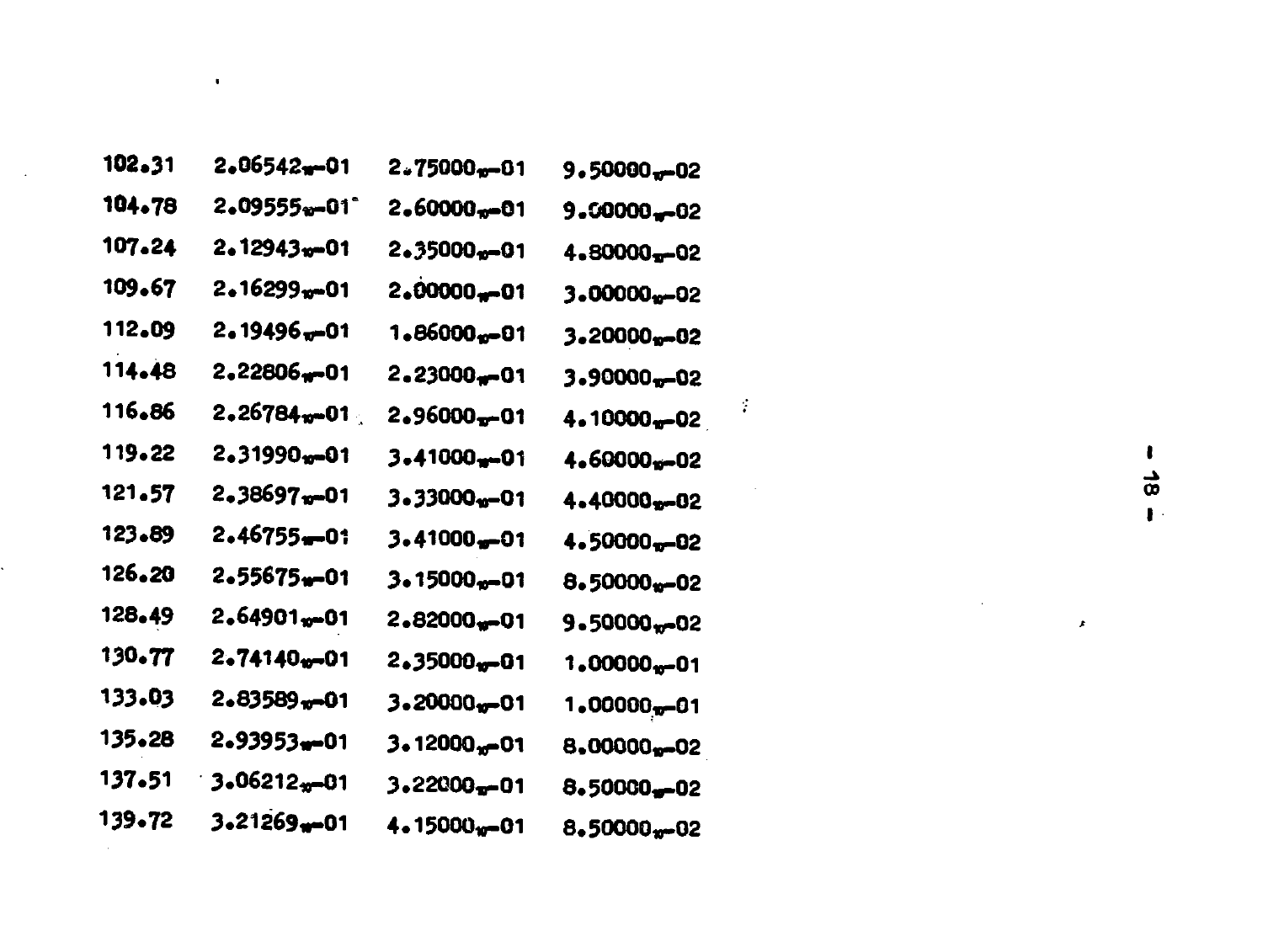| 141.93 | 3.39657w-01                | $3.92000w - 01$           | 7.20000 <sub>10</sub> 02   |
|--------|----------------------------|---------------------------|----------------------------|
| 144.12 | 3.61589 <sub>n=</sub> 01   | $4.32000w - 01$           | 8.00000-02                 |
| 146.29 | 3.87452 <sub>w</sub> -01   | 5.20000 <sub>10</sub> -01 | $7.00000$ <sub>w</sub> -02 |
| 148.46 | 4.18600 <sub>10</sub> -01  | 5.95000 <sub>v</sub> -01  | 8,00000 <sub>10</sub> -02  |
| 150.61 | $4.57976$ <sub>w</sub> -01 | 5.75000 <sub>w</sub> 01   | $1.15000w - 01$            |
| 152.76 | 5.09883,001                | $5.82000w - 01$           | $1.22200 - 01$             |
| 154.89 | 5.78420 <sub>10</sub> -01  | 8.90000 <sub>#</sub> -01  | $1.30000w - 01$            |
| 157.02 | 6.64633 <b></b> 01         | 9.10000 <sub>17</sub> 01  | 1.10000 <sub>10</sub> -01  |
| 159.13 | 7.6328101                  | $9.30000 - 01$            | 1.10000 <sub>10</sub> -01  |
| 161.24 | 8.60740.01                 | 1.01000 <sub>n</sub> 00   | 1.01000 <sub>v</sub> -01   |

 $\bar{\mathbf{v}}$ 

## CHISQ=8.414295<sub>10</sub>01

 $\mathbf{r}$  $\vec{\bullet}$  $\mathbf{I}$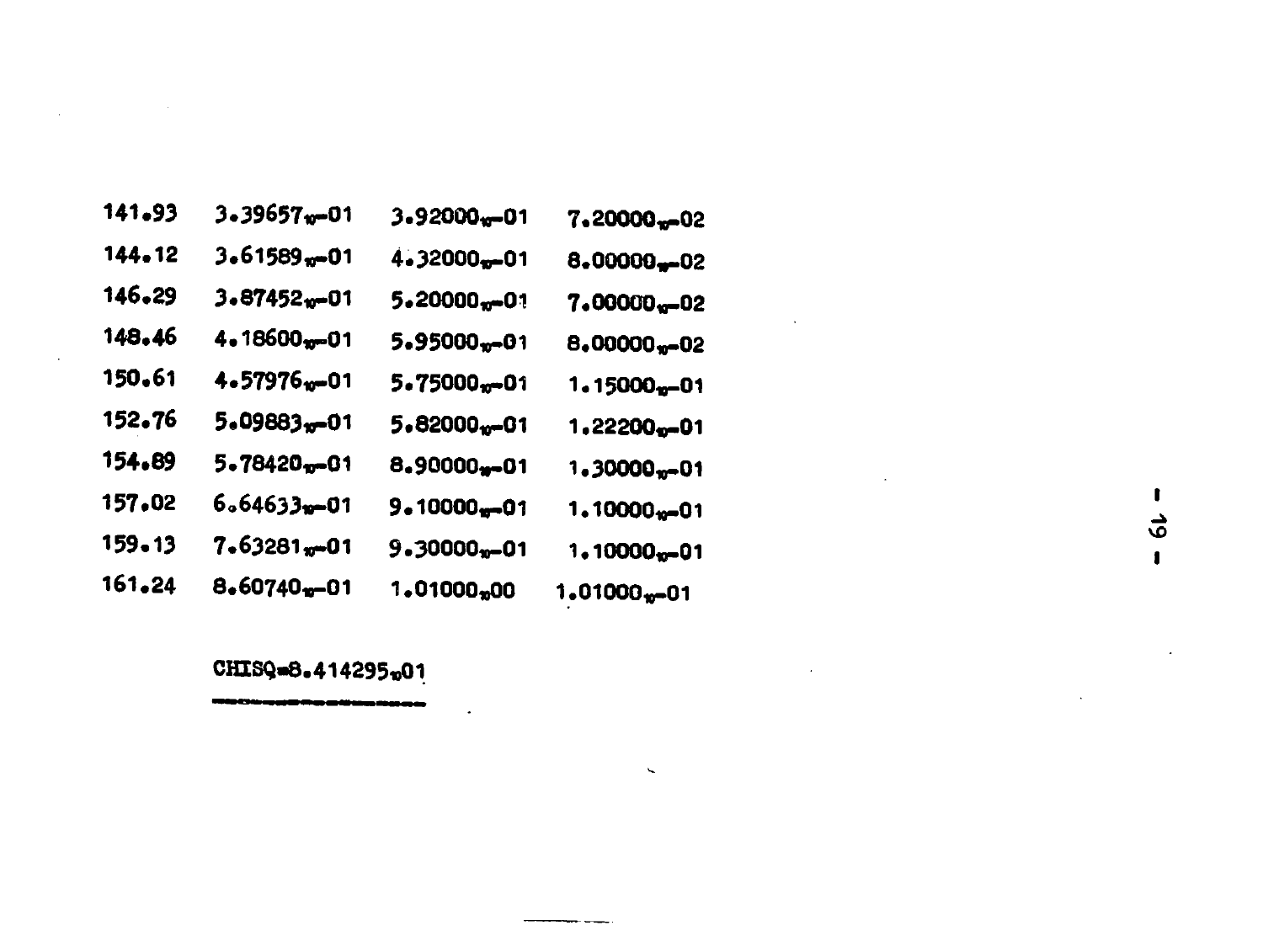#### begin

integer Zi, Zt, CON1, CON2, CON3, CON4, J, lmax, l, nn, N, nn 1; real Ai. At. Elab. tmin. tmax. dt. Bex. RO. ROMAX. DRO. SIGMA. SIGMAMAX.DSIGM.WCC.roz; array param[1:2], optparami, optparamf[1:4].isp.rsp. Isp.Rsp[0:30].TETA[1:100]; integer array text[1:50]; hoolean el.druk;  $\texttt{setinput}(0);$  $read(COM1, COM2);$  $11$  COH<sub>1=2</sub> then read (nn) else hegin  $m=0:$  $nn1 = nn+1$ : and:  $\texttt{softmax}(1)$ :  $\texttt{Instring}(\texttt{text}[1])$ read (Ai, Zi, At, Zt, Elab, Eex, J. CON3, CON4); **11 COM4=0** than hagin read (tmin, tmax, dt);

and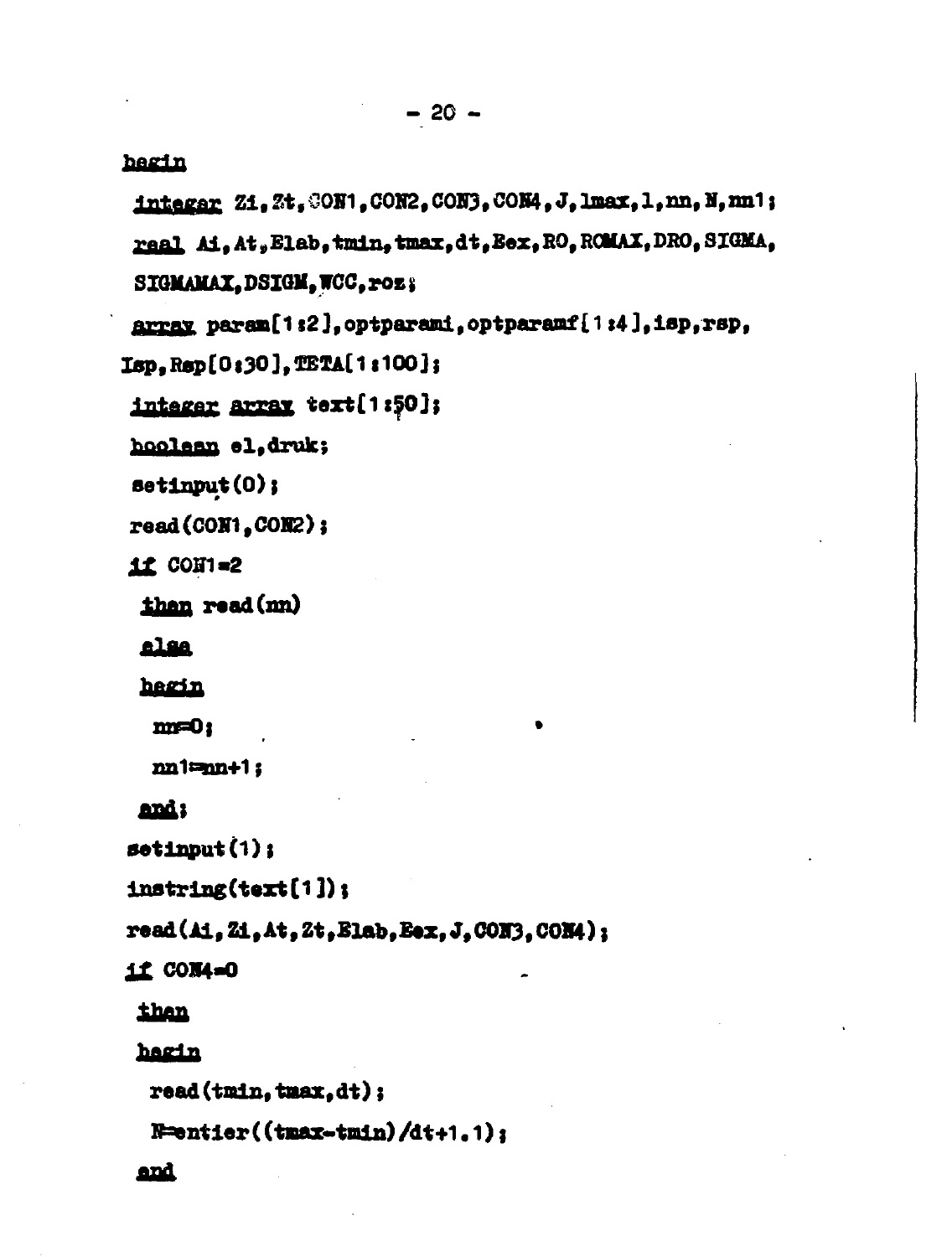$-21$ **alsa** hegin  $read(M)$  $read(TSTA):$ and: hagin array dsigd, erdsigd[1:H].EXA[1:N.-1:nn].RA[0:30.0:30]; integer m.i.L.11, gapis; real rspl, Rspl, Ispl, ispl, ra, rb, ib. chisq; real procedure ZET(a.b.c.d.e.f): integer a, b, c, d, e, f; drun: procedure COMPOUND (chise) : raal chise: hagin integer pp1.pp2; real k, q, f, pl, plp, plm, dce, ia, a, a2, b, cx, Wns, pomo. gamma; **array B[0:33];** procedure dlaF; 1f b2100 than pp1=100 alsa hegin  $p p1 = 0;$ for m=50 aten -25 until 0 do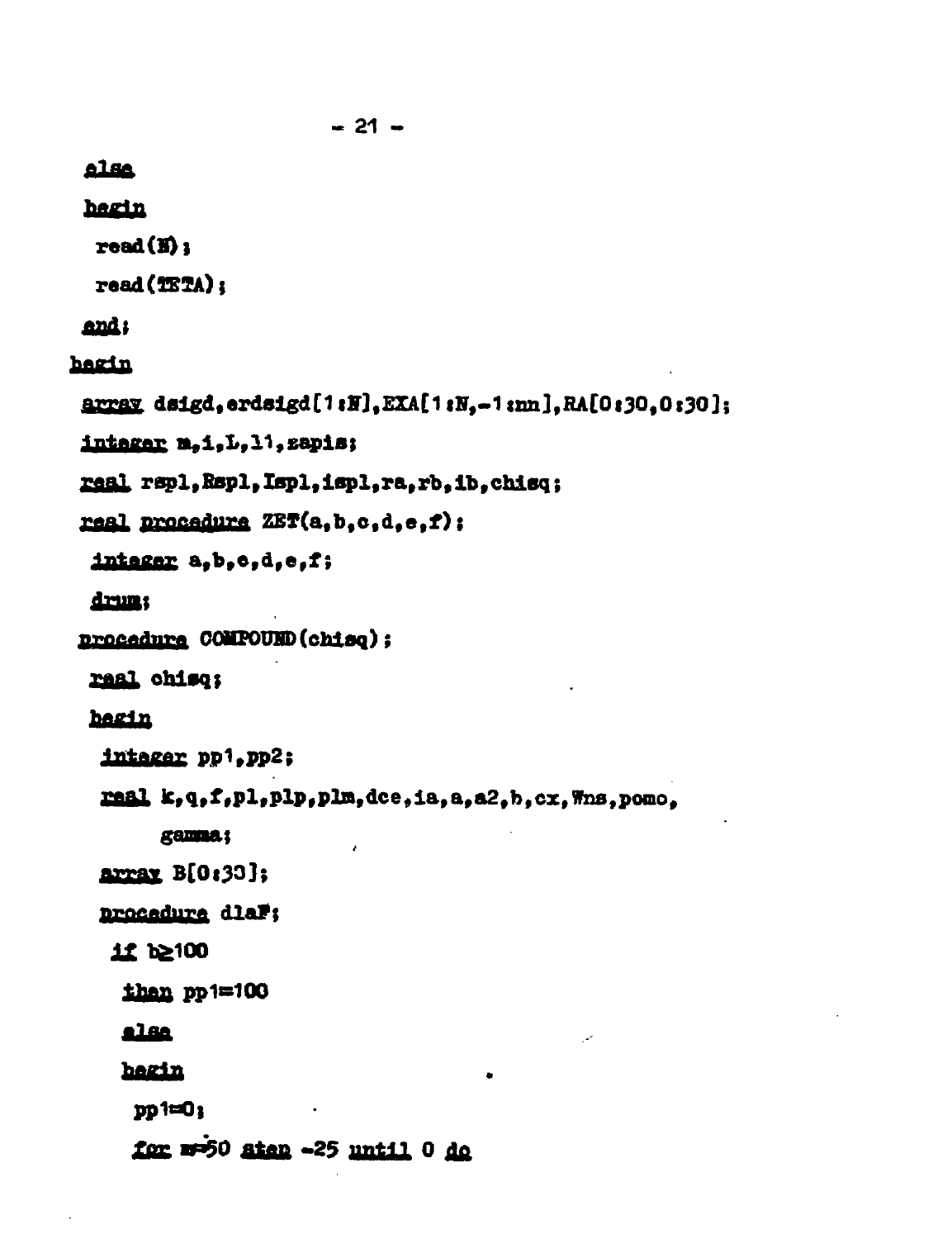$-22 -$ 11 b21 then hegin pp1=entier(ln(b)/2.3026×25)+m; go to od **and** alsa b¤b×10; ods ands procedure dlaW;  $print($  $r<sup>2</sup>$  $-1$ ه  $n2?')$  :  $\mathbf{a}^{\dagger}$ Drocadura dlaV; print (\* --------+?'): والأقمع فالركاب ومواجه ومنادمات والمتالي  $bat/(A1+At)$ ; gamma#sqrt(AixAixElab/(Atx(AtxElab-(At+Ai)xEex))); kwaart(AixElab)xbx.2187; **if druk/key(11) then** hegin ·  $print(4??$ teaTHETAAAACOCS.THEORAAADCS.EXPAAAAAERR-DCS-EXP'):  $11me(2):$ and: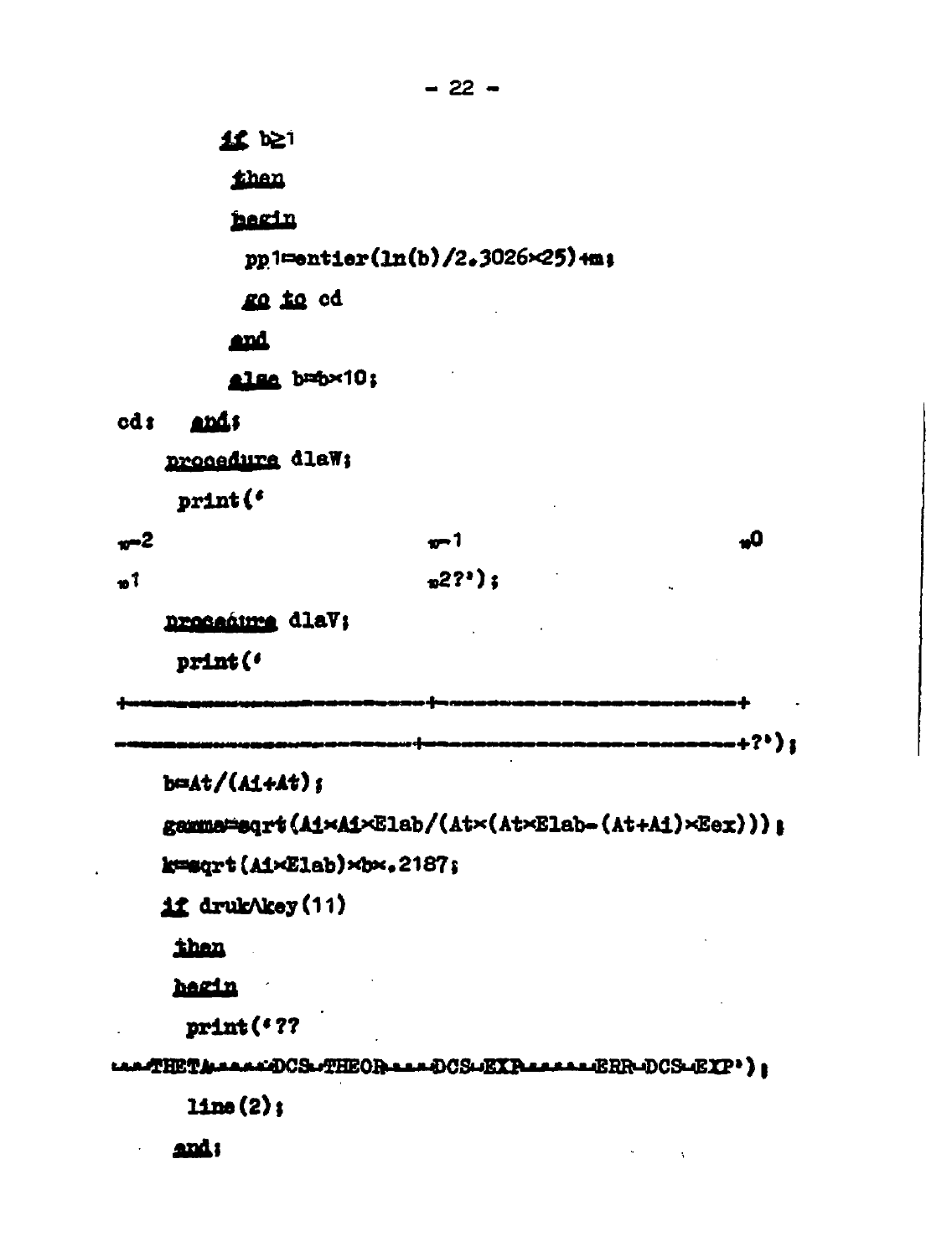```
\div 23 -q=2.5/(kxk\sigmaaram(2)) \timesWCC:
p_{\text{noncon}}, 5/(p_{\text{aram}}[1]\times p_{\text{arm}}[1]);
for L=0 sten 2 until 2×lmax do
 bagin
   down:for 1=0 sten 1 until lmax do
    hegin
      doe=doe+RA[1,L+2]\timesexp(1\times(1+1)\timespomo)/(2\times1+1);
    and 1:B[1+2]=dce\times(-1) tJ:
 and L:
ohaq = 0:for i=1 stap 1 until N do
 hegin
   if CON4=1
 then a = \tanh(1 - 1) and
    else e = TRTA[1]:a = tmin+(i-1) \times dt:
   a=.01745329×a:
  a2 = sin(a):
   a=arctan(gammaxa2/sqrt(1-gammaxgammaxa2xa2))+a:
   a2min(a):
  if drukAkey(11)
    than
    hegin the head of the set of the set of the set of the set of the set of the set of the set of the set of the set of the set of the set of the set of the set of the set of the set of the set of the set of the set of the se
      format ('unillation'):
```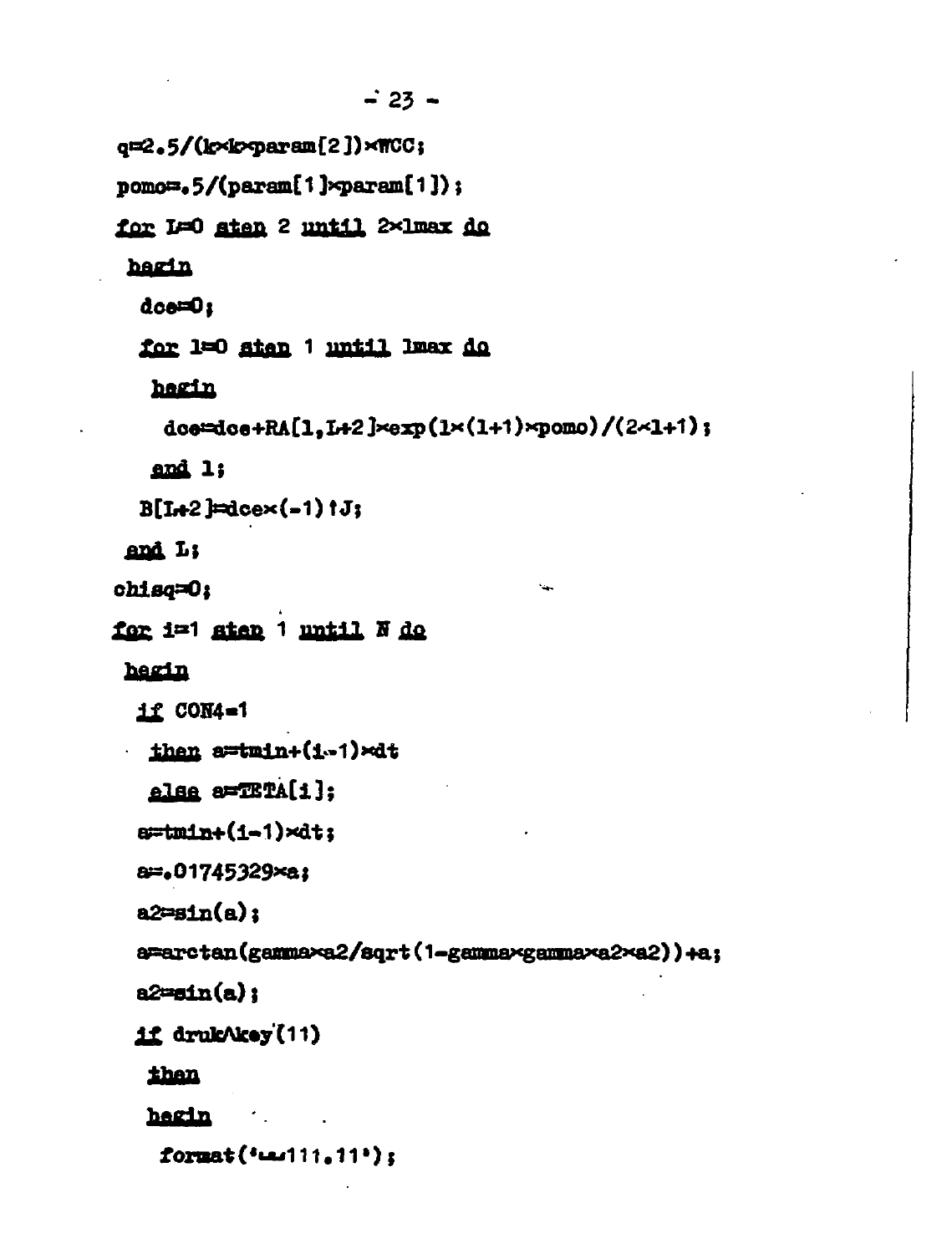$\frac{1}{24}$  – print('?', a/, 01745329);  $\cos(\alpha)$ : for L=0 stan 2 until 2×1max do

than

1f L=0

hegin

ands

 $1e = 0;$  $p1 = 0;$  $p1m=0;$ 

hegin

 $p1p=1;$ 

go to C;

and:

 $221/L<sub>i</sub>$ 

 $b=1/(L+1);$ 

 $p1mp1;$ 

 $p1 = p1p$ 

 $plp=(2-a)\times cxpq1+(a-1)\times p1m;$ 

 $Q<sub>2</sub>$ 

 $\cdot$ 

 $p1mp1;$ 

ia=ia+B[L/2]xplp;

 $p1 = p1p;$ 

 $p1p=(2-b)\times c\text{xp1}+(b-1)\times p1m;$ 

11 L-0

then

hegin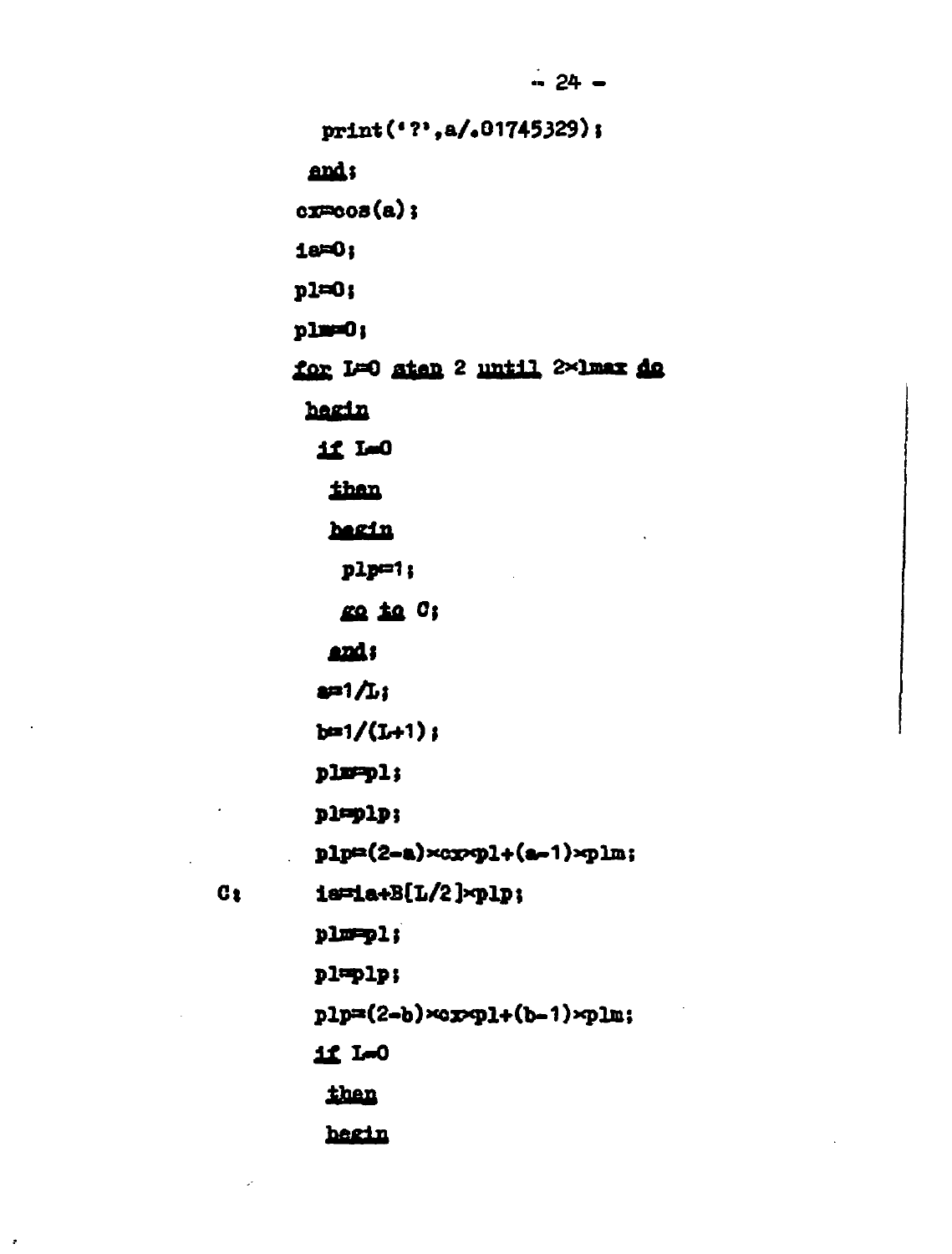```
-25 -
```

```
pi1
```
Dlp=0x;

and:

and L:

EXA[i.sapis] wheriaxq;

```
chisq=(abs(Wns-dsigd[i])/erdsigd[i]) *2+chisq;
```
if drukAkey(11)

then

herin

format ('www1.12345.12');

```
print(Wns.dsigd[i].erdsigd[i]);
```
and:

and it

```
if drukAkey(11)
```
then :

## **hesin**

```
11ne(1)
```

```
format('?www.www.cHISQ=1.123456,12');
```
print (ohisq);

print (\* ? Lanaanaanaan -'):

 $\lim_{\epsilon}$  (2):

## and;

if drubAkey(10)

than .

hegin

print (\* ? LEBREALANANOUE IPERIMENTLANANOUFHEORY') :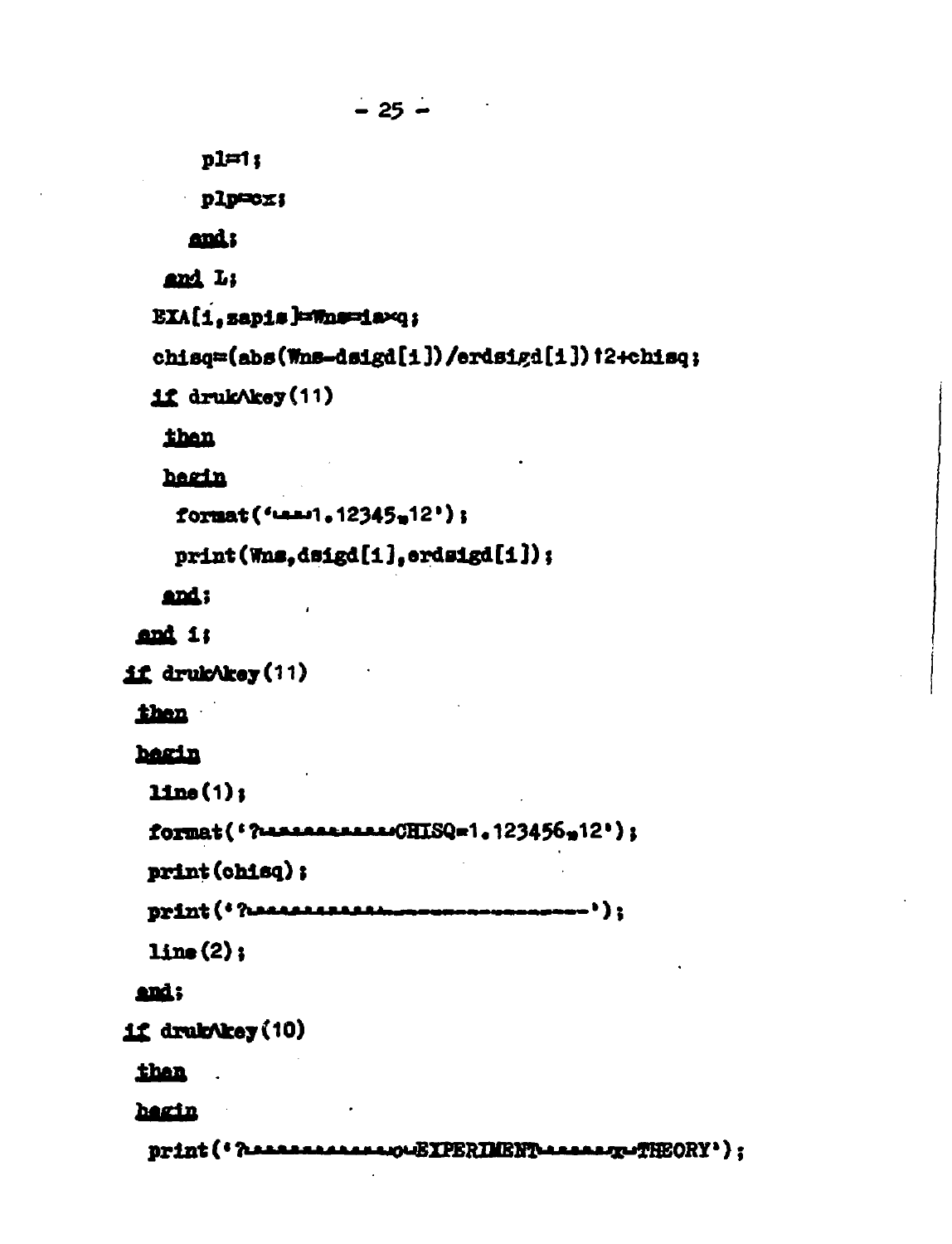$-26 -$ 

 $11me(1);$  $d$ laW;  $d1s$ . for i=1 sten 1 until N do hegin  $b = \text{diagd}[1];$  $d$ la $P$ ;  $pp2 = pp1;$  $b = EXA[1, zapis];$  $d$ la $P$ ;  $\mathbb{R}^2$  $line(1)$ ;  $print('.)$ ; 1f pp1spp2 then hegin  $space(pp1);$  $print('x');$ pp2=pp2-pp1-1; if pp220 then hegin  $space(pp2);$  $print('o');$ and **and Alsa**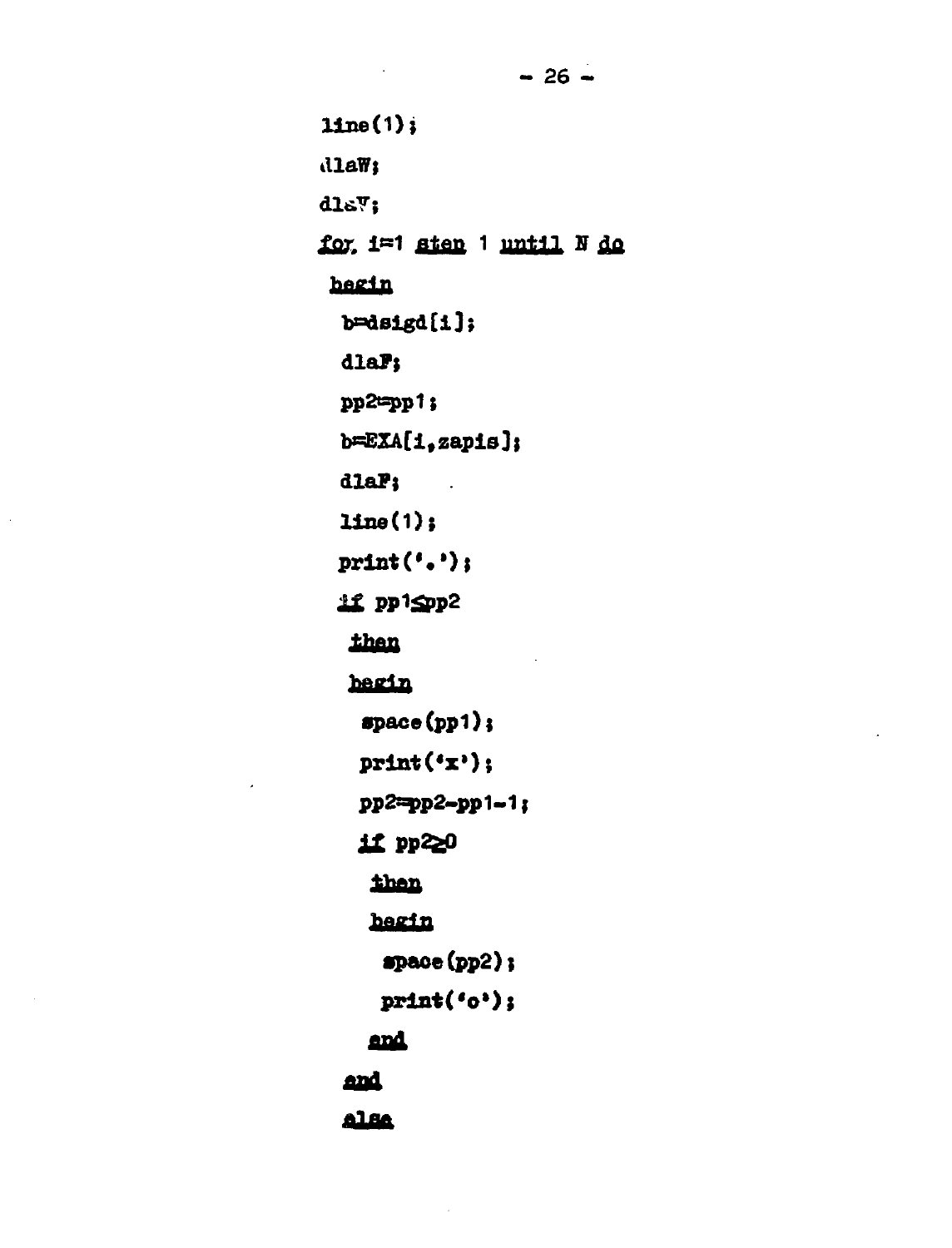$15ne(1)$ : format (\* ?~ 1 1 - 1 - 1 - 1 - 1 2345 - 1 - 1 - 1 2345 - 1 2 - 1 - 1 2345 - 1 2

LAAAAAAAAAREDARTALIJAAAAAAAJELU TALAJAAAAAAATE ? ) 2

LAAAAAAAAAAAAAAAAAAAEXTTuCHANNEL'):

 $1$ ine $(2)$ : print (\* ? LEALARRAL-ENTRANCE-CHANNEL ARRABALLARRAL

ANSMISSION-COEFFICENTS');

hegin print (' ?------------------------------REFLECTION-AND-TR

then

if drukAkey(12)

and wykres:

 $1$ ine $(2)$ :

 $print(oh189);$ 

format (' ?----CHISQ=1.123456-12');

 $line(1)$ :

d1aW:

dlaV:

and i:

and

 $space(np1-pp2-1);$ 

 $print('o')$ :

 $print('x');$ 

 $space(np2):$ 

hegin

 $-27-$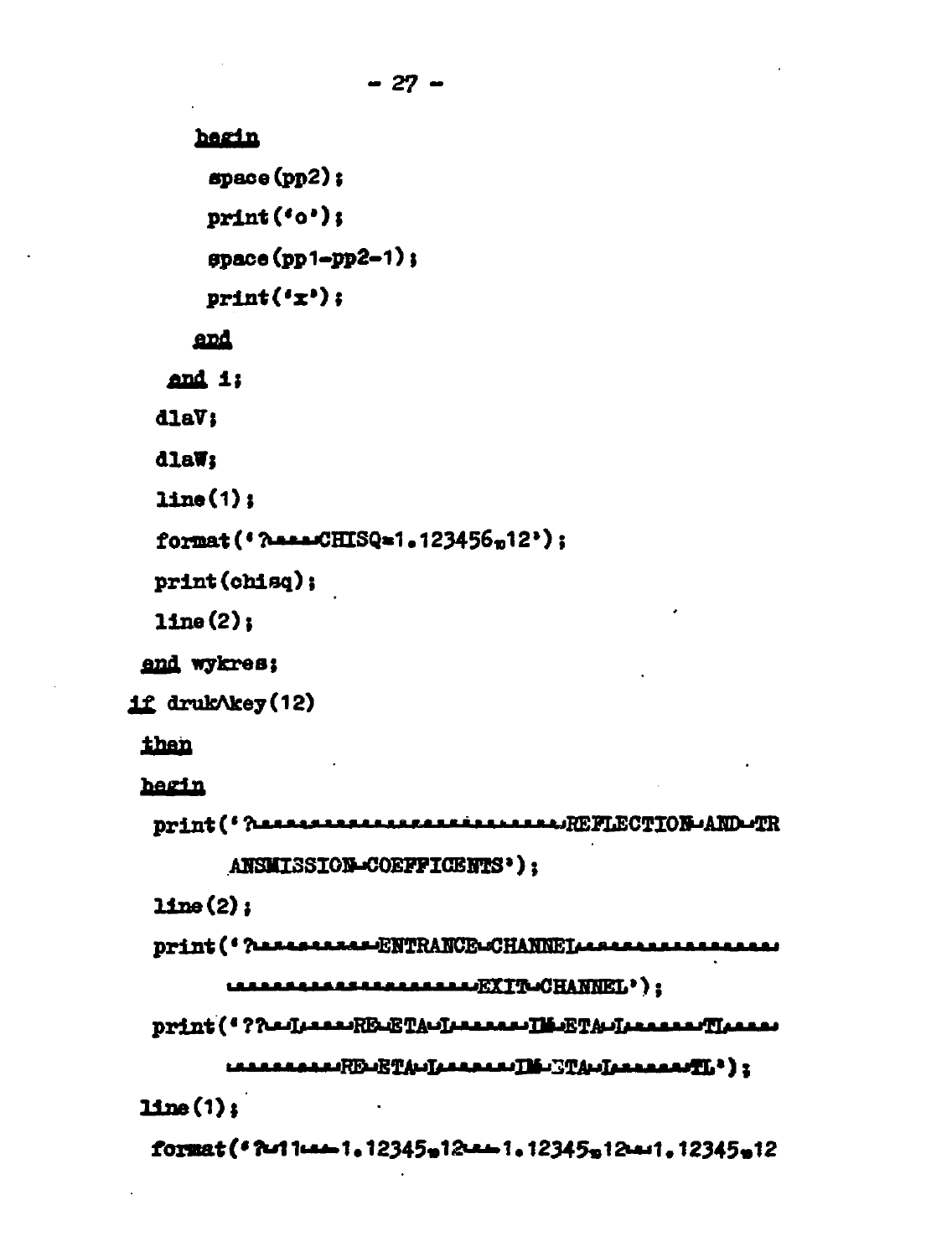```
: (12345-12345 - 12345-12345 - 12345-12345 - 1244)
```
for 1=0 step 1 mntil lmax do

hegin

 $rsp1rsp[1];$ 

 $1$ spl $=1$ sp $[1]$ ;

Repl=Rsp[1]:

Ispl=Isp[1];

print(1.rspl.ispl.(1-rsplxrspl-isplxispl).Rspl.

```
Isp1. (1-Rsp1\times Rsp1-Isp1\times Isp1):
```
and 1:

and ETA L:

and COMPOUND:

procedure OPTICALMODEL(lmax. Zi. Zt. Ai. At. Elab. Q. rsp. 1.6p.

 $param<sub>e1</sub>$ 

integer lmax, Zi, Zt;

real Q.Elab.Ai.At;

array rsp. isp. param;

**Roolean** el:

drum:

read(dsigd.erdsigd):

 $\mathfrak{sot}$ input $(0)$ :

 $read(WCC)$ :

**11 CON2=1** 

**than** 

hagin

read(optparami);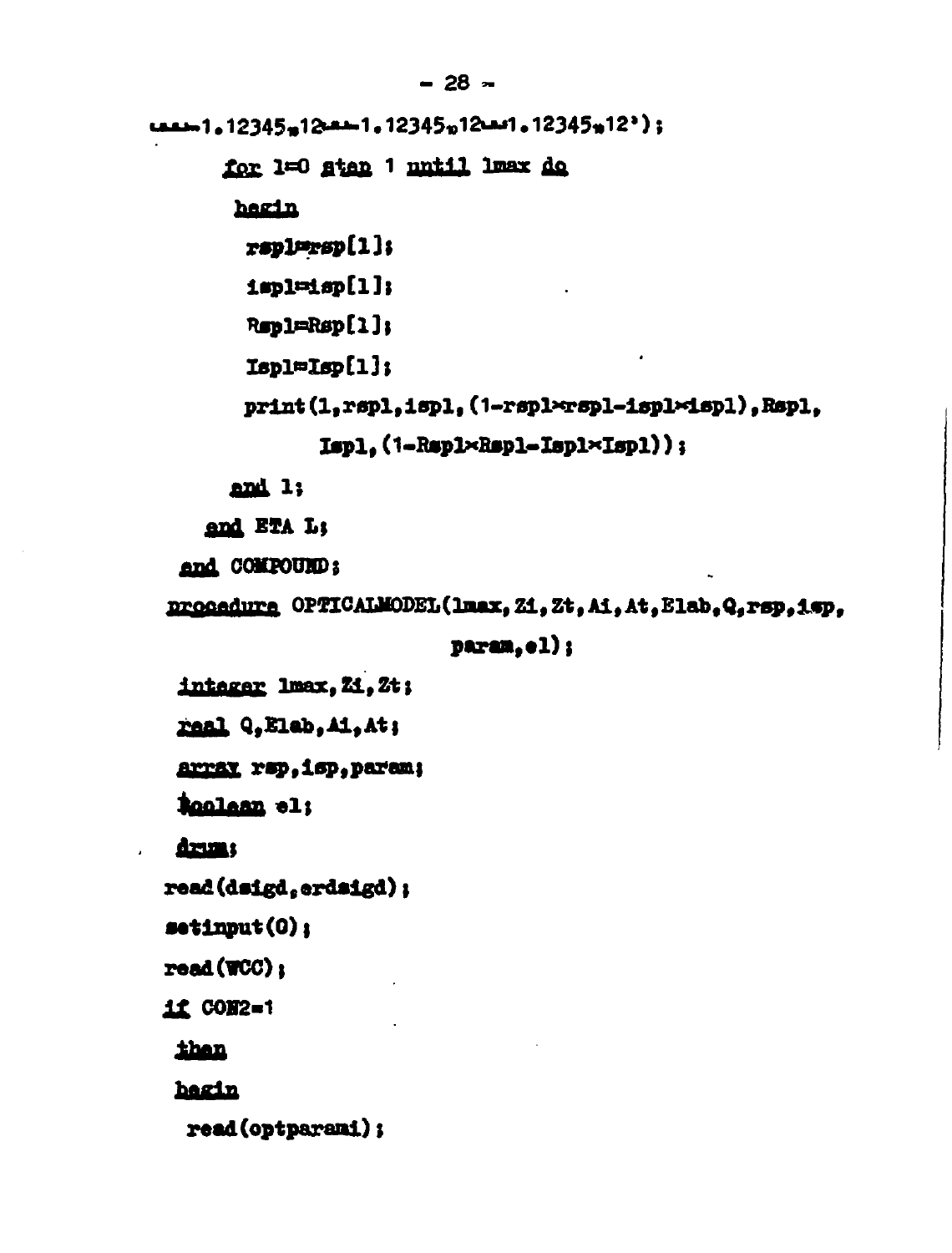```
-29-
```
read(optparamf);

#### and

### alsa

### **bagin**

read (lmax) :

 $\n **estinput(1)**\n$ 

for 1=0 aten 1 until 1max do

 $\texttt{read}(\texttt{rgb}[1], \texttt{isp}[1])$ ;

for 1=0 step 1 until lmax+J do

 $read(Rap[1].Isp[1])$ ;

## and:

if CON's1

than

hagin

```
\mathfrak{setimut}(0):
```

```
read (RO. ROMAX. DRO) ;
```
read (SIGMA, SIGMAMAX, DSIGM) ;

end:

```
setinput(0):
```

```
if COT1=2
```
than read(RO. SIGMA.ros);

```
AROBA
```
73 PROGRAM<sup>®</sup>):

 $11$  CON $=$ 3

than read (RO. SIGHA);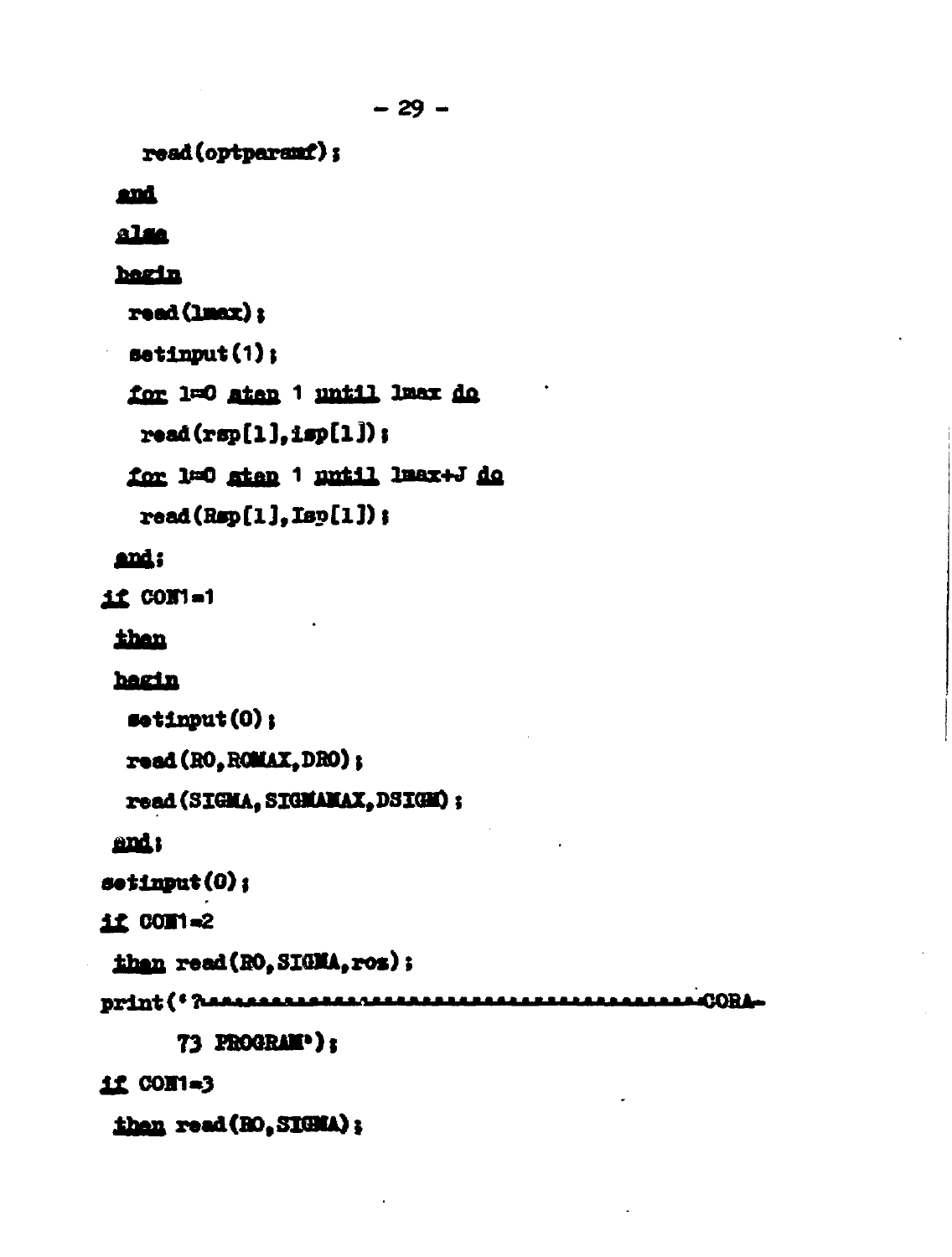```
param<sup>[1]=SIGMA;</sup>
param[2]ER0;Drint (*? ? ? PLACKALLARAL INELASTIC -SCATTERING -OF PLALPHA
      LAPARTICLES-ITTH-HAUSER-FESHBACH-FORMALISM'):
1ine(2):
Drint (' ? LARABBARALLAUREACTION:');
outstring(text[1]);
format('111.111'):Drint (' ?-------------- INCIDENT-PARTICLE-ENERGY-E='.
      Elab. ^{\prime}uskEV\cup(LAB)^{\prime}):
Drint (* ? LEALLAALAALPINAL-STATE-ENERGYLAALAA-Eex='.
      Bar. '-HEV-(CM)');
format(11):
1f CON3=2
then print(\cdot (+)^.)alsa print(\cdot(-));
1ine(2):
11ne(1):format (* ? Annannannen ENTRANCE-CHANNEL au July 111.11 | 12.11
      W=11.111444R=1.111444A=1.111<sup>3</sup>
print(optparami[1].optparami[2].optparami[3].
     optparam[4]):
format('? ----------EXITLCHANNEL---------U=111.111-
      W=11.1111...R=1.1111...R=1.111?
```
 $-30 -$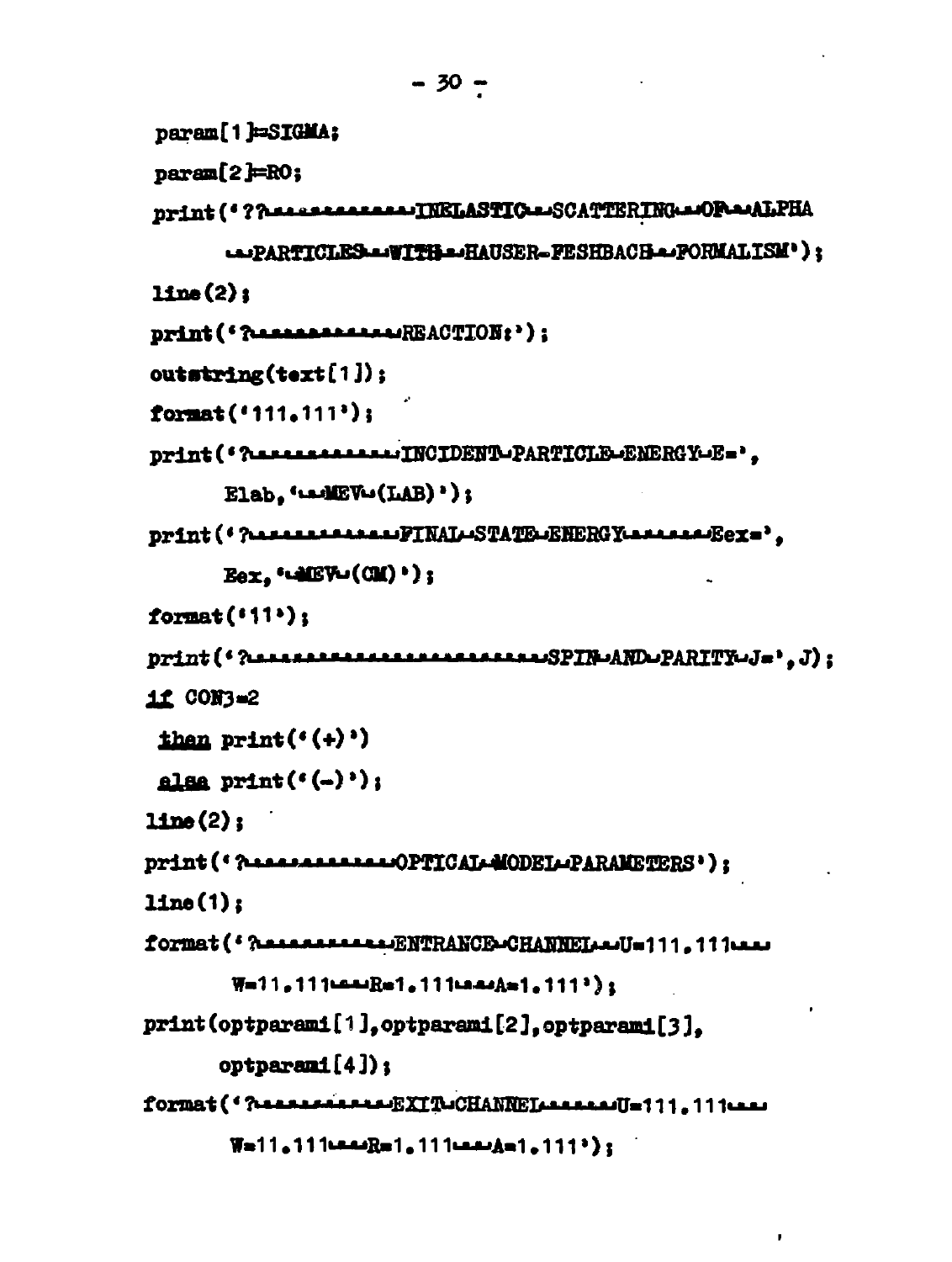print(optparamf[1].optparamf[2].optparamf[3].

 $optparamf(4)$ );

 $\text{Line}(2):$ 

 $1f$  CON1=2 V CON1=3

then

hegin

```
print (' ?--------------COMPOUND-NUCLEUS-PARAMETERS') ;
11me(1):print (RO, SIGMA);
```
and:

 $110002-1$ 

**than** 

**hegin** 

el<del>utrua</del>;

```
OPTICALMODEL(1max, Zi, Zt, Ai, At, Elab, .0, rsp, isp.
```
optparami.el);

el=false;

OPTICALMODEL(1max+J, Zi, Zt, Ai, At, Elab,-Eex, Rsp, Isp,

 $optparam, e1);$ 

end CON2:

Elab=Elab+Eex >< (Ai+At) /At;

for 1=0 step 2 until 2×lmax do

for 1=0 aten 1 until lmax do

**bazin** 

ra=0: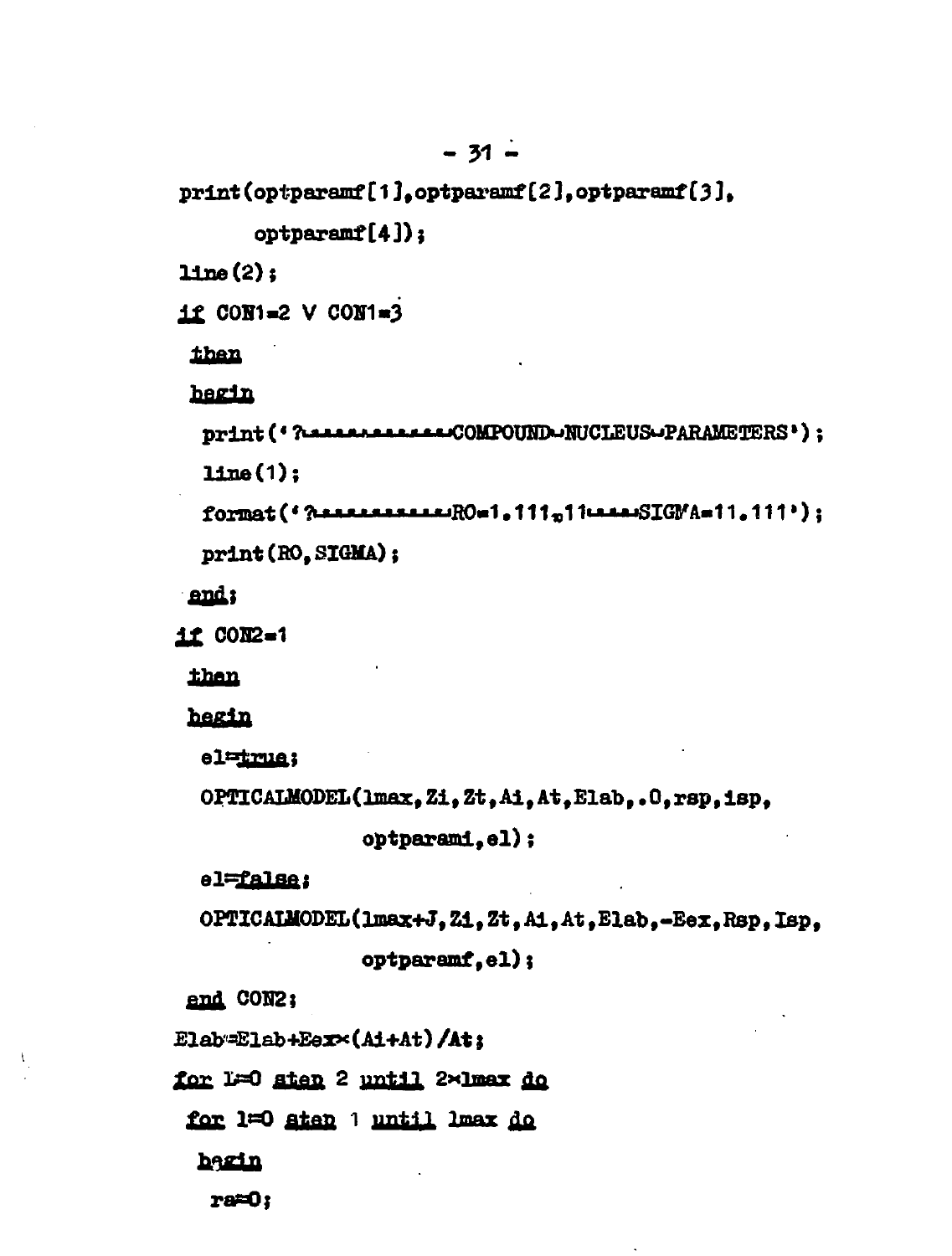$rsol=rsp[1];$ 

 $i$ spl $=$  $i$ sp $[1]$ ;

1f Ig2×1

then rb=ZET(1.1.1.1.0.L):

for 11=abs(1-J) step 1 until 1+J do

hegin

Rspl=Rsp[11];

 $Isp1 = Isp[11];$ 

11 1<1MJ>2x1V1≥1MJ>2x11

then go to D:

 $1f((1+11)/2=(1+11)+2AC0H3=1)V((1+11)/2+(1+11)+2$  $\wedge$  CON3=2)

then go to D;

ib=28?(11,1,11,1,J,L);

rawra+rbxibx(1-RaplxRapl-IsplxIspl);

D<sub>2</sub> and L1:

RA[1,L+2]=rax(1-rsp1xrsp1-isp1xispl);

and  $1:$ 

**INIT:** 

 $11$  CON1=1

then

hegin

druk#false;

zapiew-1;

 $l$ ine $(5)$ ;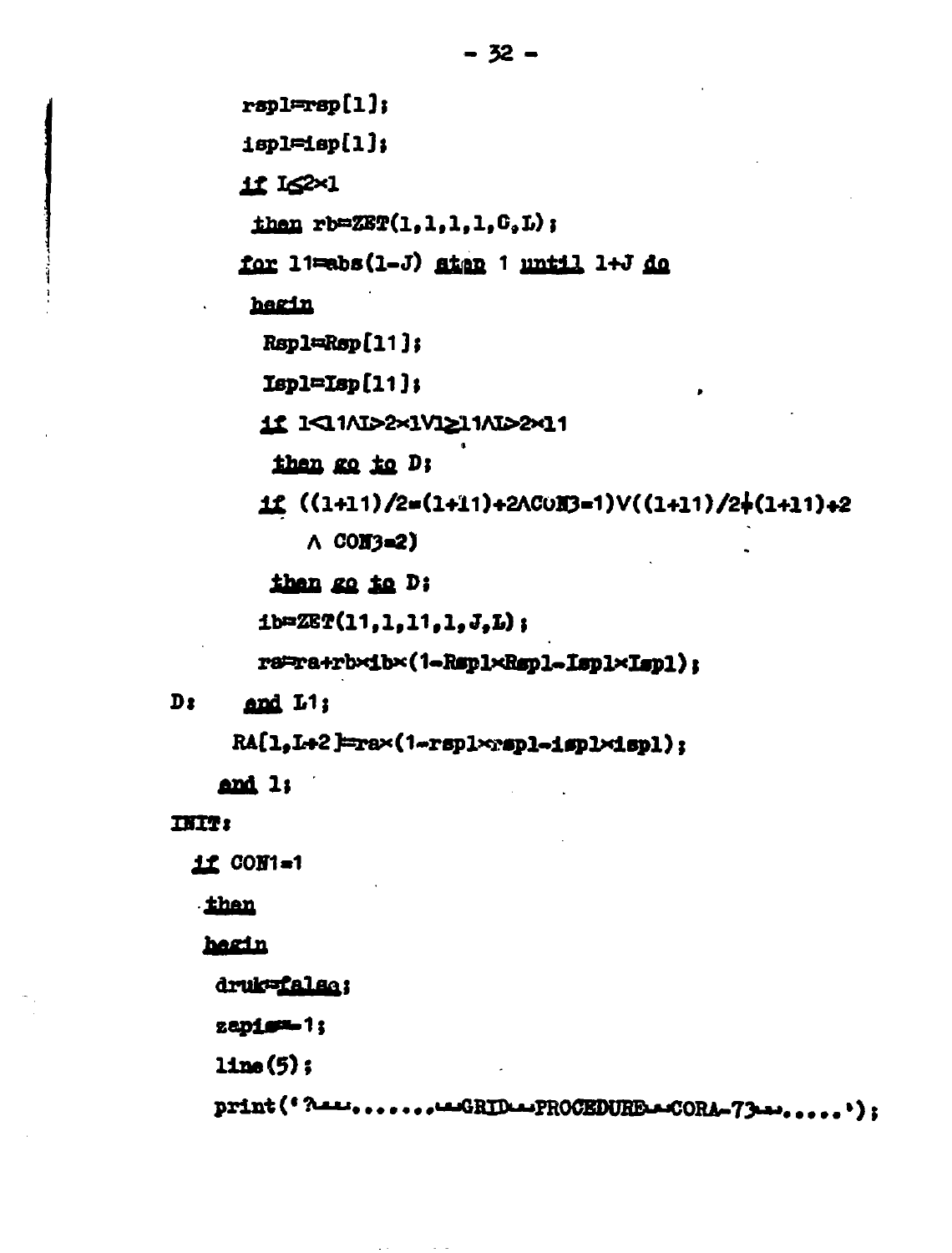$11ne(2)$ 

```
Drint (* ?Laas-CHTSQLAASSARD AARDER ALSTGMA"):
```
 $1$ ine $(2)$ :

for param[1]=SIGMA step DSIGM until SIGMAMAX do

hegin

```
print('?'). param[1]):
```
for param[2]=RO sten DRO until ROMAX do

herin

```
COMPOURD(chisa):
```

```
format ('Read, 11 of least, 111o11');
```

```
print(ohisa, param(2)):
```

```
and 2<sub>1</sub>
```
 $14$ ne $(4)$  :

```
and 1s
```
 $1$ ine $(2)$ :

Zo to RETURN:

### and:

```
1f CON1=3
```
### than

## hegin

druk=true:

```
sapign-1:
```

```
COMPOUND(chisq):
```
KG 10 RETURN: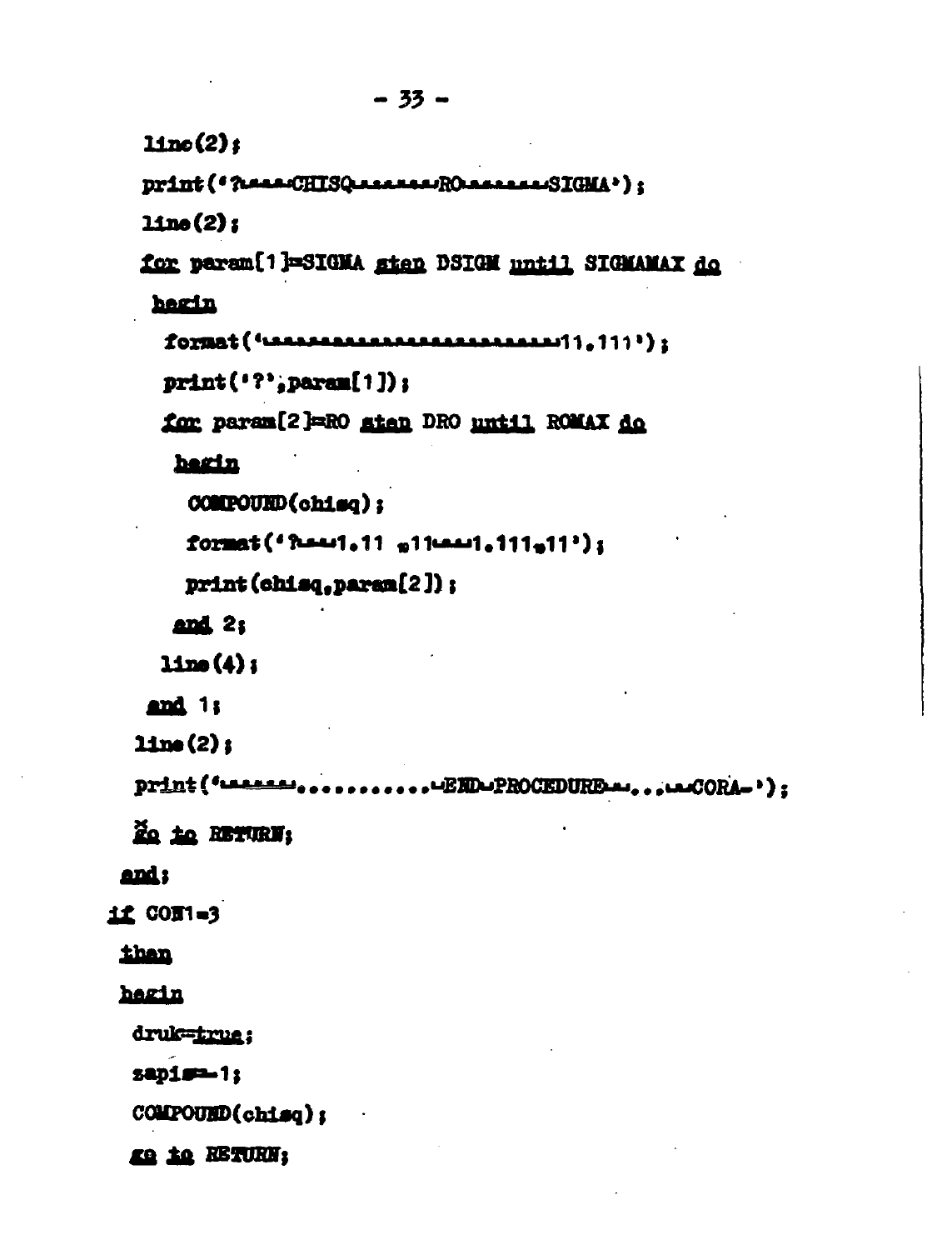```
and:
if m>0
 then
hegin
 integer 11, it, j;
 real F1, F2, F3, aa, z, z2, zm, ZL, FL, a, b;
 array paramzm.popr[1;nn];
 integer array nrparam[1;mn];
 for i=1 step 1 until nn do
  hegin
   read(nrparam[i]):
  param[1] = param[normal[1]]:
  and:
 print ('?nr-param?', nrparam) ;
 14ne(1):druk=false:
it=zapis=0:
COMPOUND(P1):
```
 $-34 -$ 

Į

## POCZ:

for zapis=1 step 1 until nn do hegin  $a$ a $p$ aram $z$ m $[za]$ :  $1f$  aato then hegin  $11$ =mrparam $[$ zapis $]$ :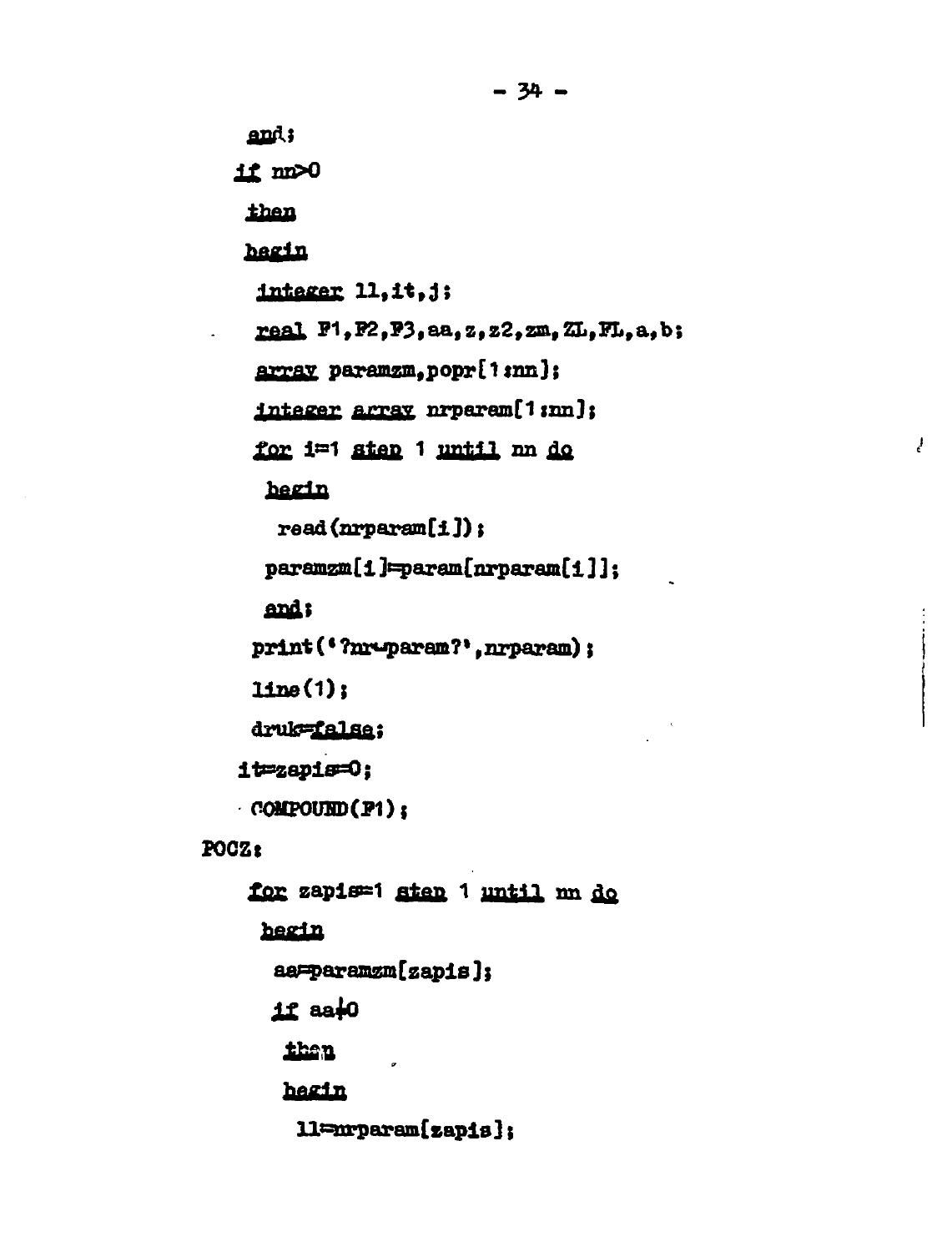```
-35 -param[11]=aax1.001;
 COMPOUND(chisa):
 param[11] = a;as=.001xaa:
 for j=1 aten 1 until N do
  \texttt{EXA}[1, \texttt{zap1s}] = (\texttt{EXA}[1, \texttt{zap1s}] - \texttt{EXA}[1, 0]) / \texttt{as};and
alsa
```
for j=1 step 1 until N do  $EXA[1, zap1s]=0$ 

### and:

sapis-1:

hegin

```
array MAC[1;nn, 1;nn1];
```
for i=1 step 1 until mm do

hagin

for j=i step 1 until nn do

hagin

```
a = 0;
for 1m1 step 1 mntil N do
```
ae=EXA[1,1]xEXA[1,j]/erdsigd[1]t2+aa;

```
HAC[1,1] = MAC[1,1] = aa
```
and:

 $20<sup>2</sup>$ 

for 1=1 step 1 until N do

aa=(dsigd[1]-EXA[1,0]) xEXA[1,1]/erdsigd[1]t2+aa;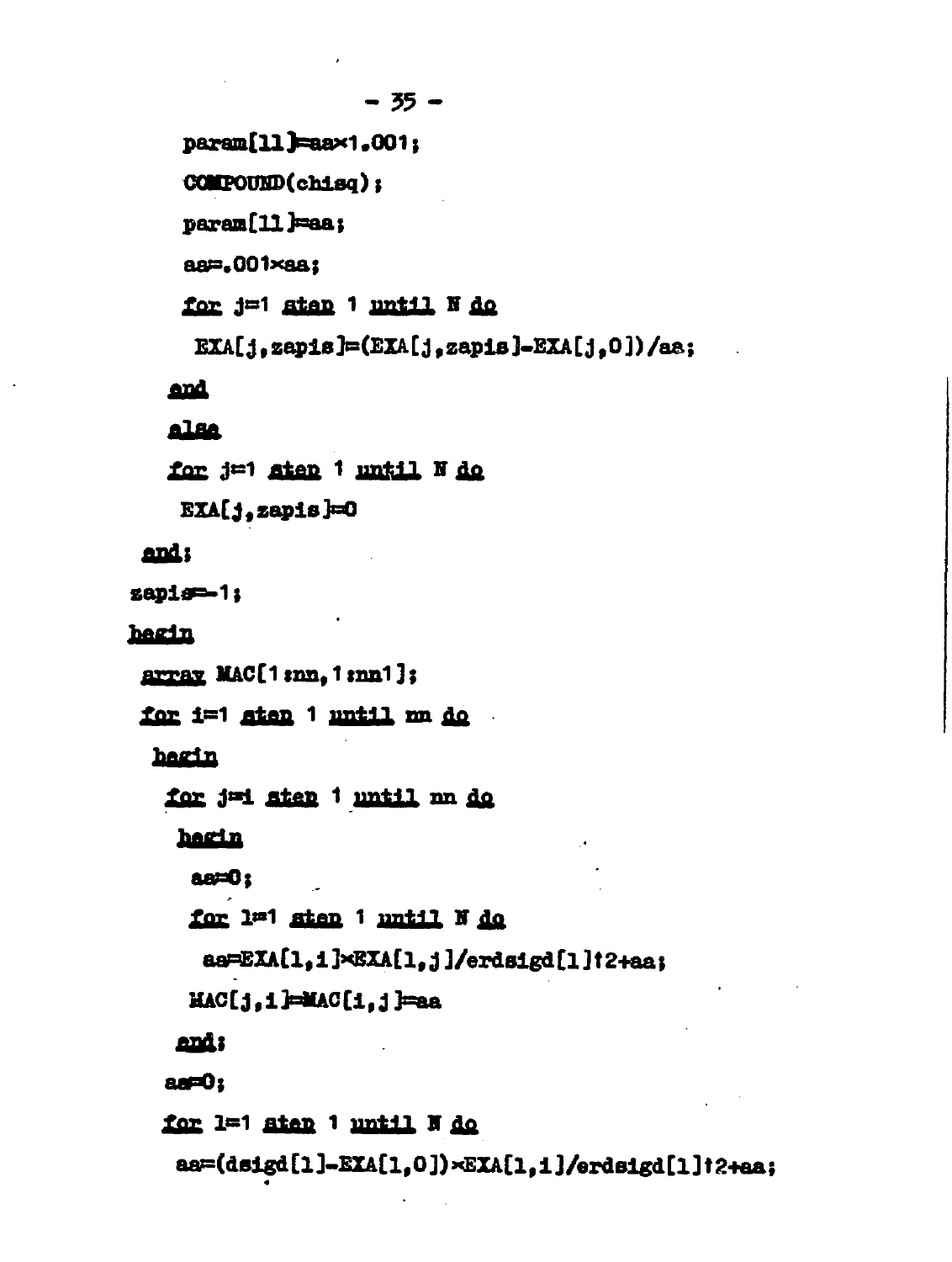MAC[1, mn1] Paa and: hagin integer array p[1:m1]; integer ph.pj; for i=1 step 1 pntil nn1 do  $p[1]=1$ : for 1=1 sten 1 until m do hegin  $11 = 1 + 1;$  $e = 0$ for 1=1 sten 1 until nn do hegin  $b = abs(MAC[1, p[1]))$ ; if be then hegin  $a = b$  :  $j=1$ and and;  $11$   $R - 5$ than hegin  $pbp = [j];$  $a = MAC[1, ph];$ 

 $\ddot{\phantom{1}}$ 

 $-36 -$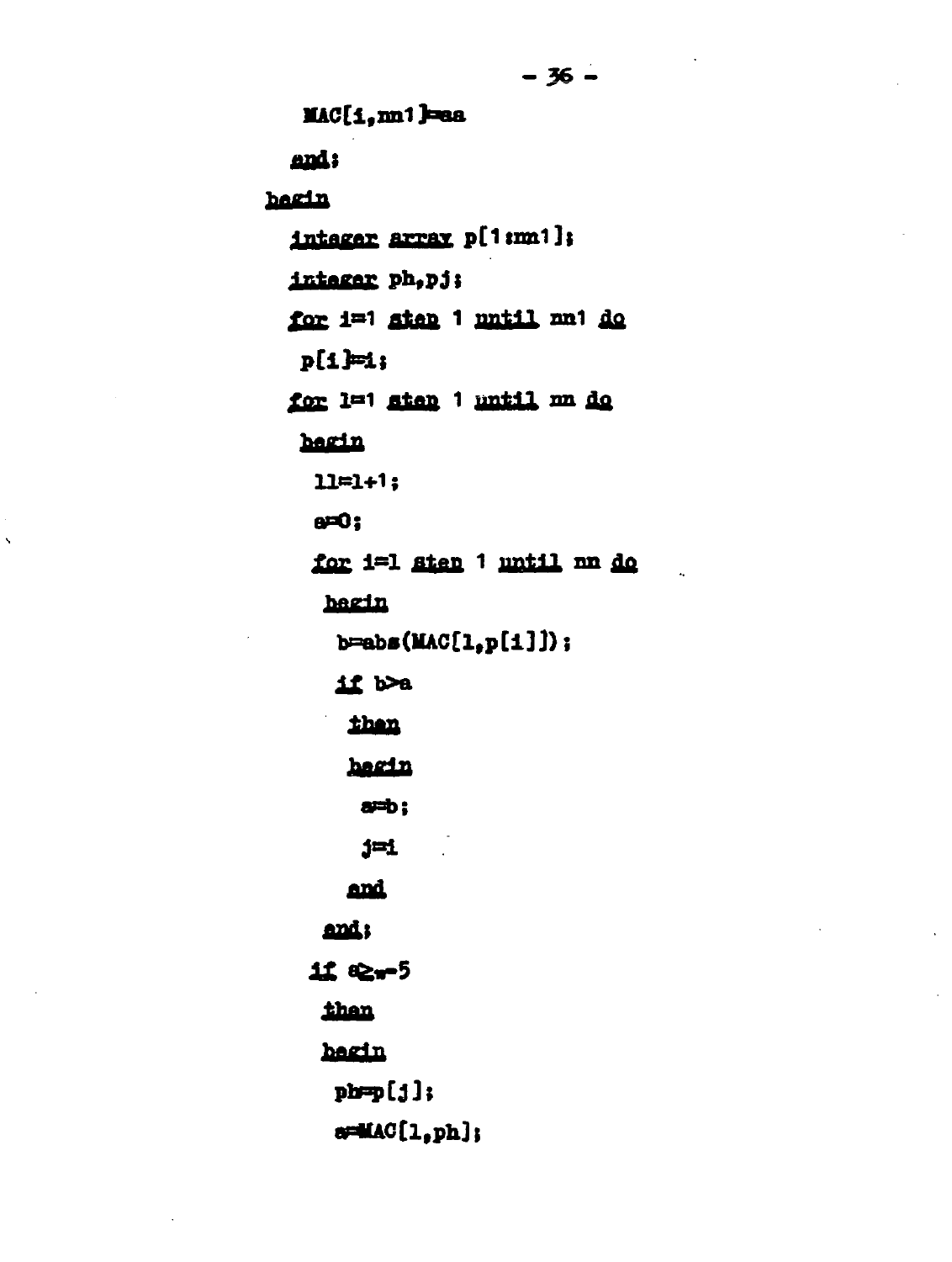$p[i] = [1]:$  $p[1]=ph:$ for j=11 step 1 until mi do hagin  $151$  q=tq  $b = MAC[1, p; j] = MAC[1, p; j/A; j$ for 1=11 step 1 until nn do MAC[1.pj]=MAC[1.pj]-MAC[1.ph]×b and

and

alsa

for j=11 step 1 until nn1 do  $MAC[1,p[j]]=0;$ 

and 1:

for 1mm stan -1 mmtil 1 do

hagin

 $a = MAC[1, mn1];$ 

for j=1+1 step 1 until nn do

hagin

 $i[i]$ q $i[i]$ 

ame-MAC[1,pj]>popr[pj]

 $\sim 10^{-10}$  eV

 $\overline{\phantom{a}}$ 

 $pop[**p**01]$ 

and

and

and MAC;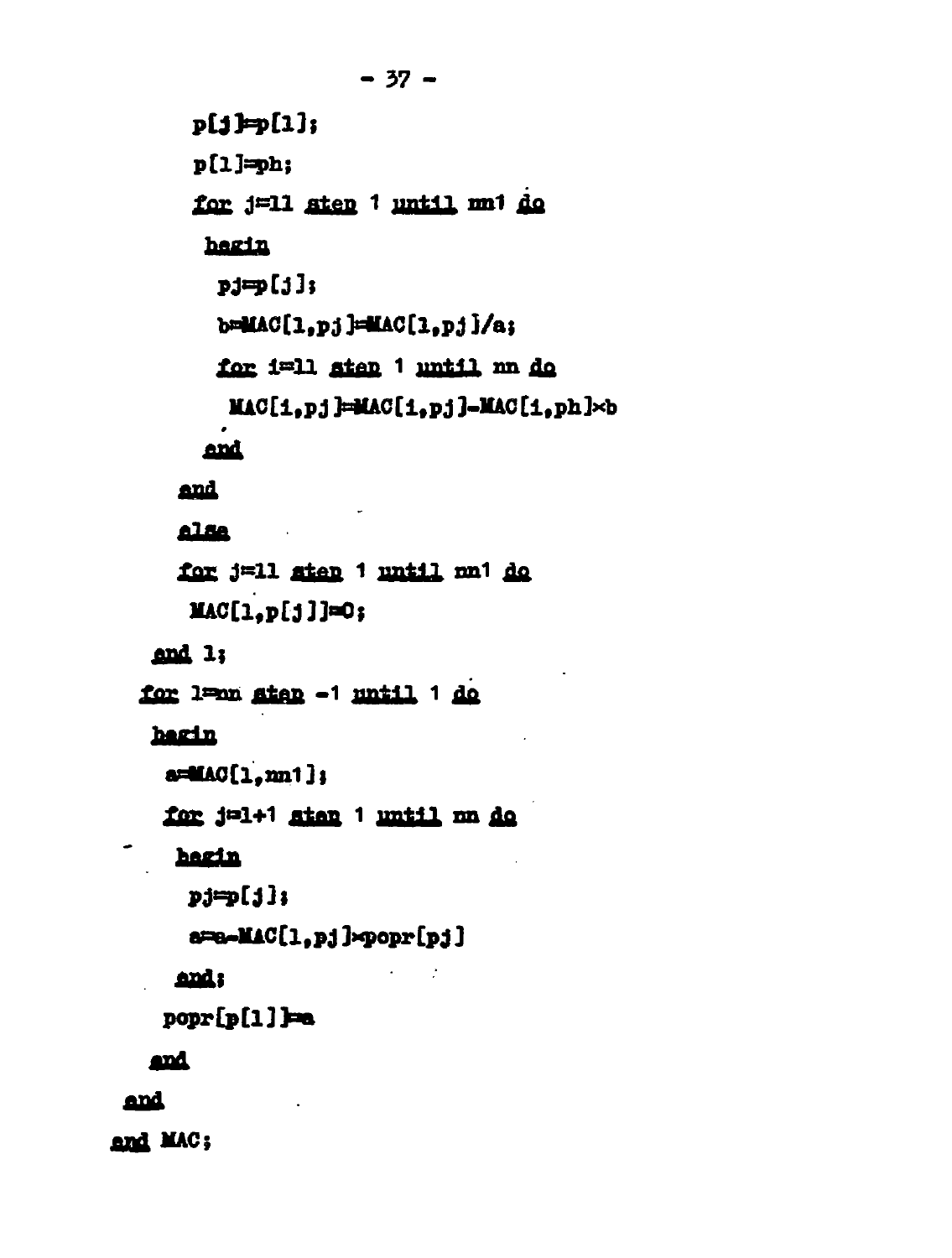$e=0$ :

for i=1 stan 1 until nn do

harin

 $b$ =paramen $\{i\}$ ;

 $11$   $b40$ 

then

hegin

 $b = b \cdot (popr(i)/b)$ ;

if ba

then a=b

and

and;

grif a<.1 then 1 alse if a<.3 then .5 alse if a<.5 then .2 alse if a<1 then .1 alse .05/a; for i=1 sten 1 until mm do  $param[1]$  =  $param[1]$  =  $param[1]$  +  $norm[1]$   $\times$   $s$ ; COMPOURD (P2): z2=if F1>F2 then z+z alsa .5xz; for i=1 step 1 until mm do param[nrparam[i]]=paramzm[i]+popr[i]×z2; COMPOUND (F3): 11 F1>P2 then hagin

 $21 - 1$ 

**FI=72:**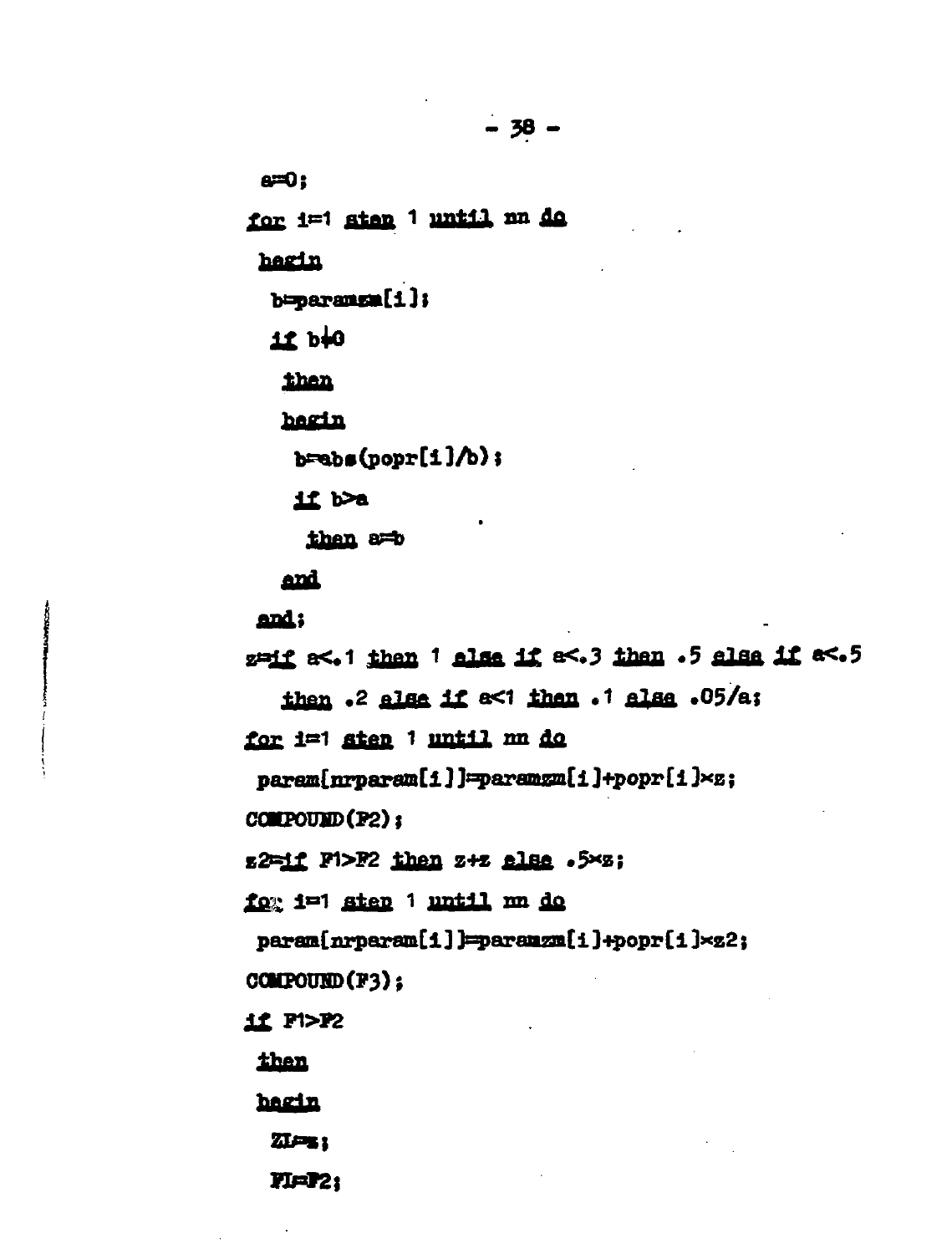for i=1 step 1 mntil I do EXA[1.0]=EXA[1.-1];  $11$   $P2P2$ then go to PARABOLA  $a$ lse  $zm = z + z^2$ . and  $B<sub>1</sub>BBB$ hagin  $\mathbb{Z}$  = 0:  $PI = P1$ 1f  $P3 \geq P1 + (P2 - P1) \times .5$ then hagin  $11$   $P(-P)$ than zm=z2 alsa sm=-z2 and alsa go to PARABOLA and: go to PARABOLI: PARABOLA 2  $e^{2}$ (F3-F2)×z×z-(F2-F1)×(z2×z2-z×z);  $b = (P2 - P1) \times (z - z^2) + (P3 - P2) \times z$ ;  $11$   $b40$ than zum.5xa/b **AlBA** 

 $-39 -$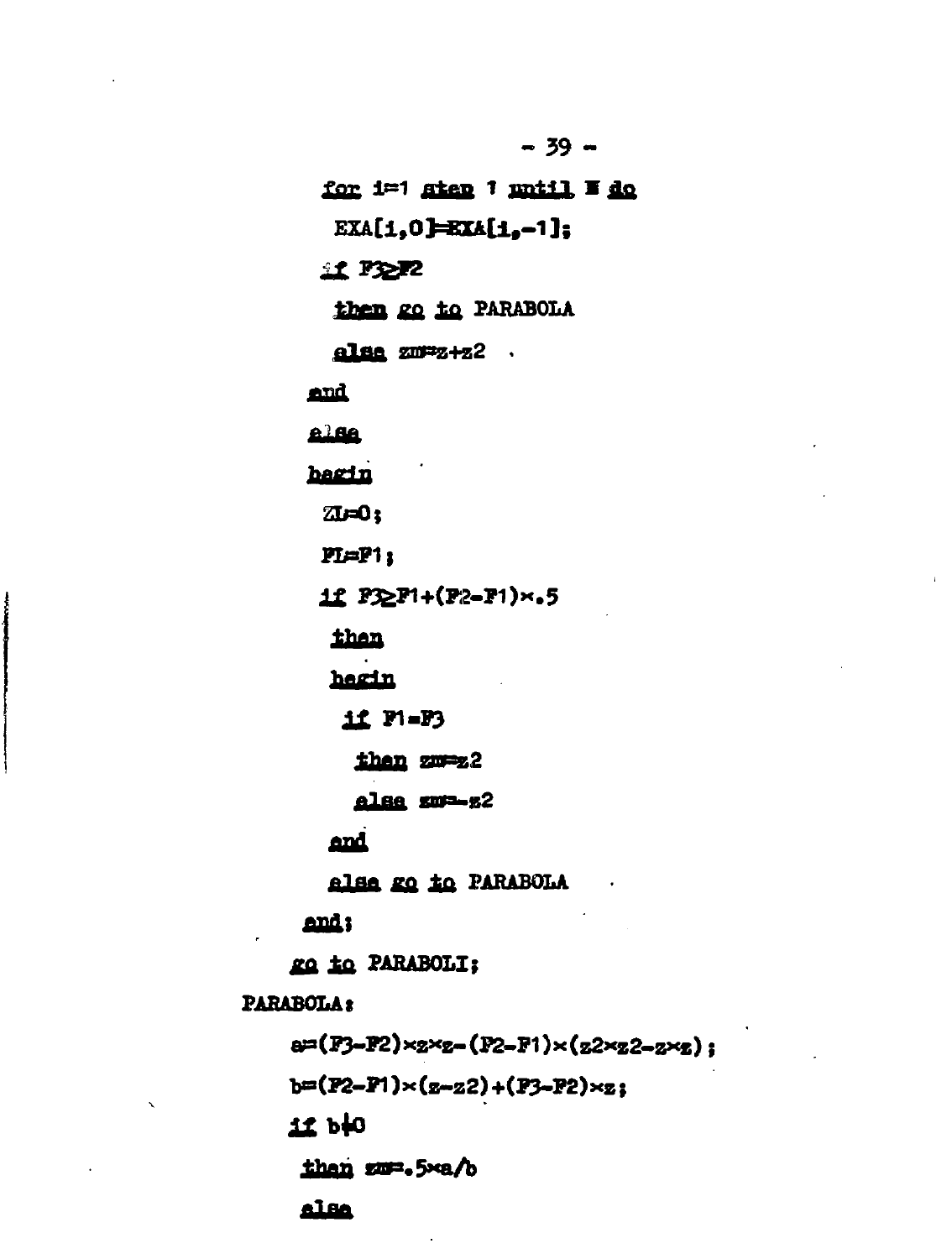```
hegin
      print ('parab.niemoz');
      x = 2and;
    if mes
     then zm-s;
PARABOLI:
   for i=1 sten 1 until nn do
     param[nrparam[1]]=paramzm[1]+popr[1] xzm;
   11 FXR
     then
    hagin
      FL = F3:\pi\approx 21
     for i=1 step 1 mmtil N do
       EXA[1.0]=EXA[1.-1];
    ands
   COMPOUND(chisq);
   11711 + 1111 chisq<FL
    then
    harin
     Flechisc:
     ZL-zm:
     for 1=1 step 1 until N do
      \texttt{EXA}[1,0] \texttt{=EXA}[1,-1]
```
 $-40 -$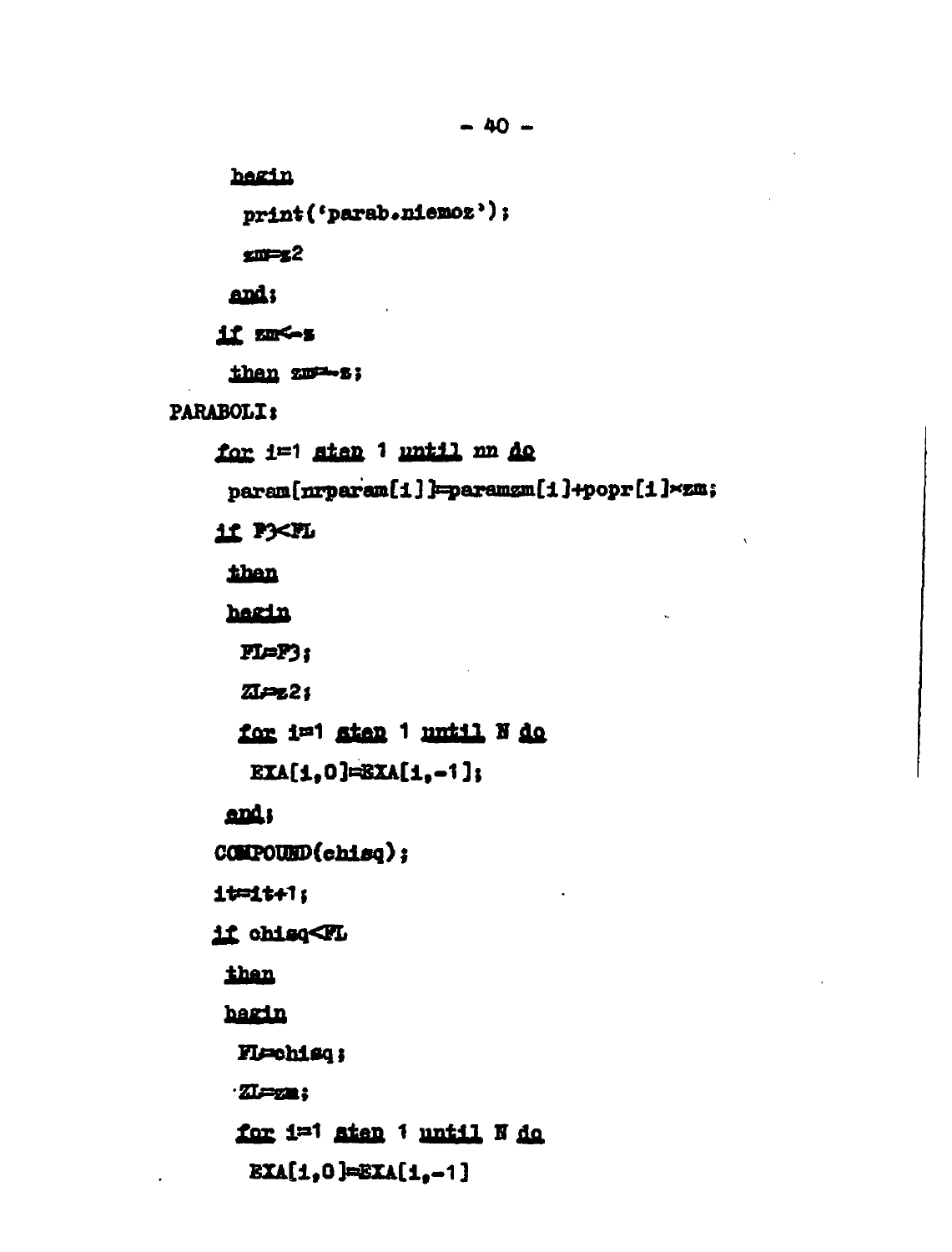and:

```
for i=1 step 1 until m do
```
paramen[1]=param[nrparam[1]]=paramzm[1]+popr[1]×ZL:

```
format('?it=11-222-chisq=1.12345.12');
```
print (it.chisq);

```
format ('?-search-paramu=11111.11');
```
print (paramzm);

 $1$ ine $(1)$ :

```
if abs(F1-FL) prozAkey(2)
```
then

hagin

 $\mathbf{P} = \mathbf{F}_1$ 

go to POCZ

#### and

and mn;

drukwirma:

```
sapigm-i;
```
COMPOURD(chisq):

#### **RETURN**

Wait (' ?LasadOu0Band |LasaEHDAnd');

 $\mathfrak{sot1m}$ ut $(0)$ ;

if ininteger=0

then go to ENDPROG;

 $read(COH)$ :

**11 CON1=1** 

then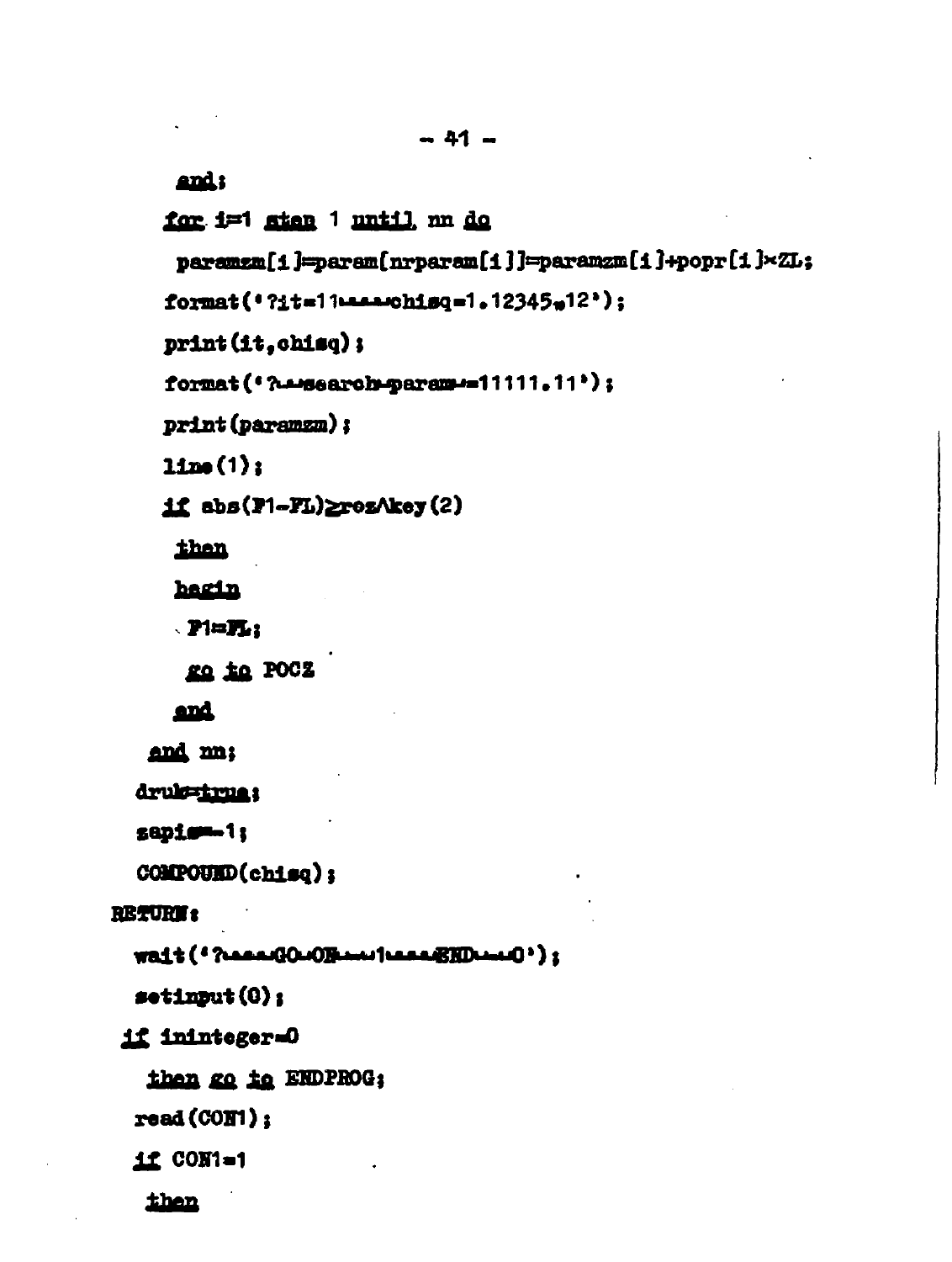$-42 -$ 

hegin

```
read (RO. ROMAX, DRO);
```
read (SIGMA, SIGMAMAX, DSIGM) ;

and:

11 CON1=2

```
then read (RO. SIGMA.roz) ;
```
 $1100N=3$ 

then

hegin

read (RO. SIGMA);

and;

```
11 CON1=2 V CON1=3
```
then

hegin

```
print (* ?--------------COMPOUND-NUCLEUS-PARAMETERS');
```
 $line(1)$ :

```
format(' ? ------------RO=1.111,11----SIGMA=11.111');
```

```
print (RO, SIGMA);
```
and;

```
param<sup>[1]=SIGMA;</sup>
```

```
param[2] = RO;
```
go to INIT;

**ENDPROG**:

## and

 $and$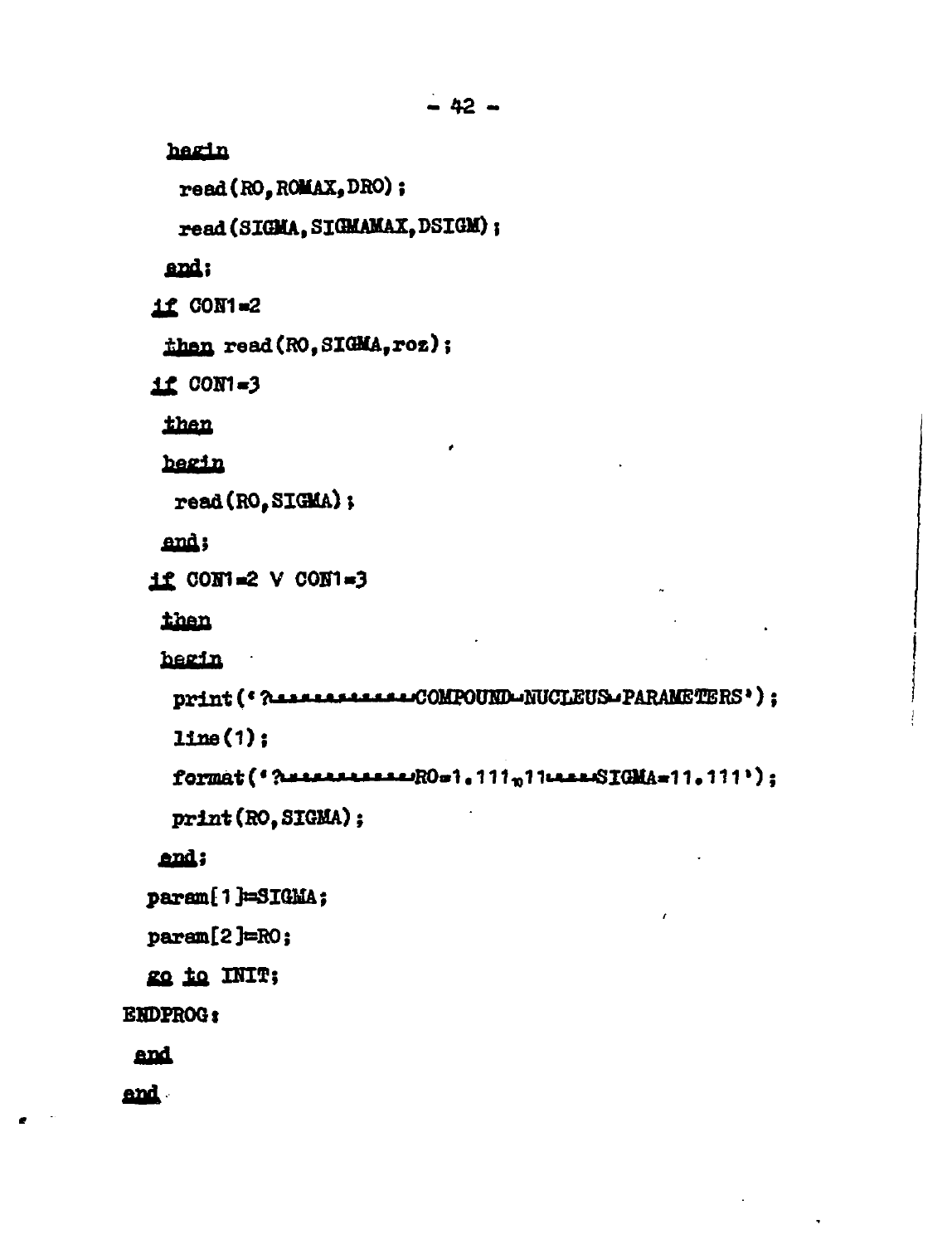procedure OPTICALMODEL(1max, Zi, Zt, Ai, At, Elab, Q, rsp, isp,

 $param, e1);$ 

integer lmax, Zi, Zt;

real Q.Blab, Ai, At;

array rsp, isp, param;

Boolean el;

begin

 $\frac{1}{1}$   $\frac{1}{1}$ , m, 1, uu,  $\frac{1}{1}$   $\frac{1}{1}$ , p1, p2, pp1, pp2,  $\frac{1}{1}$   $\frac{1}{2}$ ;

real k, gamma, chisq, rhomax, EE, Un, Wn, r1, a1, k2, a, b, c, d, e,

f, pom, ro, ri, pomo, ro, rck, gamma2, r3, r4, Wns;

a=At1.333333333:

 $b=At/(At+At);$ 

**EE=Elat**\*b+Q:

 $Black=BE/b;$ 

 $k =$ sqrt(Ai×Elab)×b×.2187;

gamma=sqrt(Ai/Elab)xZixZtx.15745;

gamma2=gamma+gamma;

 $Un = param[1]/BB;$ 

 $r1 = param[3] \times a;$ 

 $a1$ =param $[4]$ :

Wurparam[2]/EB;

 $row1.34:$ 

 $r1 = 2$ :

 $rowa$ :

rok=ro×k:

pomo=gamma/(reloerckxrok);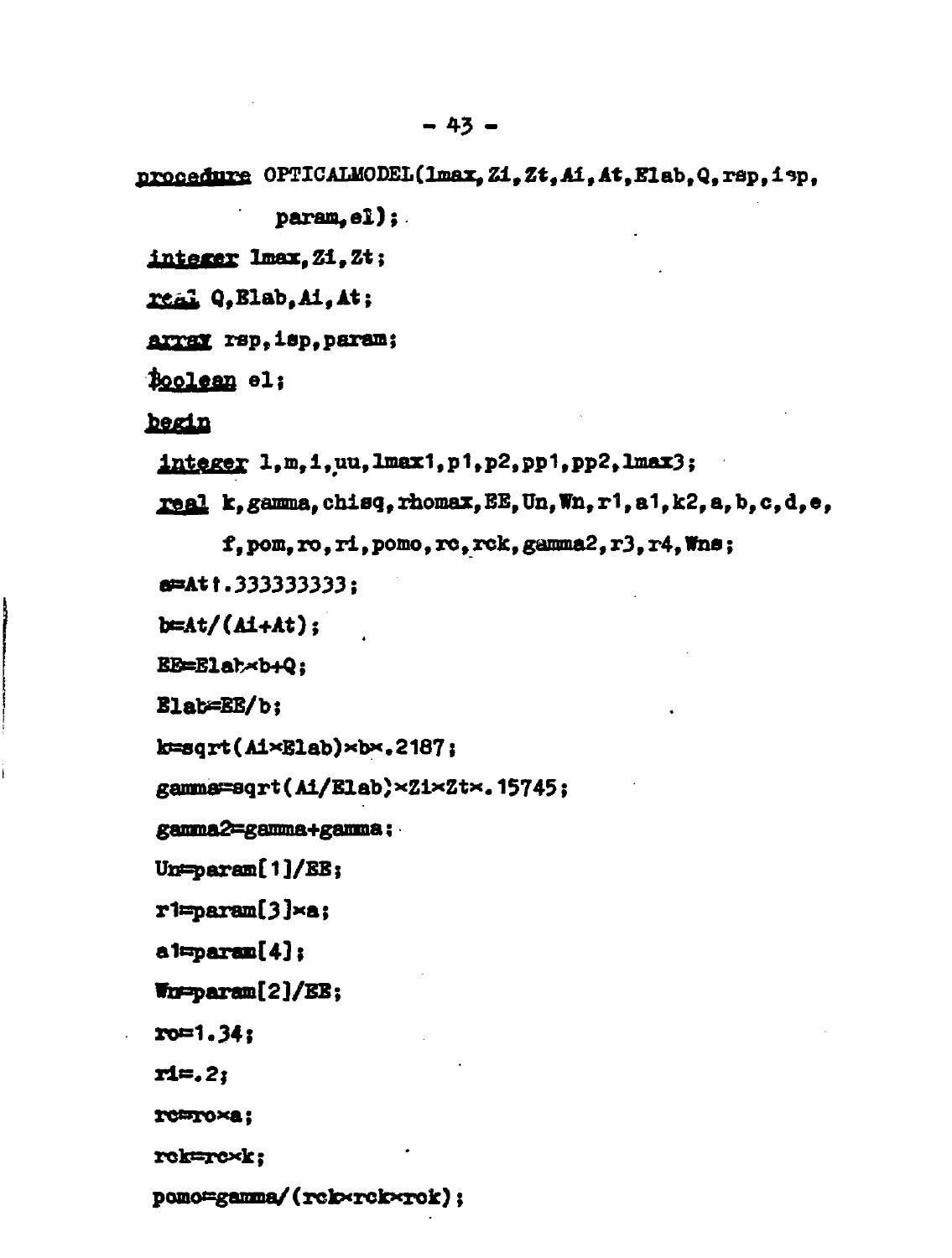```
pom=1-3xgamma/rck;
a = Un:
d = Wn:
e = r1;
f=a1;
rhomax=if (k*(e+f×ln(a))\geq (k*(e+f×ln(d)))then k*(e+f\times ln(a)) + 8.059047825else k*(e + f \times ln(d)) + 8.059047825;
1f el
 then lmax=entier(rhemax)+2;
lmax1=lmax+1;lmax3 = lmax1;pp1 = \text{Imax3} + \text{Imax3};
pp2=lmax3+1;
begin
array RS, IS[1:pp1];
procedure CDIV(a, b, c, d, e, f);
  value c,d,e,f;
 real, b, c, d, e, f;
  begin
   b = e \times e + f \times f;
   11 b=0
    then wait('CDIV imposs');
   a=(c \times e + d \times f)/b;
   b=(d \times e-c \times f)/b:
  end;
```
 $-44 -$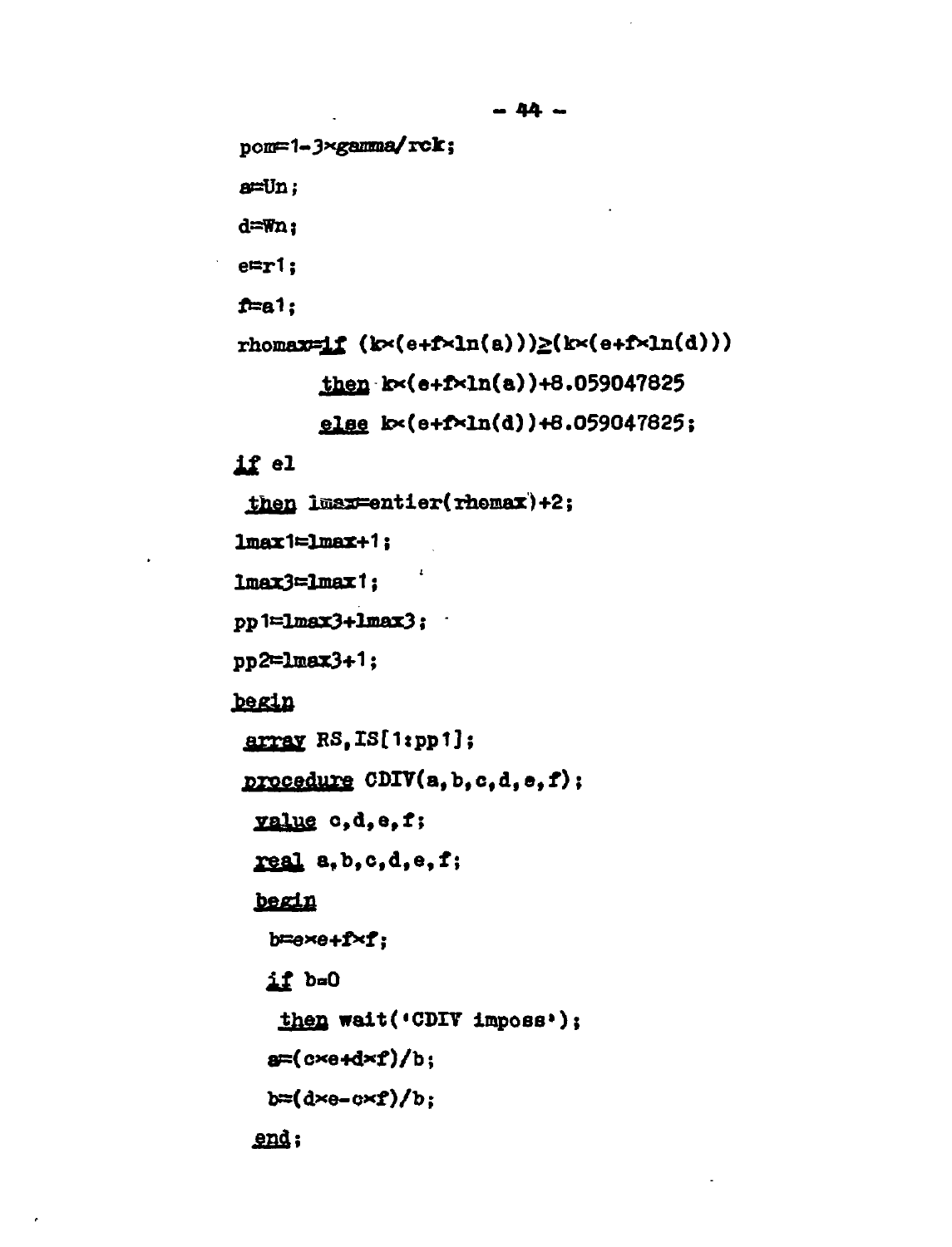procedure CMUL(a, b, c, d, e, f); value c,d,e,f;

real  $a, b, c, d, e, f$ ;

begin

 $a = c \times e - d \times f$ ;

b=d×e+c×f

end;

begin

real RVC, IVC, e1, e2, ee1, ee2, eh1, eh2, r, phA, pIA, hr, hc, hc1, r12, rik, r112, aa, bb, s, chisq2, co, grck;

array pRS, pIS[1:pp1]:

procedure FUN;

begin

 $e1 = e1 \times eh1;$ 

hc=ho+hc1;

chisq=chisq+rik;

chisq2=chisqxchisq;

 $RVC = Un / (1 + e1)$ :

 $IVC=Wn/(1+e1);$ 

s=RW+1-(if r>rc then gamma2/ohisq else

(3-hoxhe) xgrok)

end FUN;

ho=chisq=0;

holmri/ro:

rik=ri×k:

ri2=rikorik: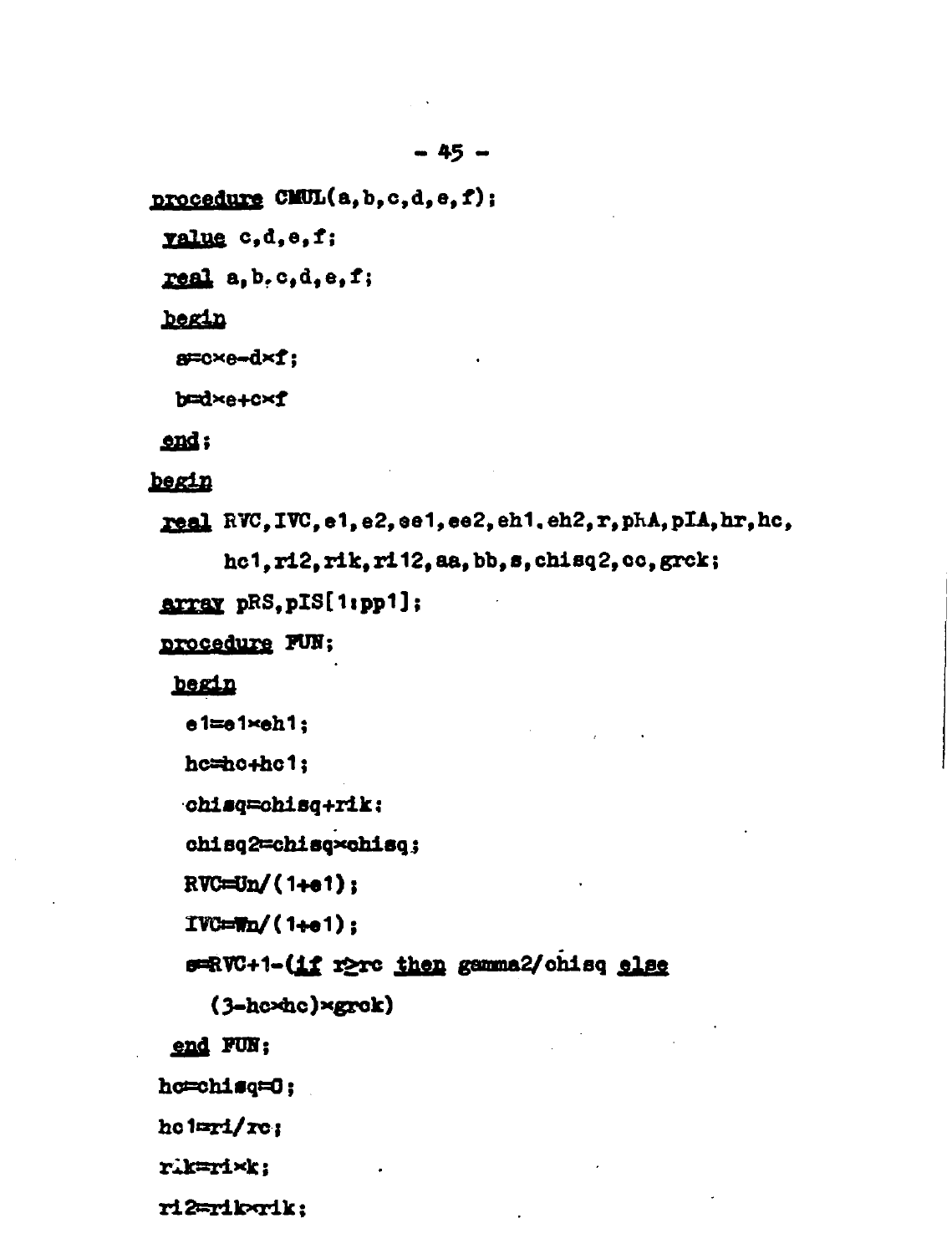$r12 = r12/12;$ 

grok=gamma/rok;

 $eh1 = exp(rl/a1);$ 

 $e1 = e1 = exp(-r1/a1);$ 

### begin

real Ra2, Ia2;

 $m=1:$ 

for reri, ri+ri do

begin

 $FUN:$ 

b=pom+RVC;

 $a=2:$ 

 $c = 6:$ 

 $d = 12:$ 

 $e = 20:$ 

 $f = chisq;$ 

for 1=0 step 1 until lmax do

begin

```
co=s-(1+1)x1/chisq2;
```
 $Ra2 = b/c;$ 

Ia2=IVC/c:

aa=(((((IVCxIa2-bxRa2-pomo)/exchisq)xchisq+

Ra2)xchisq)xchisq+1)xf;

bb=(((((-IVCxRa2-bxIa2)/exchisq)xchisq+Ia2)x

 $othsq)$  xchisq) xf;

RS[m]=pRA=cc;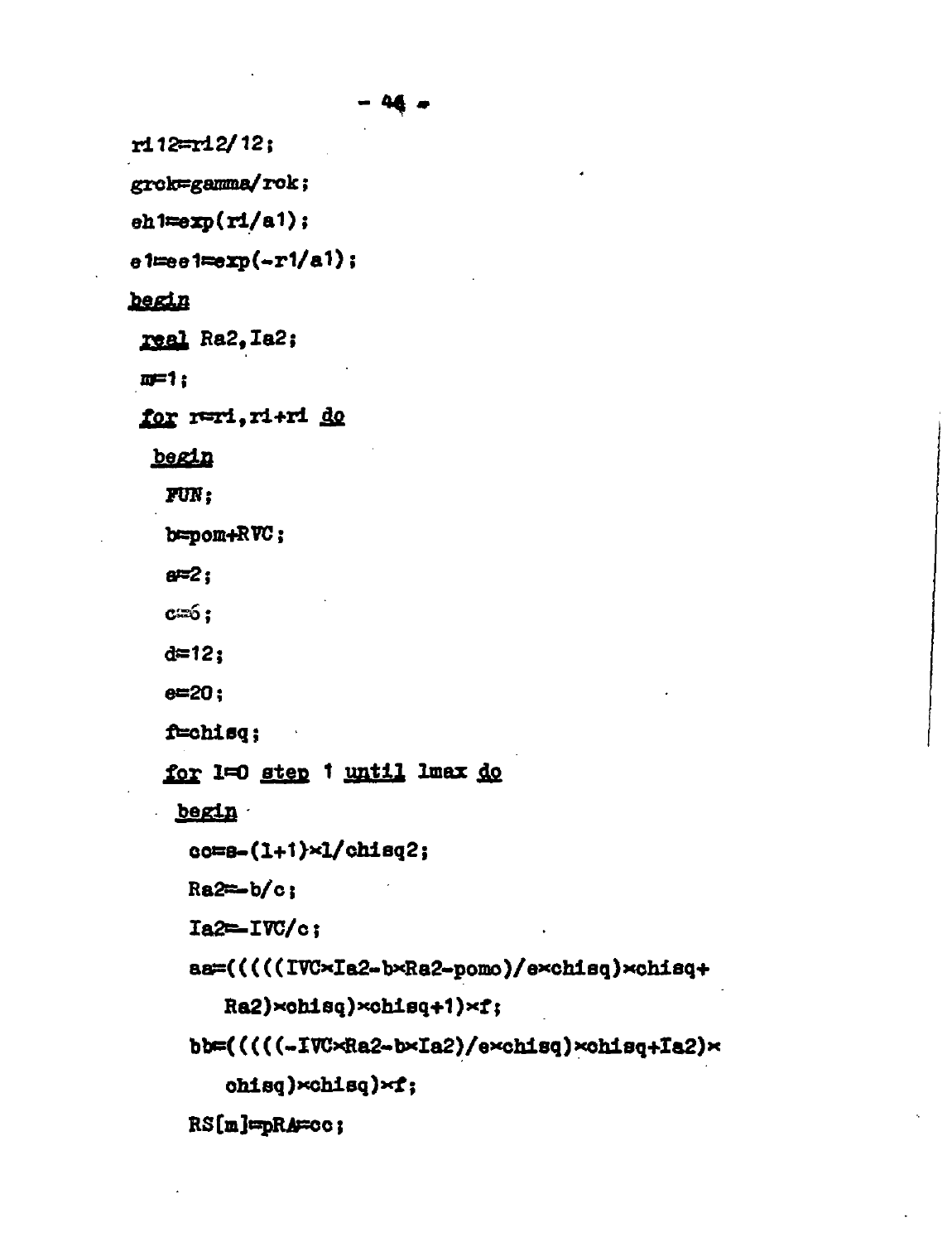## IS[m]=pLA=IW;

 $CHUL(nRS[m], pIS[m], 1+pRA \times r112, pI A \times r112, \epsilon a, bb);$ 

 $m = m + 1$ :

 $a = a + 2:$ 

 $0 = 0 + 4:$ 

 $d = d + 6:$ 

 $e = 48$ :

f=fxchisq:

end 1

end r

end:

begin

integer n, n3, n6, n1, n2, n4, n5;

n3=entier(rhomax/rik);

 $n = 3 + 3:$ 

n6=n-6;

n5=n-5:

 $n4 = n - 4:$ 

n2=n-2:

 $n1 = n-1$ :

rhomax=n3xrik:

### begin

array y, iy[pp2:pp1, n6:n];

real, procedure dlaS(y);

array y;

dlaS= $((y[m,n]-y[m,n6])/60+(y[m,n5]-y[m,n1])\times,15+$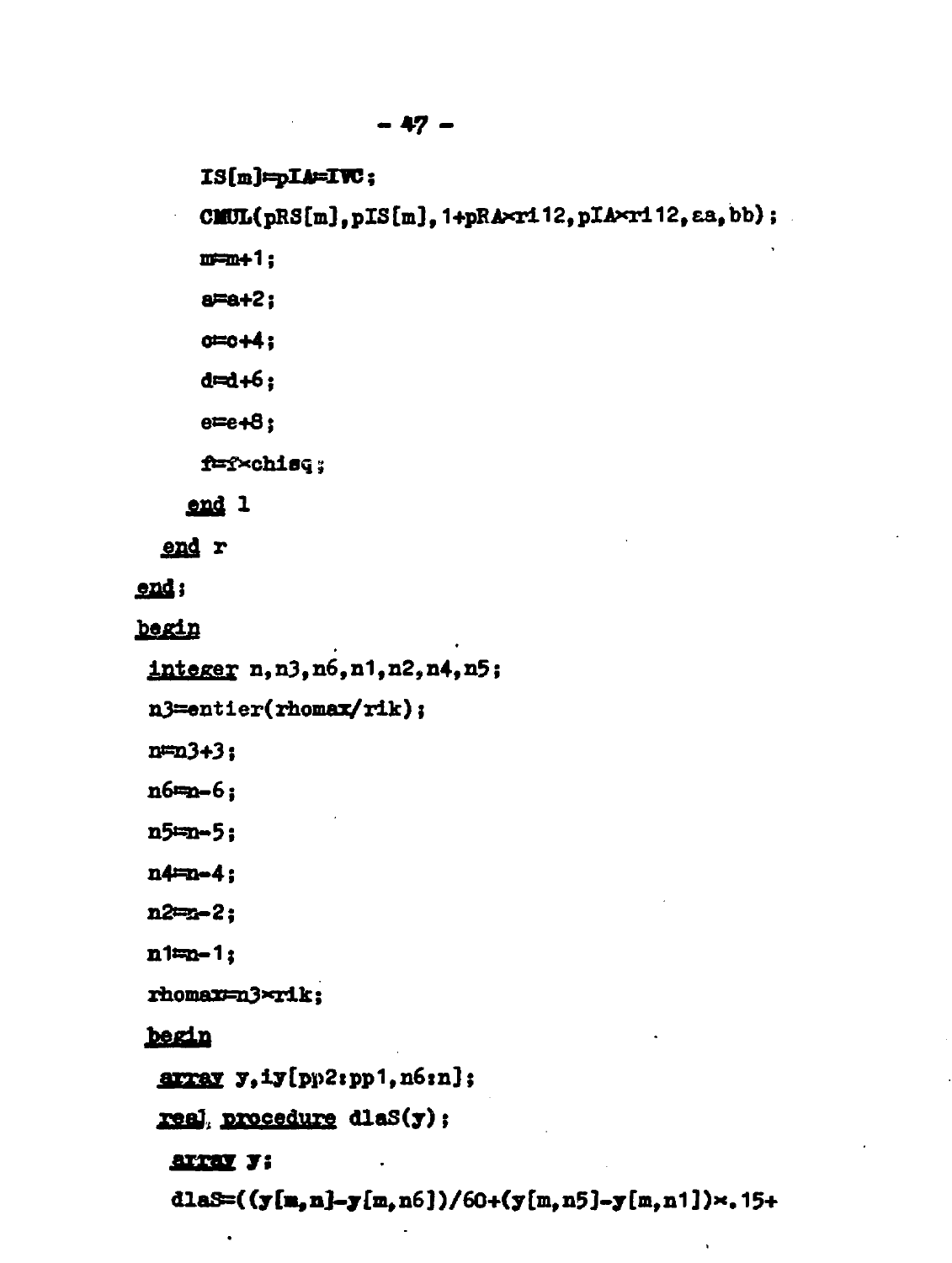```
-48 -(y[m, n2]-y[m, n4]) \times (75)/r4k;for i=3 gten 1 until n do
 begin
  rereri
  T(X)p1 = 1:p2 = pp2;
 for 1=0 step 1 until 1max do
   begin
    oc=6-(1+1)x1/chisq2;
    e = pRS[p2];f = DS(p2);CNIV(a, b, RS[p2] \times r12, IS[p2] \times r12, RS[p2] \times r112+1.IS[p2] \times r112);RS[p2]=pRA=co;
   IS[p2] = DIM = IVQ;CMIL(o, d, 2-a, -b, e, f);pRS[p2] \equiv o-pRS[p1];pIS[p2]=d-pIS[p1];pRS[p1]=e:pIS[p1]=r:
   11 12n6then
    begin
     CDIV(y[p2,1],1y[p2,1],pRS[p2],pIS[p2],1+pRA>rd12.pIA>rd12):
```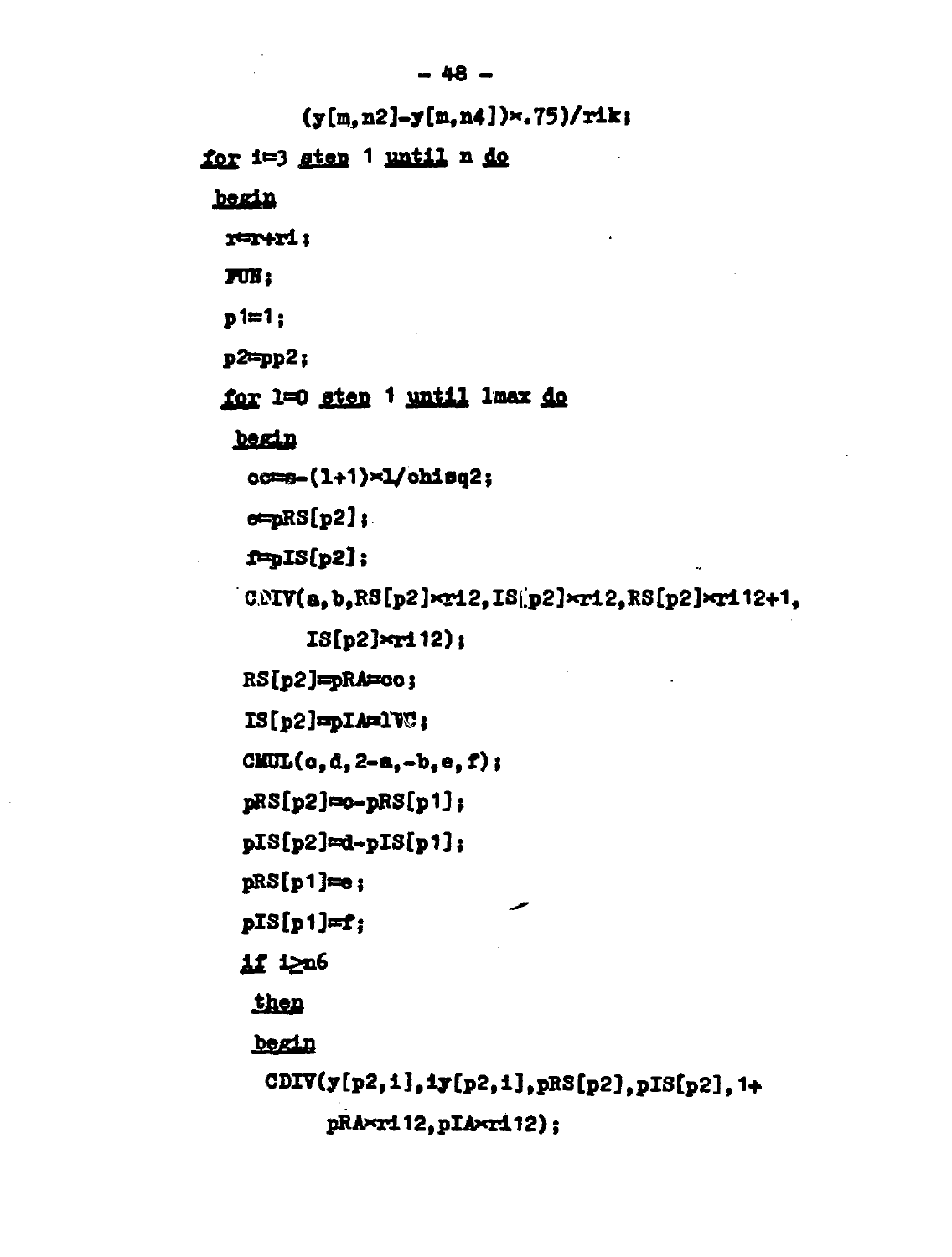$11$  i=n3 then begin  $RS[p1]=y[p2,1];$  $IS[p1]=iy[p2,1]$ end  $ex1:$  $p^{\sharp}=p^{\sharp}+1;$  $p2=p2+1;$ end 1 end  $i$ ; for mapp2 step 1 until pp1 do begin  $RS[m]=dlas(y);$  $IS[m]=dls(1y);$ 

## end

end

# end

end RVC;

begin

N

real sigma0, sig2, alpha, FP, Pd, GG, Gd, RA, IA, RB, IB, RC, IC, RD. ID. RE. IE;

array t[C: Imax+10];

procedure SLJ(RA, IA);

real RA, IA;

hegin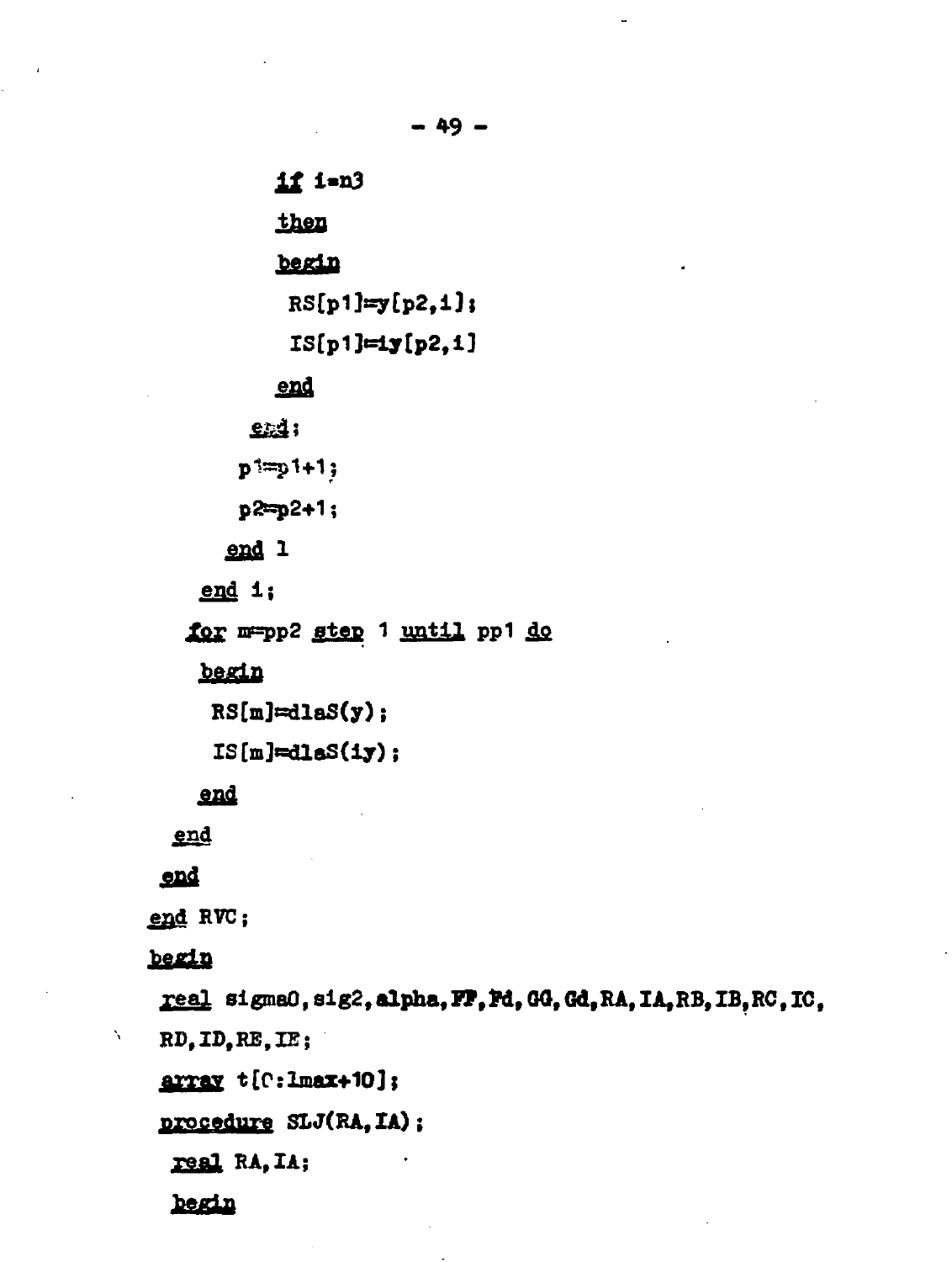```
p1=p1+1;
 p2=p2+1;CDIV(a, b, RS[p2], IS[p2], RS[p1], IS[p1]);CMIL(o, d, a, b, FP, 0G);CMUL(e, f, a, b, FP, -00);
 CDIV(RA. IA. Fd-c. Gd-d. e-Fd. f+Gd);
end:
```
begin

real rhom.sig.rho.eta.sto;

rho=rhomax:

ete=gamma;

```
sto=16+etaxeta:
```
 $size = beta + eta / 2 \times ln(sto) + 3.5 \times arctan (eta/4) - (arctan (eta)$ 

 $+arctan(\text{eta}/2) + arctan(\text{eta}/3)) - \text{eta}/(12 \times \text{sto}) \times$ 

 $(1+1/30\times(\text{eta12-48})/(\text{stoxsto})+1/105\times(\text{eta14-})$ 

 $160 \times \text{etaxeta} + 1280$ /(sto $\times \text{stox}$ sto $\times \text{stoc}$ ));

if (rho<175/12Aeta<4)Vrho>(etaxeta+4xeta+3)x5/12 then

begin

- real sx, ls, tx, lt, ss, sl, tt, tl, ns, nt, en, tn, an, bn, theta, oth, sth;
- $11$  rho $\geq$ (etaxeta+4×eta+3)×5/12

then rhom-rho

else rhom=(etaxeta+4xeta+3)x5/12:

m.  $ext{array}:$ 

 $t$ x=n $t$ =0: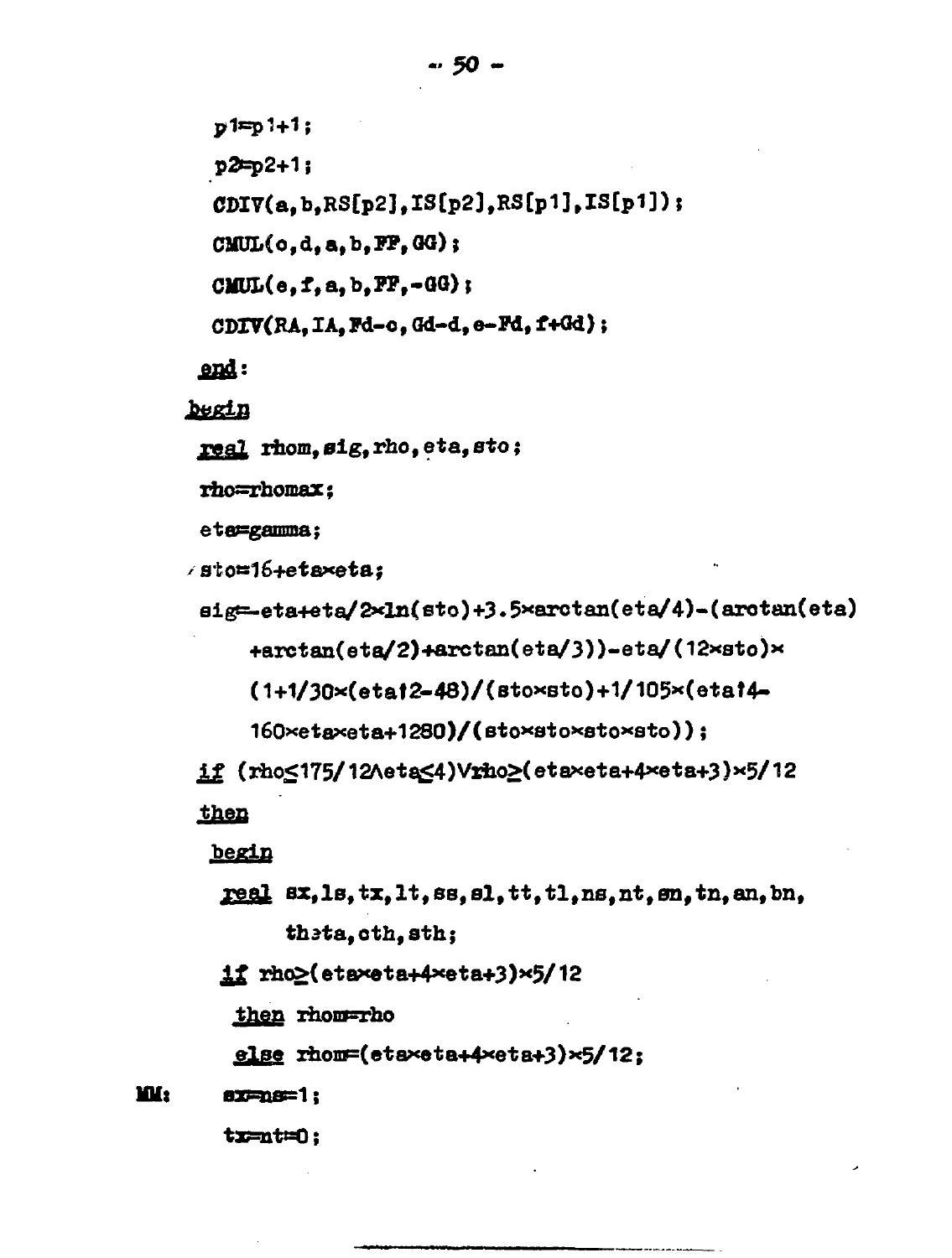$e^{e^{-\beta n}}$ tt=tn=1-eta/rhom: for  $i=0$  step 1 until 10.11.1+1 while  $(abs(ns) > -7 \times abs(sx) \vee abs(nt) > -7 \times abs(tx) \vee$  $abs(an)$   $\sim$   $7 \times abs(ga)$   $Vabs(tn)$   $\sim$   $7 \times abs(tt)$ ) $\land$  $(abs(ns)\leq abs(1s)\land abs(nt)\leq abs(1t)\land$ abs(sn)<abs(s1)Aabs(tn)<abs(t1)) do begin  $an=(2\times i+1)\times eta/(2\times (i+1)\times rhom);$ bn= $(\text{etaxeta}-(1+1))/(2\times(1+1)\times\text{rhom})$ ;  $1<sub>sm</sub>$  $1t = nt:$  $s1 = sn:$  $t1 = tn$ : nsmanxls-bnxlt: ntman×lt+bn×ls: sn=an×sl-bn×tl-ns/rhom: tn=anxt1+bnxs1-nt/rhom: 837=83+n8;  $tx = tx + nt:$ 88=88+8D:  $t$ t $t$ + $t$ n: end;  $if$  abs(sxxtt-ssxtx-1)> $-5$ then begin

- 51 -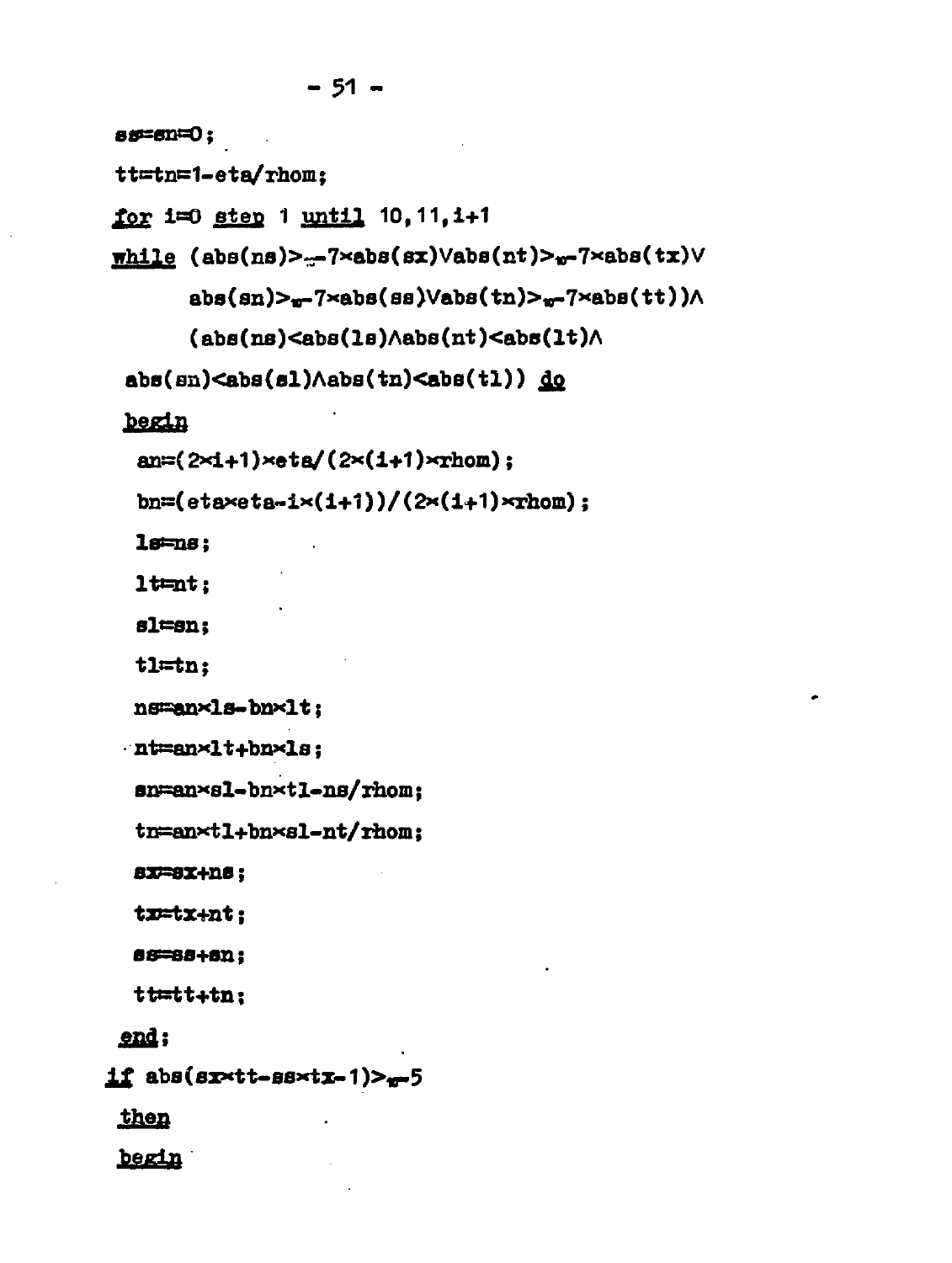$rhom=rhom+2.5:$ 

go to MM;

end:

thete=etex1n(2xrhom)+rhom+sig;

 $at$ = $\cos(t)$   $\sin(t)$  :

 $ath=sin(theta)$ :

GG=arxcth-trxath:

Gd=as×cth-tt×ath

end

else

begin

00=1.22340416×etat(1/6)×(1+0.0495957017/etat(4/3)-

0.0088888889/(etaxeta)+0.00245519918/etat(10/3)-

 $0.000910895806/(\text{etavetavetaveta})+$ 

 $0.0002534684/stat(16/3)$ :

 $0.707881773 \times \text{stat}(-1/6) \times (1-0.172826037/\text{stat}(2/3))$ 

+0.000317460317/(etaxeta)-0.00358121485/

 $eta(8/3) + 0.000311782468/(etaxetaxataxata)$ 

 $0.000907396643/\text{stat}(14/3)$ :

rhom=2×eta

end:

1f rhom+rho

then

begin

integer nh:

real  $x, y, yd, h, hh, d, k0, k1, k2, k3;$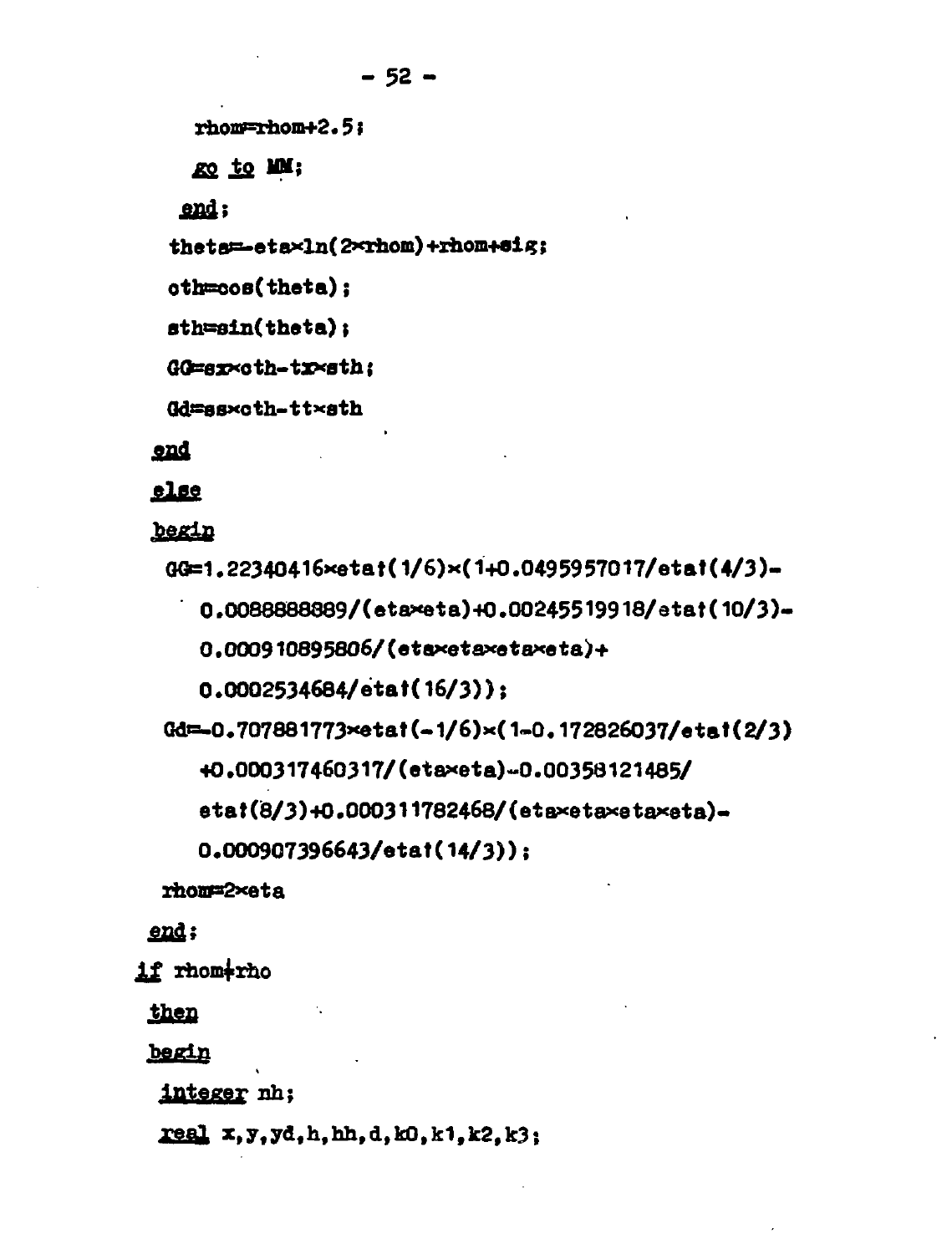nh=entier(abs(rhom-rho)×10+1);  $h = (rho - rhom)/nh$ :  $hh = h/2$ :  $x =$ rhom:  $y = GG;$  $yd = Gd$ :  $d = h h \times (2 \times dt) = 1$ ; for i=1 step 1 until nh do ່ເ ການ **x \* dxy;**  $k0 = h h \times (y d + k 1/2)$ ;  $x = x + h h$ ;  $d = h h \times (2 \times 1)$ ;  $k2 = d \times (y + k0);$  $k0 = h \times (yd + k2)$ ;  $x=x+hh$ :  $d = h h \times (2 \times dt) = 1;$  $k3 = x(y+10)$ :  $y = y + h \times (y d + (k1 + 2 \times k2)/3);$ yd=yd+(k1+4xk2+k3)/3 end;  $G \rightarrow$ Gd=yd end:  $p = 1$ max+10; begin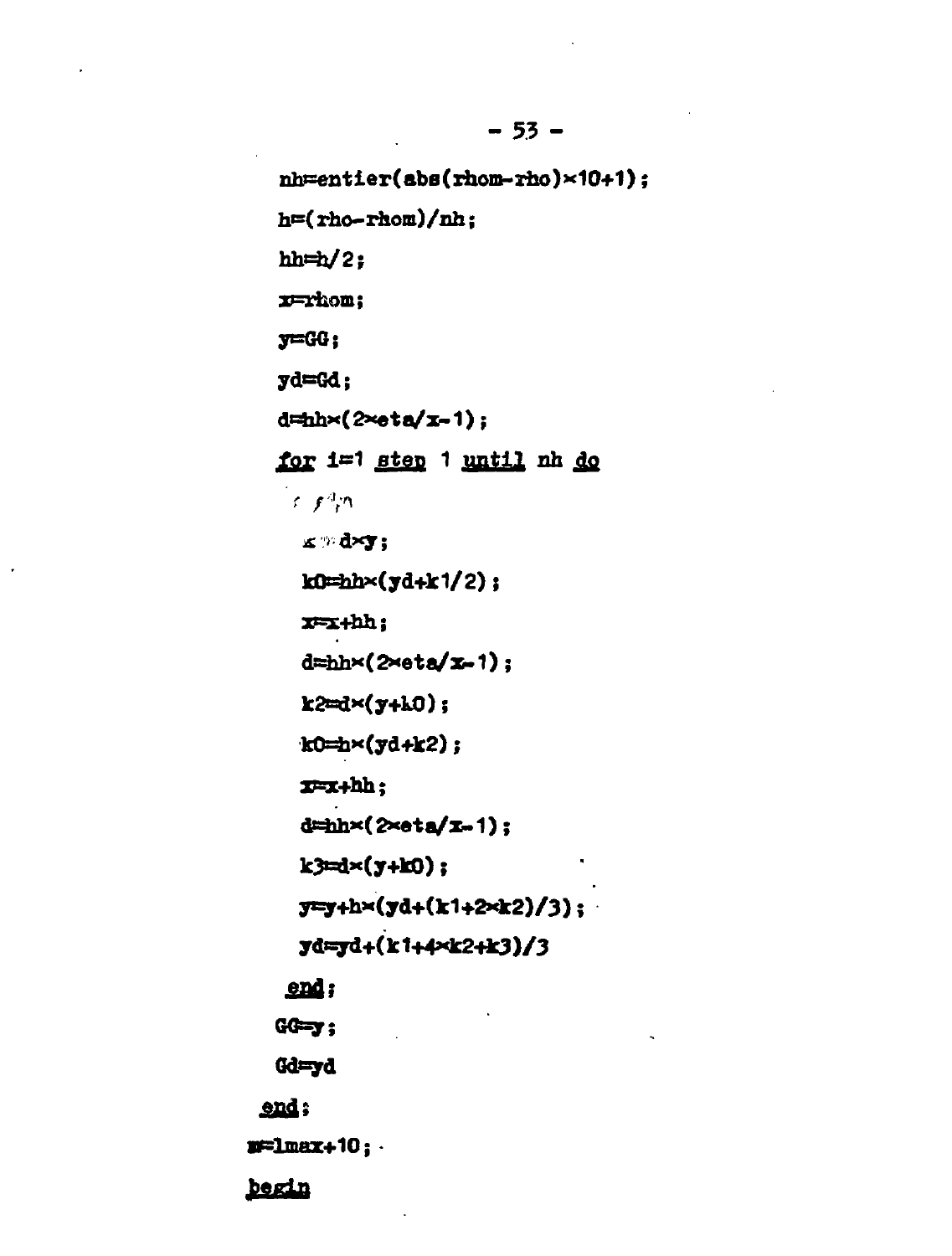```
real fd0;
   integer w;
   t[m]=0:
   t[m-1]=1:
  for www-1 step -1 until 1 do
    t[w-1]=w/gqrt(taxota+w×w)(((2×w+1)\times cta/(w×(w+1)))+(2 \times 1)/rho)\times t[w]-sqrt(eta\timeseta+(w+1)\times(w+1))
            /(w+1)×t[w+1]);
  fd0=(eta+1/rho)\times t[0]-sqrt(etext+eta+1)\times t[1];a = (-0d + (1/rh0 + eta) \times GG)/sqrt(1+etaxeta);alpha=1/(sqrt(1+etaxeta)\times(t[0]\times a-t[1]\times GG));PF=alpha\timest[0];
  M=alphaxfd0;
 end;sigg22=sigma0=sigg+sigg;
end Coulomb;
p1 = 0;p2=lmax3;SLJ(RA.IA);
rep[0]\nexists A;1sp[0]=IA;k2=gamma×gamma;
for 1=1 step 1 until lmax do
 <u>begin</u>
  O = FP:
  d = 00:
```
 $-54 -$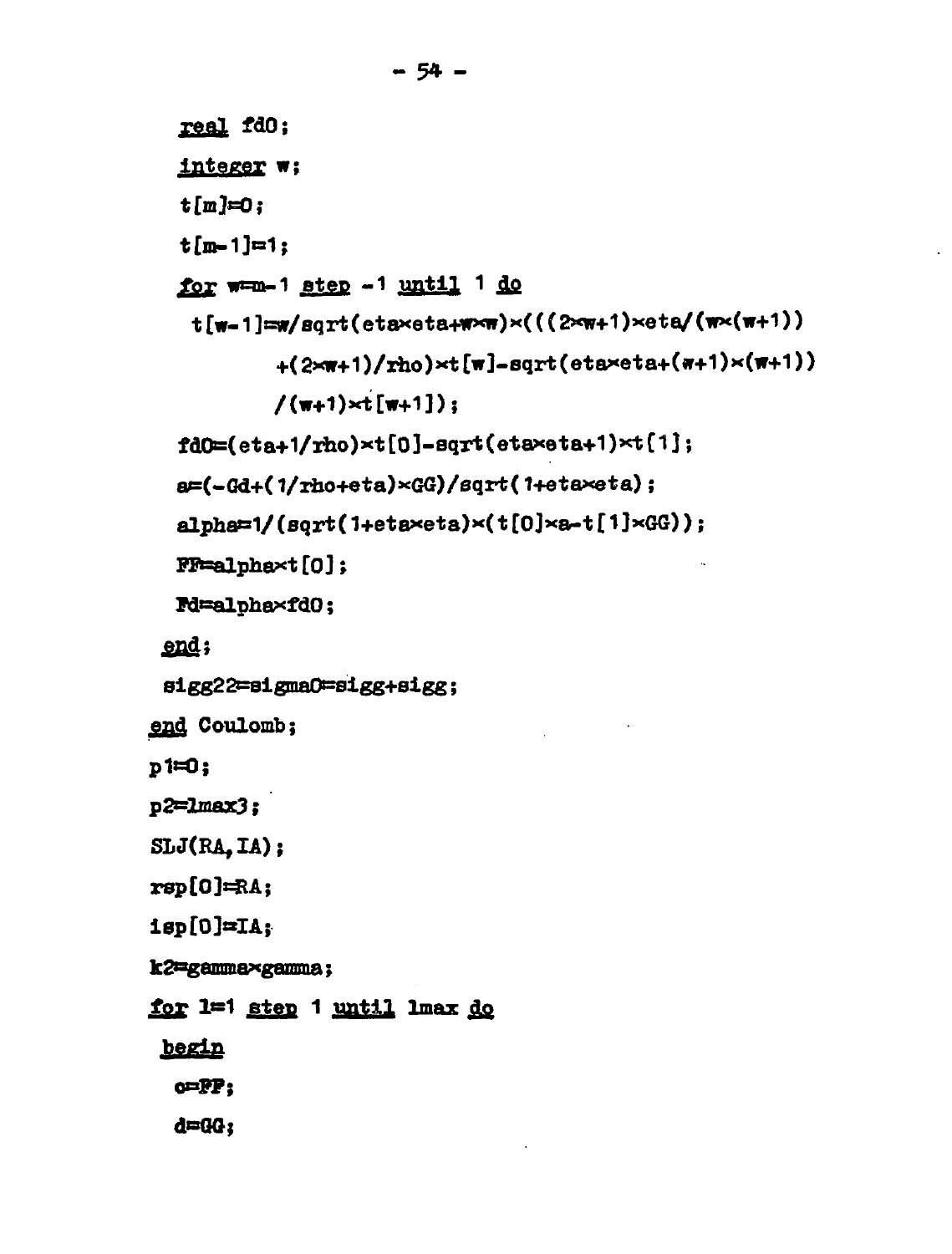$P = \text{alpha}(\{1\})$ ;  $a = gqrt(k2+1×1)/1;$  $b = \text{gamma}/1+1/\text{rhomax};$  $Pd = x^c - b \times P$ ;  $\sim 10$  $98(6-04)$ Gd=axd-bxGG;  $SLJ(RA,IA)$ ;  $rep[1]=RA;$  $i$ sp[1]=IA;  $end 1$ ; end

ä,

 $\bullet$ 

end

 $\epsilon_{\rm{max}}$ 

end OPTICALMODEL;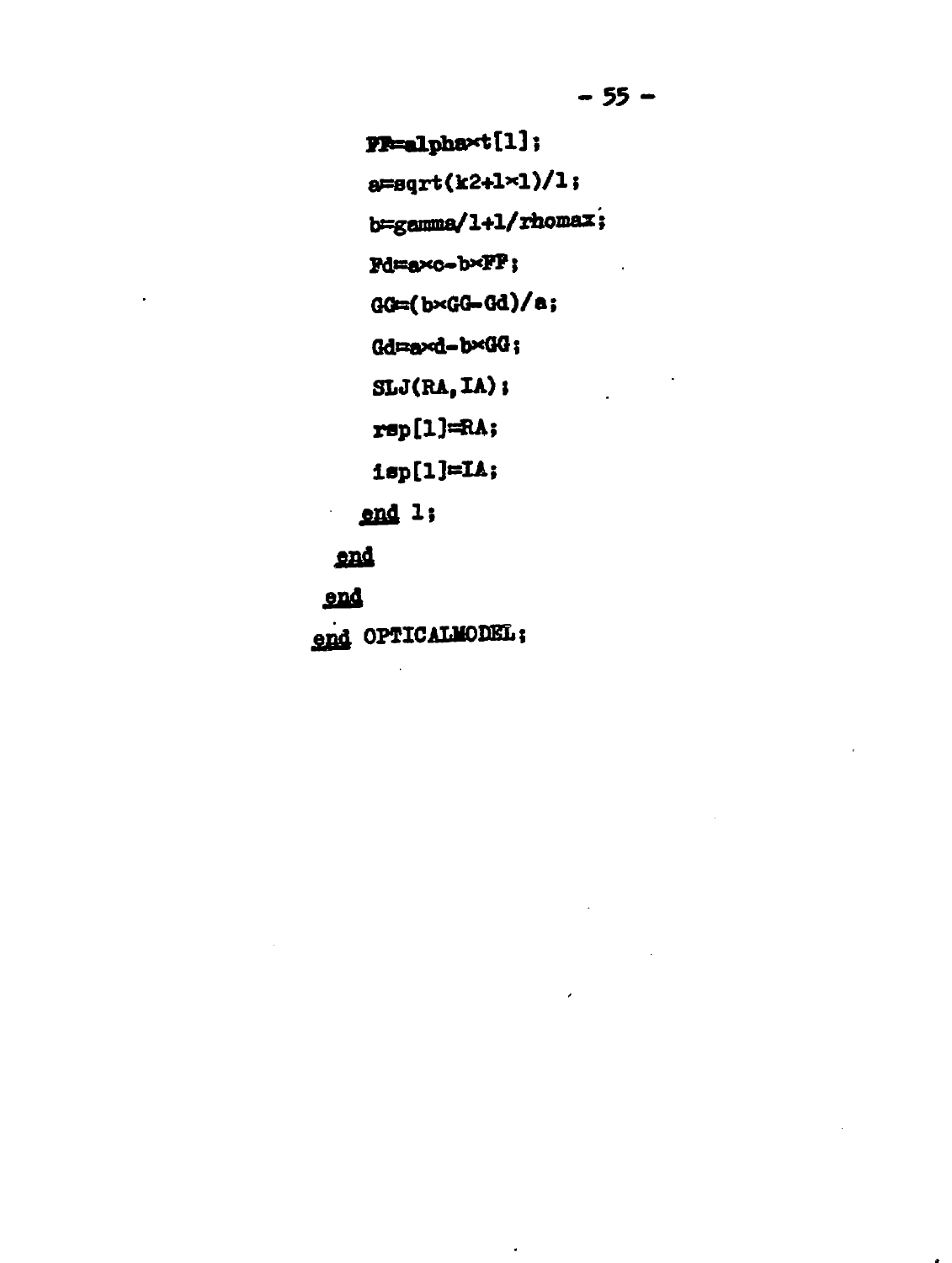real procedure ZET(a, b, c, d, e, f);

integer a, b, c, d, e, f;

harin

intagar k.g.gl;

 $real x, ISJS;$ 

real procedure SJS(J1, J2, J3, L1, L2, L3);

value J1, J2, J3, L1, L2, L3;

integer J1, J2, J3, L1, L2, L3;

hagin

real KAPPA, PH, SJ;

integer IWMIN, IWMAX, IW, IW1, IW2, IW3, IW4, IW5, IW6, IW7, IW8;

hoolaan cond;

cond=1f J1+J2<J3Vahs(J1-J2)>J3VJ1+L2<L3Vahs(J1-L2)>L3

VL1+J2<L3Vabs(L1-J2)>L3VL1+L2<J3Vabs(L1-L2)>J3

### then true else false;

 $S = 0t$ 

**if** cond

**than** 

hegin

 $\text{setoutput}(3)$ :

print ('cond=true'):

go to END;

and:

KAPPA=.0;

**ズ帯エル=J1+J2+J3:**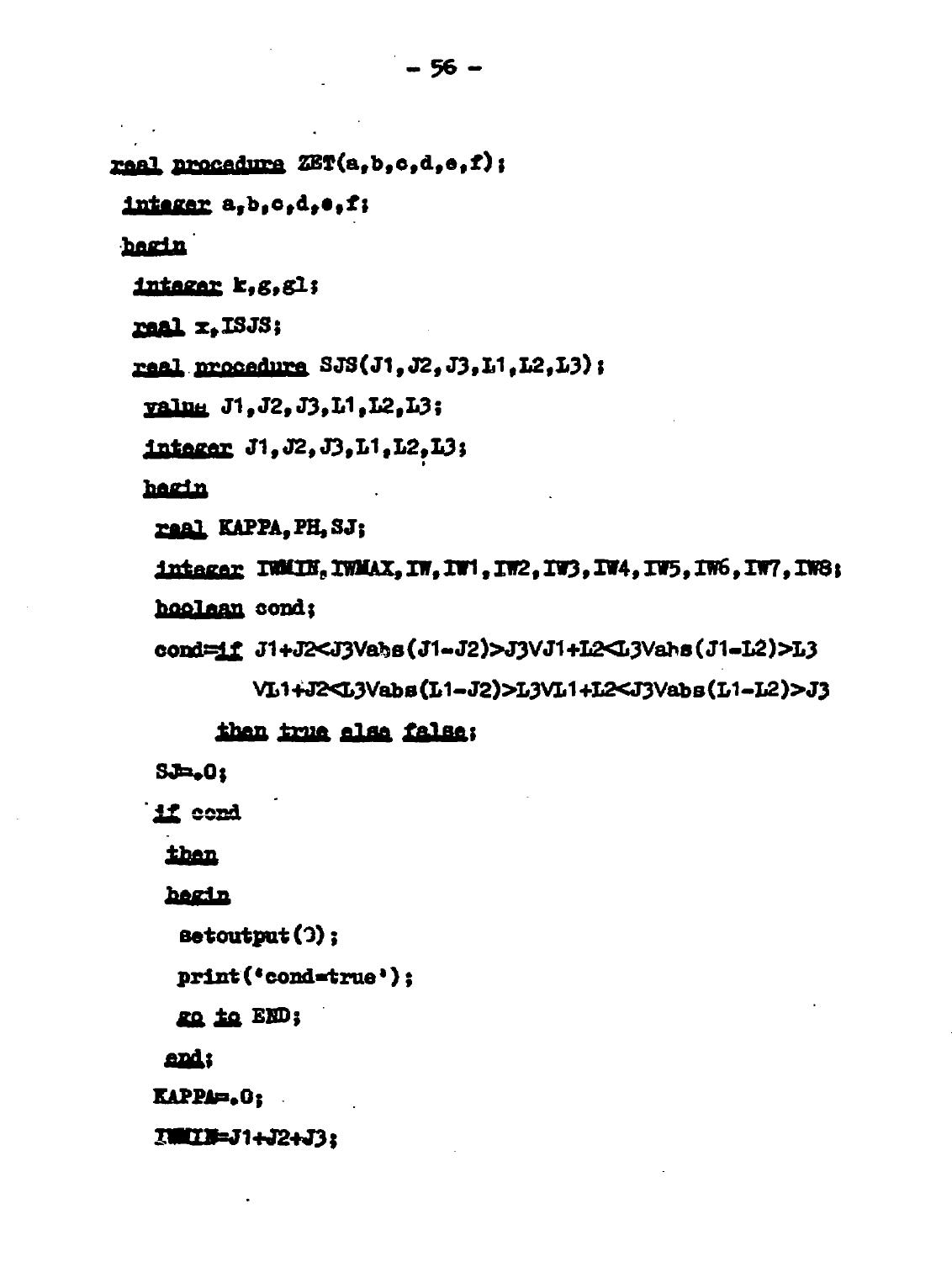1f IWAIK<J1+L2+L3

then IWMIN=J1+L2+L3

alse

11 IWMIN<L1+J2+L3

then IWMIN=L1+J2+L3

alse

**if IWMIN<L2+J3+L1** 

then IWMIN=L1+L2+J3:

IWMAX=J1+J2+L1+L2:

1f IWMAX>J2+J3+L2+L3

then IWMAX=J2+J3+L2+L3

alse

**11 IWMAX>J1+J3+L1+L3** 

then IWMAX=J1+J3+L1+L3

alsa

**11 IWAIN>IWAAX** 

then go to END:

for IW=IWMIN step 2 until IWMAX do

hegin

 $TW1 = TW/2 + 2:$ 

IW2=(IW-J1-J2-J3)/2+1:

 $IW3 = (IW - J1 - L2 - L3) / 2 + 1:$ 

IW4≔(IW-L1-J2-L3)/2+1:

IW5=(IW-L1-L2-J3)/2+1;

IW6=(J1+J2+L1+L2-IW)/2+1;

 $IW = (J1 + J3 + L1 + L3 - TW) / 2 + 1;$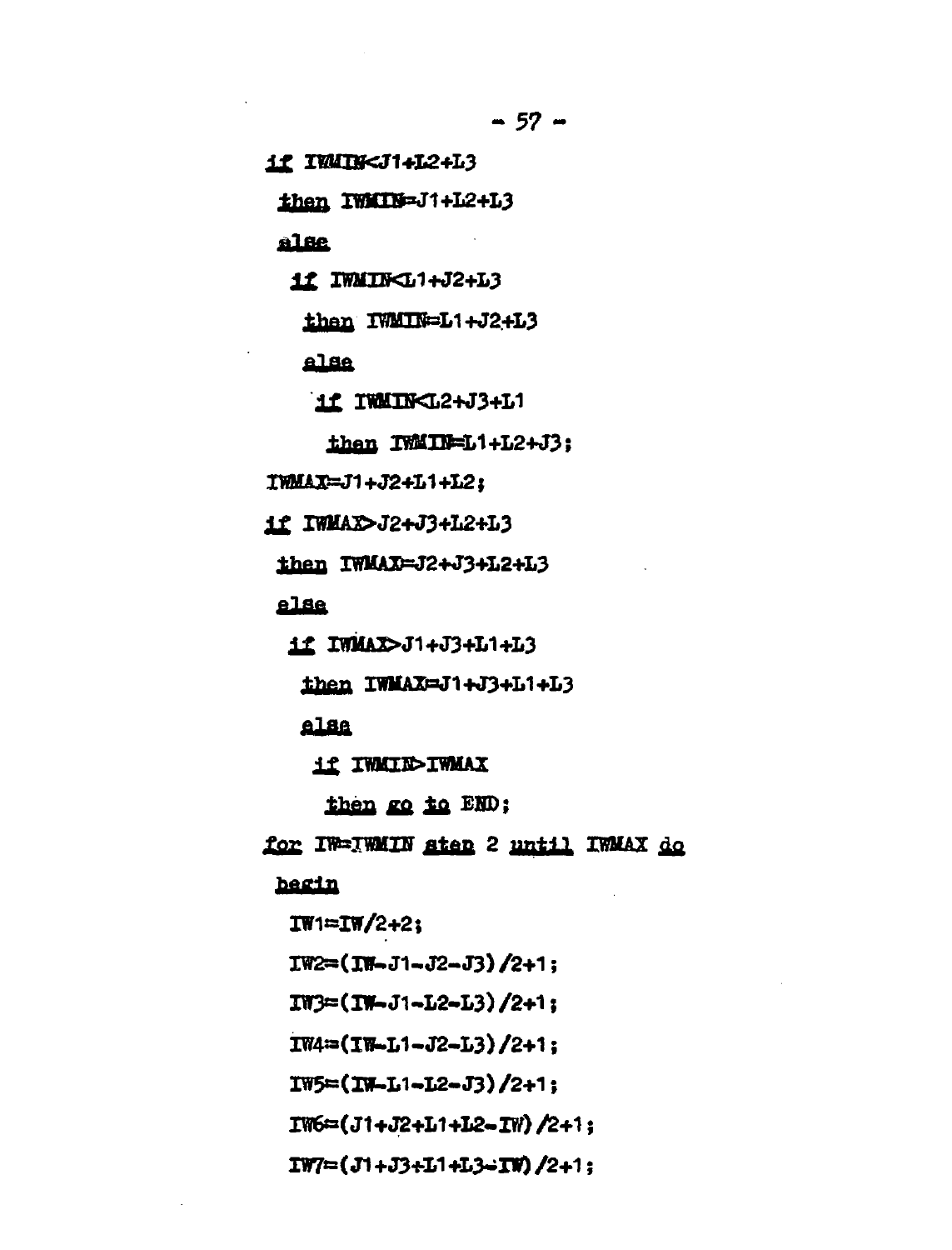$-58 -$ 

```
IW8=(J2+J3+L2+L3=IW)/2+1:
```
 $1f$  (IW/4-entier(IW/4))  $\frac{1}{2}0$ 

then PH=-1

alsa PH=1:

KAPPA=KAPPA+PIb<SN(IW1)/SN(IW2)/SN(IW3)/SN(IW4)/

 $SN(TW5)/SN(TW6)/SN(TW7)/SN(TW8)$ :

```
end IW:
```
SJ=KAPPA×DELTA(J1.J2.J3)×DELTA(J1.L2.L3)×

```
DELTA(L1, J2, L3) \times DELTA(L1, L2, J3):
```
 $END:SJS = SJ \times 10:$ 

end SJS:

real procedure DELTA(J1.J2.J3);

value J1. J2. J3:

integer J1. J2. J3;

begin

integer IW1, IW2, IW3, IW4;

real G:

 $TW1 = (J1 + J2 - J3)/2 + 1$ :

 $IW2=(J1-J2+J3)/2+1:$ 

 $IW3 = (-J1 + J2 + J3)/2 + 1$ :

 $TW4 = (J1+J2+J3+2)/2+1$ :

G=sqrt(SN(IW1)×SN(IW2)×SN(IW3)/SN(IW4));

DELTA=G/3.16227765:

and DELTA;

real procedure SN(N);

integer N: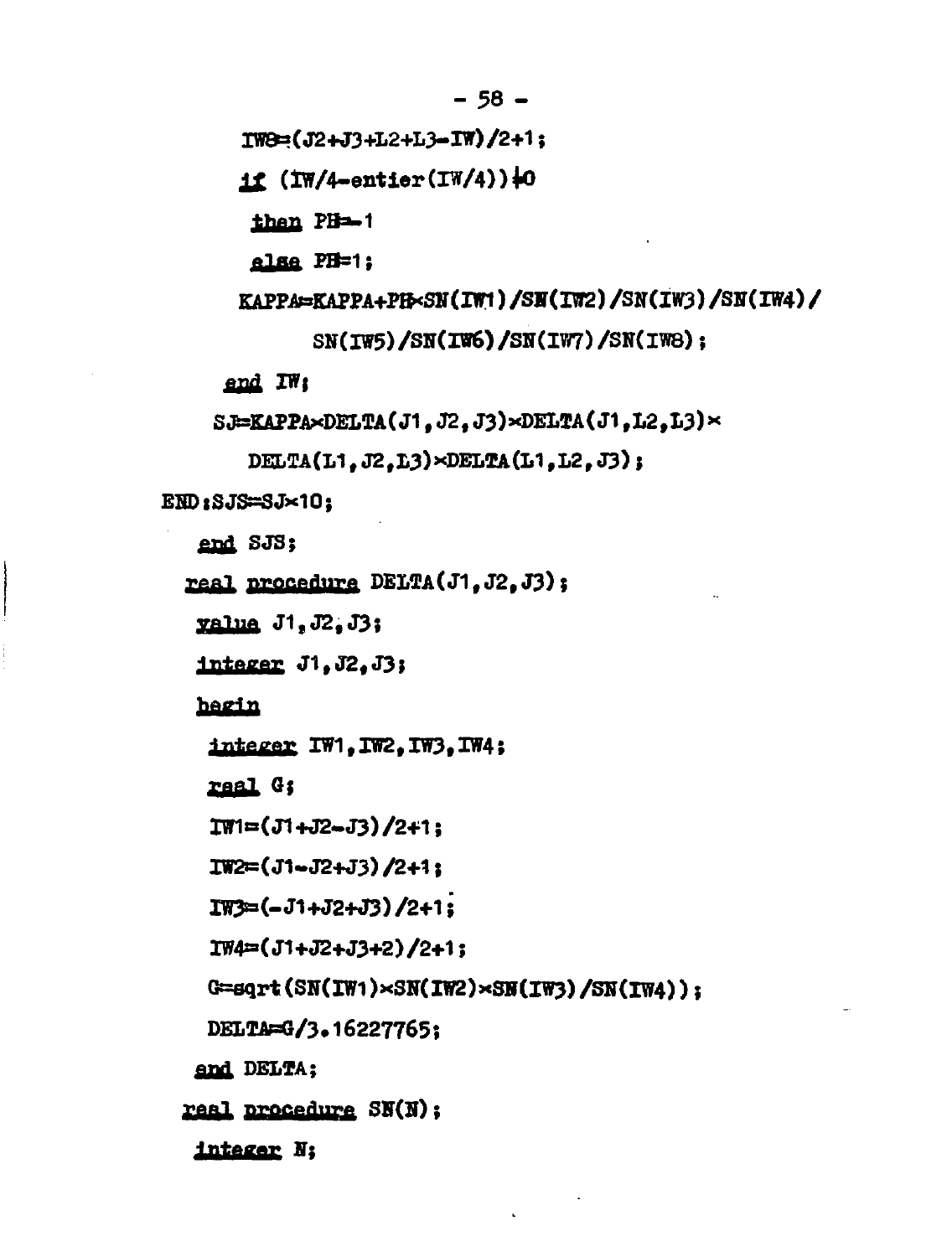hegin

real SL:

switch GN=GO.G1.G2.G3.G4.G5.G6.G7.G8.G9.G10.

G11, G12, G13, G14, G15, G16, G17, G18, G19, G20, G21.G22.G23.G24.G25.G26.G27.G28.G29.G30. G31.G32.G33.G34.G35.G36.G37.G38.G39.G40. G41, G42, G43, G44, G45, G46, G47, G48, G49, G50, G51.G52.G53.G54.G55.G56.G57.G58.G59.G60.

G61.G62.G63.G64.G65.G66.G67.G68.G69.G70.

G71, G72, G73, G74, G75, G76, G77, G78, G79, G80,

G81.G82.G83.G84.G85.G86.G87.G88.G89.G90.

G91.G92.G93.G94.G95.G96.G97;

go to GN[N];

GO: SL=1.000000000.000:

go to FC;

G1: SL=1.000000000.-001:

go to PC:

G2: SL=2.000000000-002:

go io FC;

G3: SL=5.999999999-003;

go to FC:

G4: SL=2.40000000g-063;

go to FC;

05: SL=1.200000000...003:

ga to FC;

G6: SI=7.19999998-004: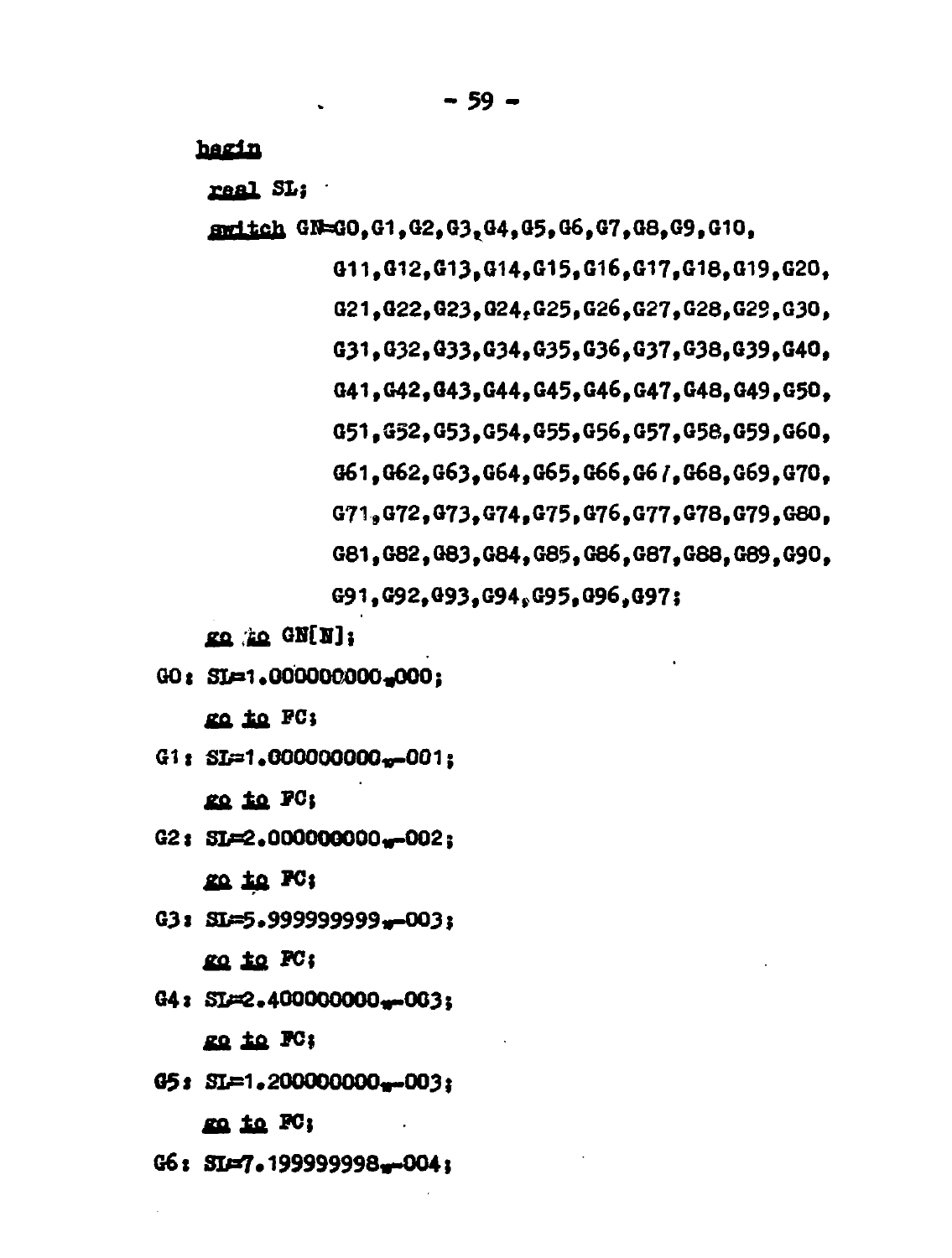go to PC; 07: SL=5.040000000w-004: go to PC; GB: SL=4.031999999<sub>x</sub>-004; go to FO: G9: SI=3.628799999-004; go to FC; G10:SI=3.628799999w-004: go to FC; G11:SL=3.991679998w-004; go to FC; G12:SI=4.790015997a=004; go to FC: G13:SL=6.227020800w=004; go to FC: G14:SL=8.717829119.-004; go to PC; G15:SL=1.307674368w-003: go to FC; G16;SL=2.092278988<sub>10</sub>-003; go to FC; G17:SL=3.556874279m-003: go to FC;  $0.181$ SL=6.402373701.-003; go to FC; G19:SL=1.216451003.-002;

 $-60 -$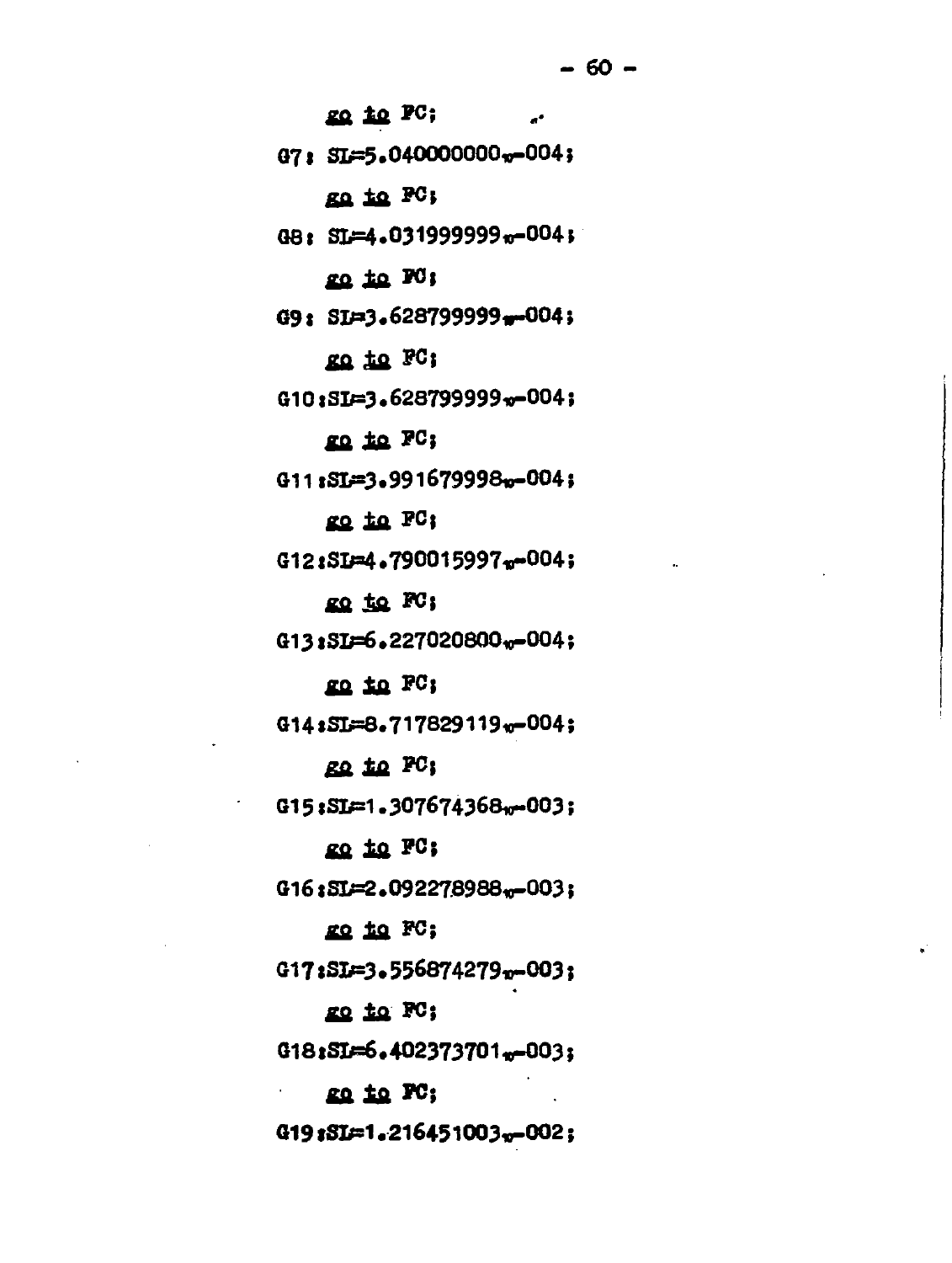go to PC;

G20:SL=2.432902007.-002:

go to FC;

G21;SL=5.109094213.002;

go to FC;

G22:SL=1.124000727m-001;

go to FC;

G23:SL=2.585201671m-001:

go to FC;

G24:SL=6.204484010m=001:

go to FC;

G25:SL=1.551121002.000:

go to FO;

G26:SI=4.032914611.000:

go to FC;

G27:SL=1.088886945.001:

go to FC;

G28:8L=3.048883445.001:

ma in FC;

G29:SL=8.841761989.001:

ro to FC;

G30:SL=2.652528596.002:

go to FC;

G31:SL=8.222838648.002:

go to FC;

G32:SI=2.631308367.003: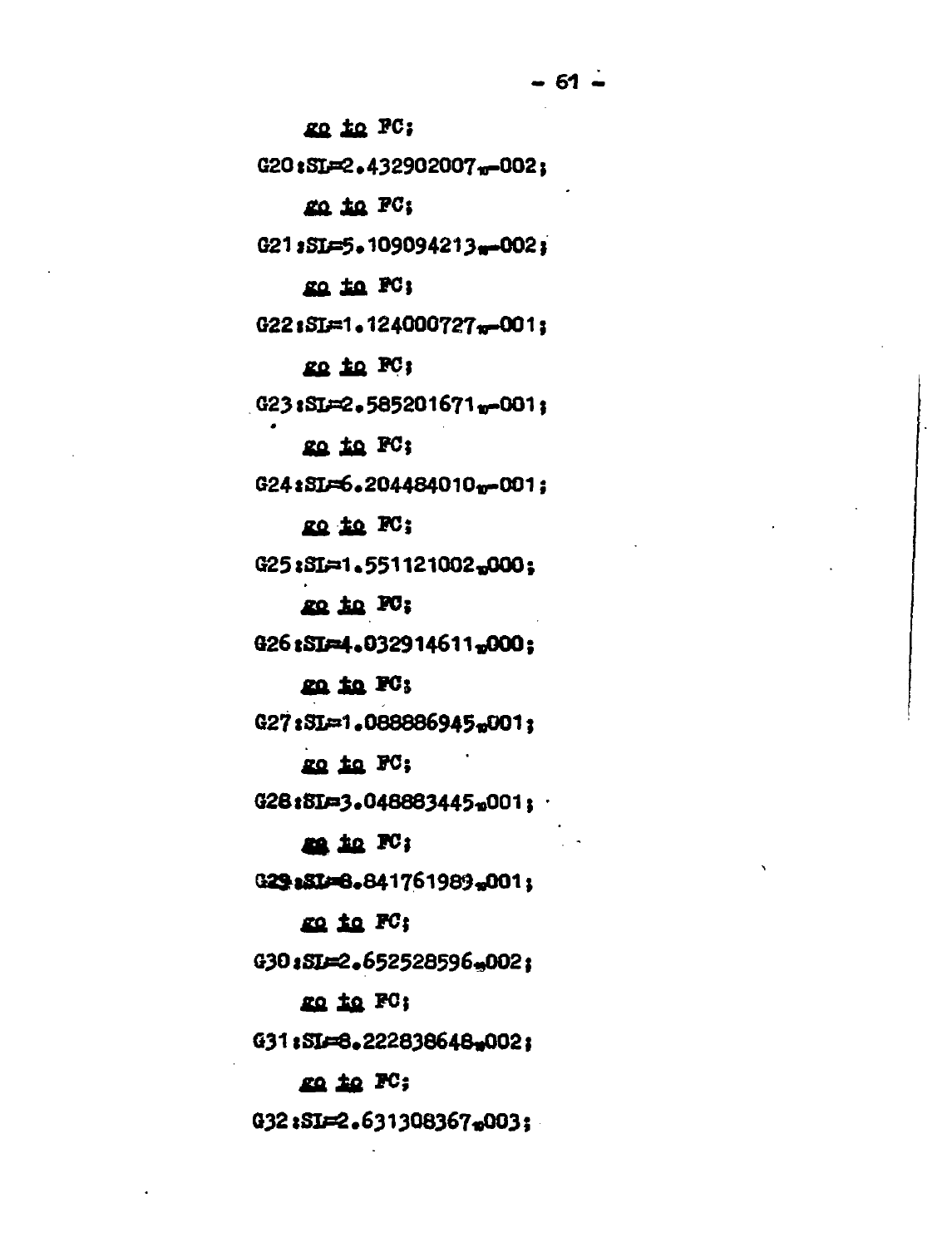ţ.

go to FO; G33:SL=8.683317610-003: go to FG: 634:SL=2.952327987-004: go to FC; G35:SL=1.033314795.005: go to FC: G36:SL=3.719933263.005: go to PC: 037:SL=1.376375307.006; go to FC; G38:SL=5.230226166.006: go to FC; G39:SL=2.039788206.007: go ia FG; 040:SL=8.159152821.007; go to PC;  $0.41$ : SL=3.345252657.008: go to PC; 042:SL=1.405006116.009; go to FG; G43:SL=6.041526296.009: go io FC; G44:SI=2.658271570.010: go to FC; G45:EL=1.196222206.011:

### go to FC;

...<del>.</del>..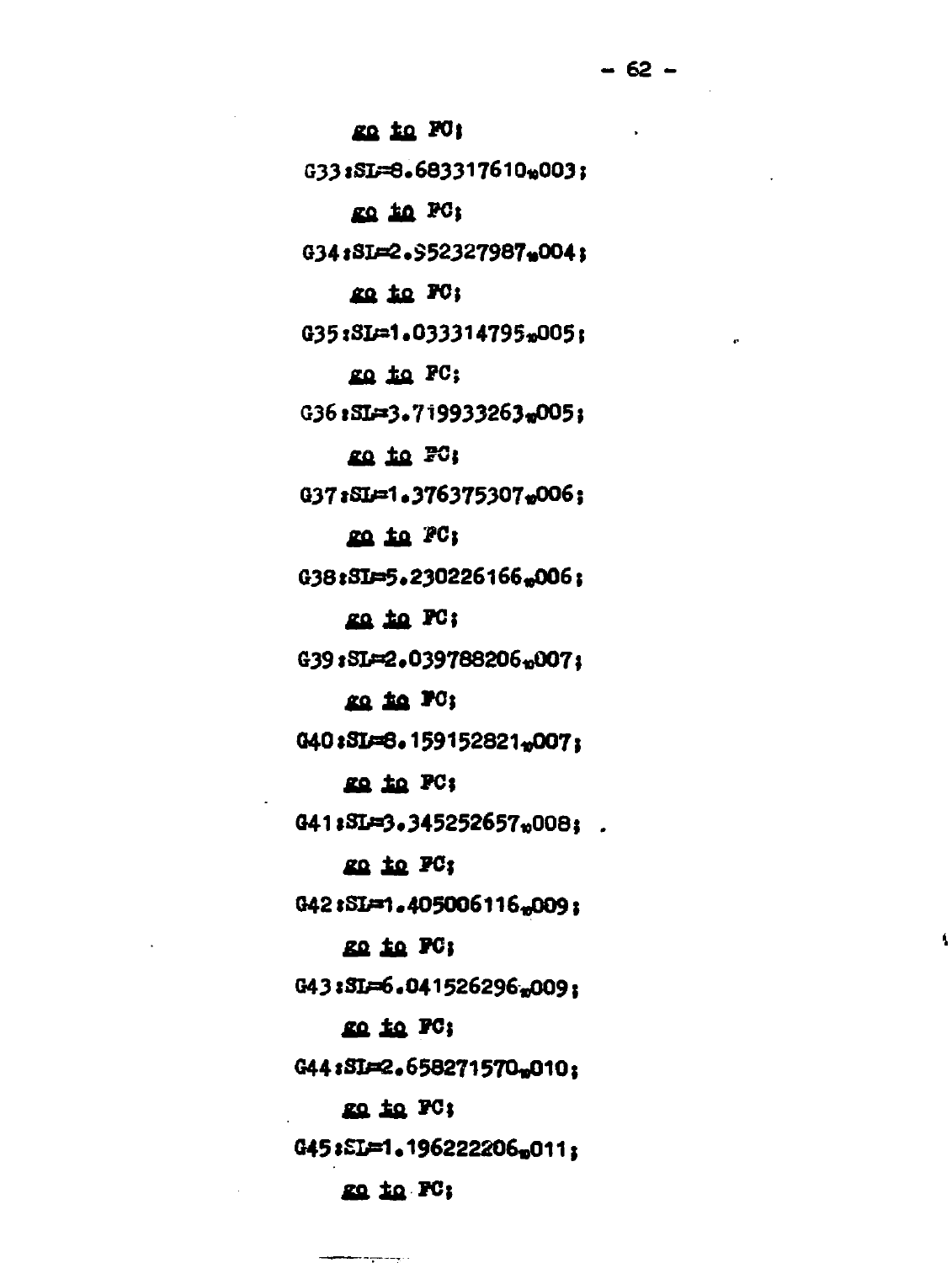G46:SL=5.502622148.011:

go to PC;

G47:SL=2.586232409.012:

go to FG:

G48:SL=1.241391556.013:

go to FC;

G49:SL=6.082818625.013:

go to FC;

G50:SI=3.041409313.014:

go to FC;

051:81=1.55118749-015:

go to FC;

G52:SI=8.065817516.015:

go to FC;

053:SL=4.274883283.016:

go to PC:

G54:SL=2.308436973.017:

 $\sim$   $\sim$   $\sim$ 

go io FC;

055:SL=1.269640335-018;

go to FC;

G56;SI=7,109985874,018;

go to FC;

 $0.57$ : SL=4.052691948.019;

go to FC;

G58:SL=2.350561330-020:

go to PC;

 $-63 -$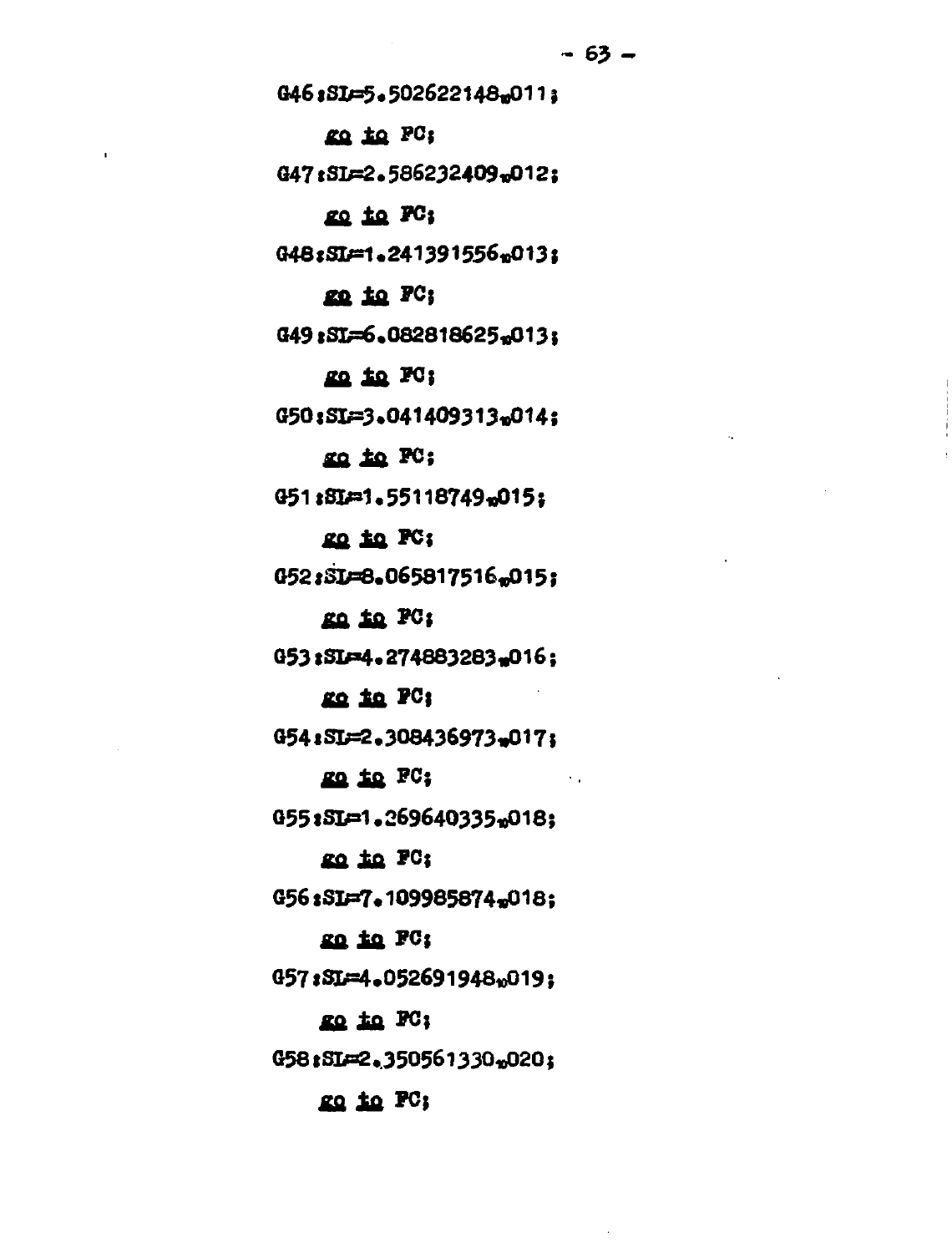G59:SL=1.386831184=021; go to FC; G60:SI=8.320987105.021; go to FC; G61:SL=5.075802133x022; go to FC; G62:SL=3.146997322<sub>10</sub>023; go to FC; G63:SL=1.982608313:024; go to FC; G64:SL=1.268869320m025; go in FC; G65:SL=8.247650579.025: go to PC; G66:SL=5.443449381p026: go to FC; G67:SL=3.647111085-027: go to FC; G68:SL=2.480035538m028: go to FC;  $G69$  : SI=1.711224521<sub>10</sub>029; go to FC; G70:SL=1.197857164.030: go to FC; G71:SL=8.504785866<sub>2030:</sub> go in FC;

 $\label{eq:12} \mathcal{L}(\mathcal{L}(\mathbf{p})) = \mathcal{L}(\mathbf{p}) \mathcal{L}(\mathbf{p}) = \mathcal{L}(\mathbf{q}) \mathcal{L}(\mathbf{p}) \mathcal{L}(\mathbf{p}) \mathcal{L}(\mathbf{p}) = \mathcal{L}(\mathbf{p}) \mathcal{L}(\mathbf{p})$ 

**Simplements** 

ستفهدهما المراز والمراقب والمراد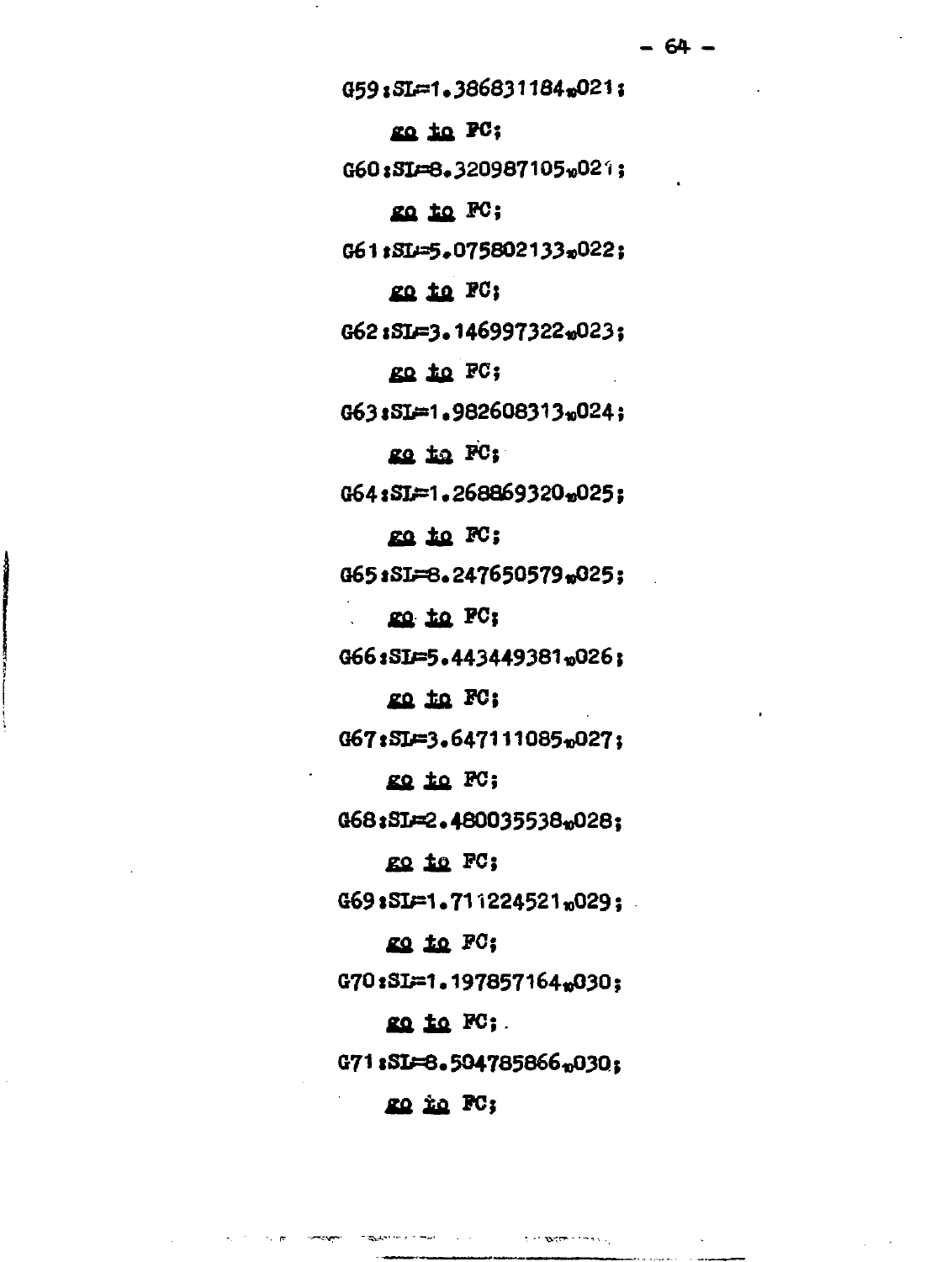$\lambda$ 

G72:SL=6.123445823.031; go to PC; G73:SL=4.470115450.032; go to FC; G74:SL=3.307885433.033: go to FC; G75:SL=2.480914074.034: go to FC: G76:SL=1.885494696.035: go to PC; G77:SL=1.451830920.036; go to PC: G78:SI=1.132428116.037: go to FC; G79:SL=8.946182137.037: go to FC; G80:SI=7.156945690m038:

go to FC; G81:SI=5.797126023-039; go to FC;

G82:SL=4.753643326<sub>10</sub>040;

go to FC;

G83:SL=3.945523970.041:

go io FC;

G84:SL=3.314240126,042;

go to FO;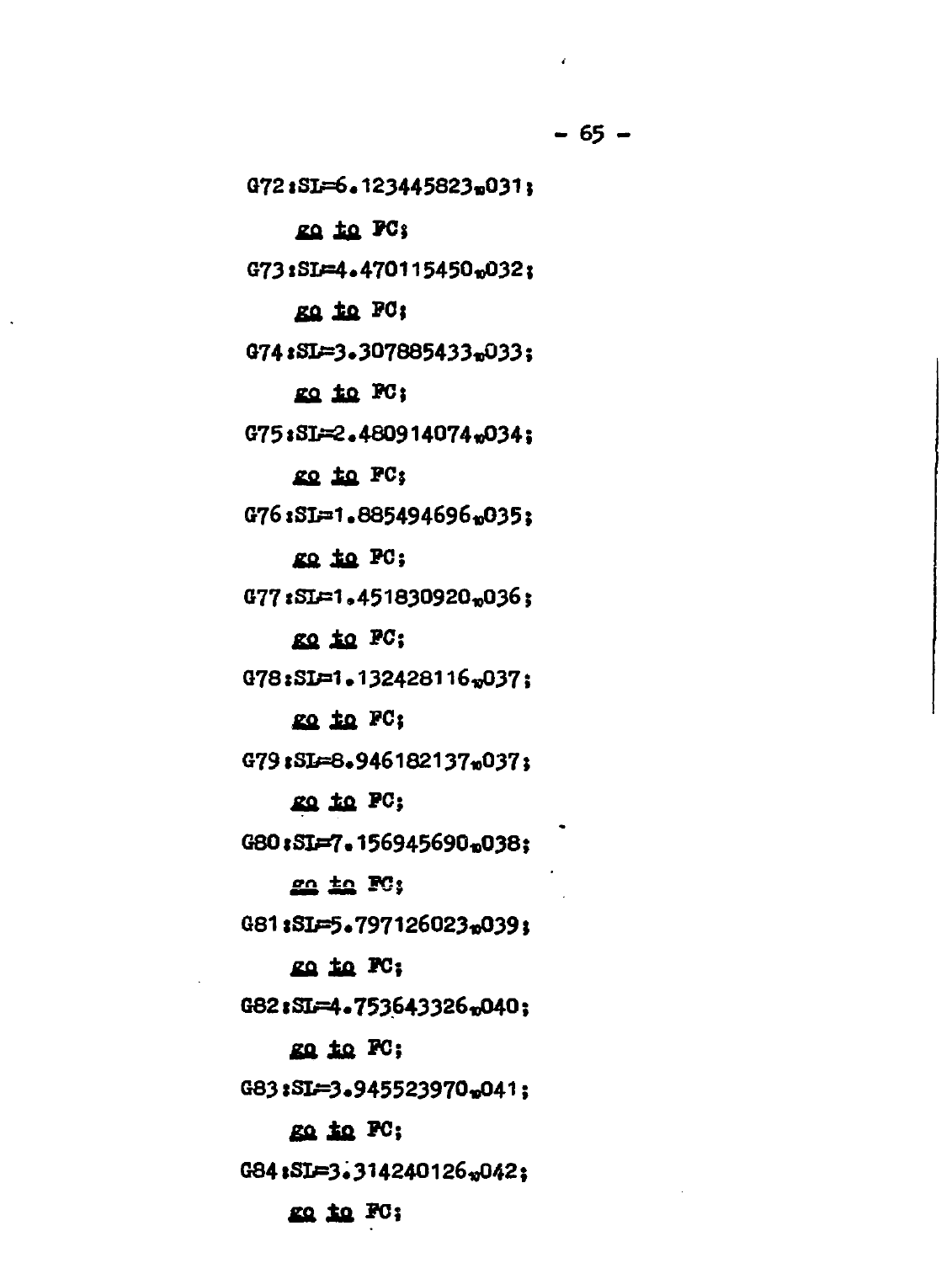G85:SI=2.817104114,043; go to FC; G86:SL=2.422709532.044;  $m$  in FC; G87:SL=2.107757298.045; ga ta PC;

G88:SL=1.854826417.046;

go to PC:

G89:SL=1.650795515.047:

go in FC;

G90:SL=1.485715960-048:

go to FC;

G91:SL=1.352001527.049:

go to N;

G92:SL=1.243841401.050:

go in FC;

G93:SI=1.156772506.051:

go to FC;

G94:8L=1.087366153.052:

go to FC;

G95:SL=1.032997848.053:

go in FG;

096:8L=9.916779310.053:

ra ia FC;

G97:SL=9.619275954.054:

س

go in FG;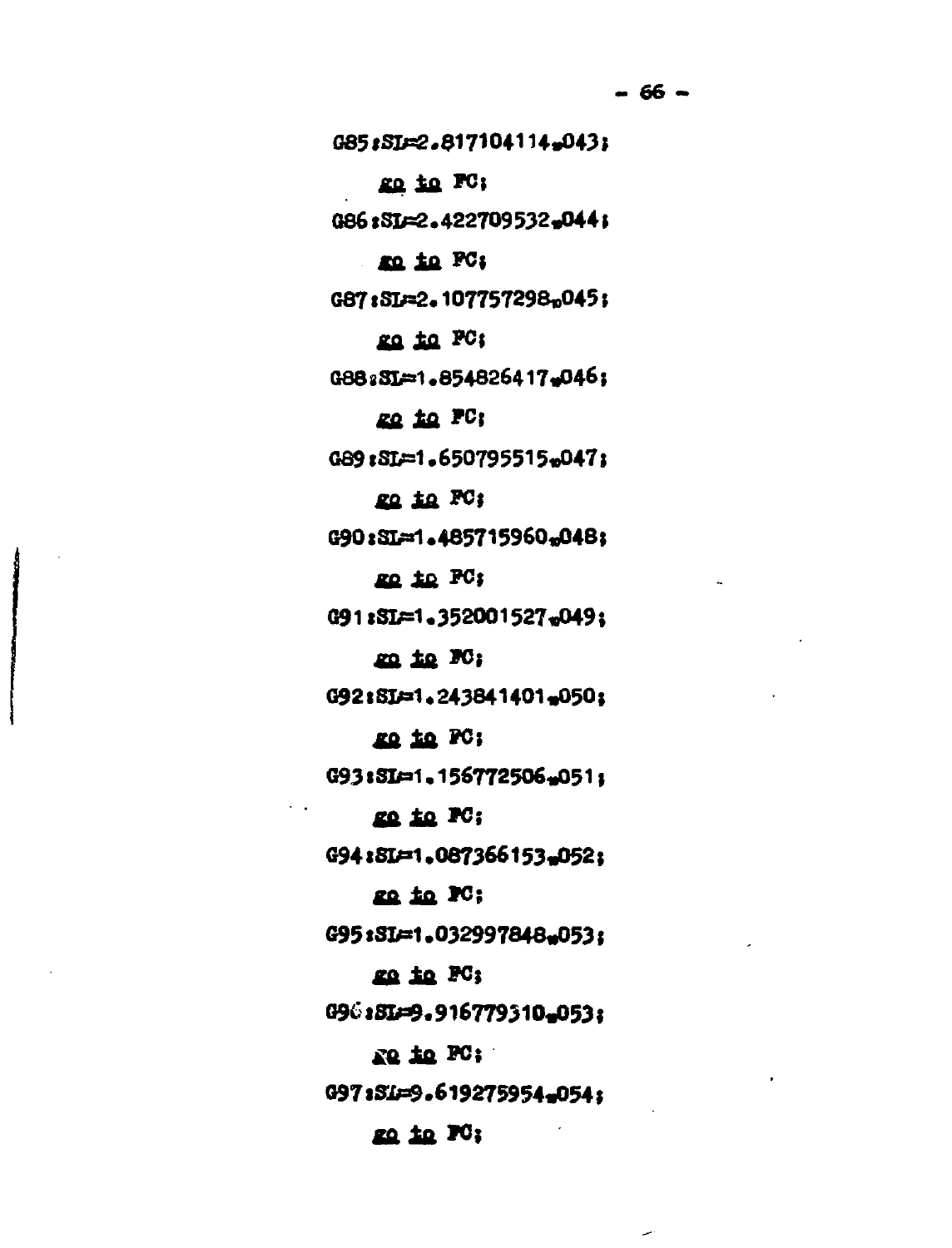PC: SN=SL:

end PROCEDURE SLN;

 $k = 1 - 8 + 3$ 

# if  $(k/2$ -entier $(k/2)$ ) $\downarrow$ 0

then

hagin

 $\mathfrak{s}$  et output  $(0)$ :

print('?COEFFICENTLLISLACOMPLEX'):

stop;

end

alse  $g = (a + c + f)/2$ ;

 $11$  k-4 $\times$ (k+4) $\pm$ 0

then k=1

alse  $k=0$ :

gl=g+f-a-b-d-c+k;

 $x = 2x + 1$ ;

 $x = x^2(26+1)$ :

 $x = x (2 \times c + 1)$ :

 $x = x * (2 * d + 1)$ :

 $x = x \times (2 \times 1 + 1)$ :

 $11aD$ 

then  $ISJS = SIS(2 \times d, 2 \times c, 2 \times e, 2 \times d, 2 \times f)$ 

else ISJS=SJS(2×a, 2×b, 2×e, 2×d, 2×c, 2×f);

 $ZER=(-1)$  ig 1×sqrt  $(x)$ ×SN $(g)$ /SN $(g-a)$ /SN $(g-c)$ /SN $(g-f)$ ×

DELTA(2xa, 2xc, 2xf) x ISJS;

and ZET;